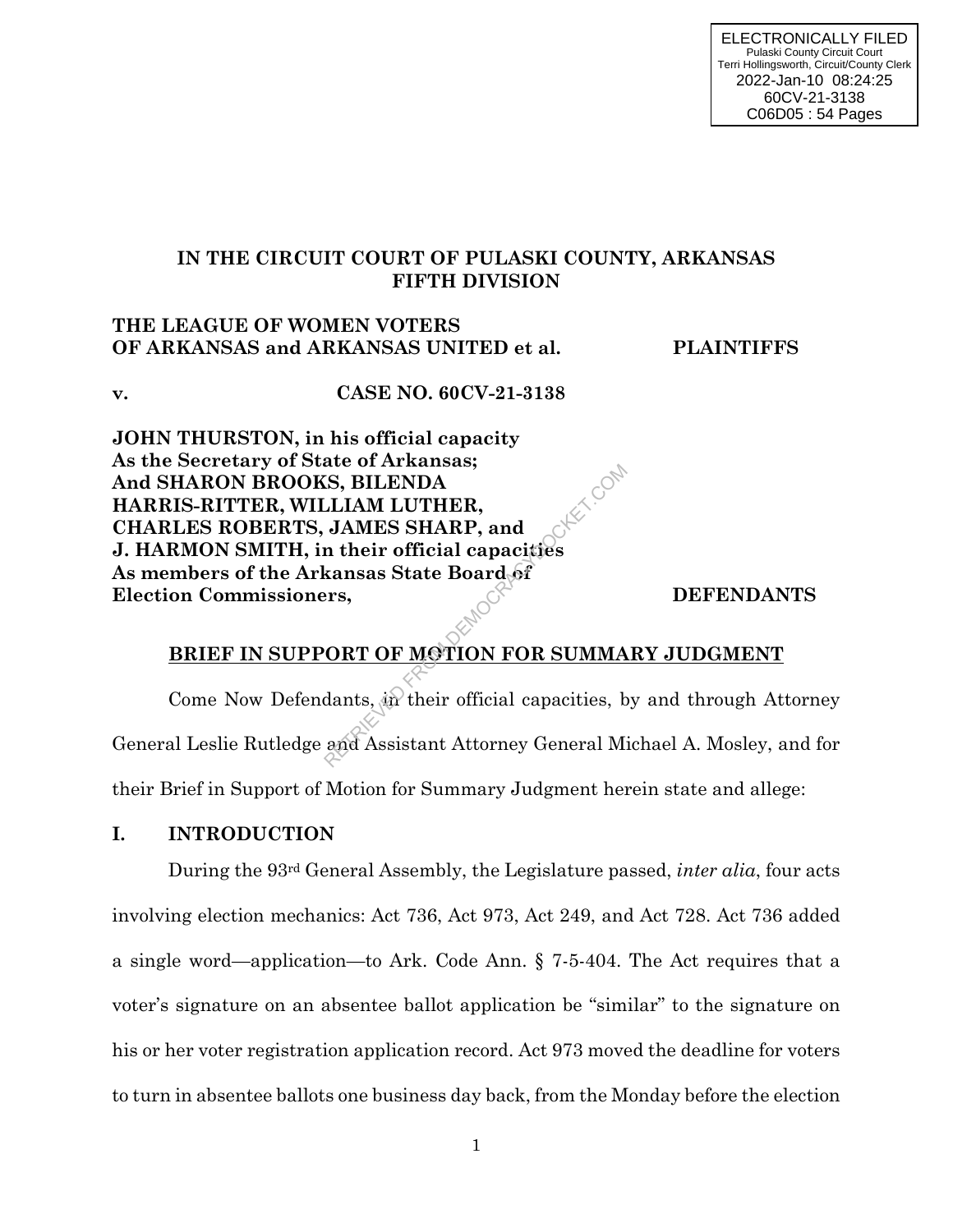to the Friday before the election. Act 249 amended Amendment 51 of the Arkansas Constitution to remove the provision allowing a voter to cast a provisional ballot if he or she fills out a sworn statement indicating that he or she is a registered voter, where the individual lacks required photo identification. Finally, Act 728 prohibits remaining within 100 feet of a the primary entrance to a place where voting is occurring, except it permits persons to be within the 100 foot zone if they are entering or leaving a building in that zone for a lawful purpose.<sup>1</sup>

Plaintiffs—organizations and/or associations and individuals—bring suit against Defendants in their official capacities, i.e., the State of Arkansas, challenging the four acts. The Plaintiffs initially filed suit, and the Defendants moved to dismiss the Complaint. Plaintiffs then amended the Complaint. The Amended Complaint added individual Plaintiffs rather than just the organization and/or associations. *See Amended Complaint*, ¶¶ 17-21. It also added various allegations regarding Arkansas United in paragraphs fifteen and sixteen. *Amended Complaint*, ¶¶ 15-16. Otherwise, the Amended Complaint was not materially different from the original Complaint. eir official capacities, i.e., the State<br>iffs initially filed suit, and the Defe<br>is then amended the Complaint. T<br>ffs rather than just the organization<br>17-21. It also added various allegat<br>teen and sixteen. Amended Complat

Plaintiffs claim, *inter alia*, that the Acts violate their members' voting rights under the Arkansas Constitution. Plaintiffs allege violations of the Equal Protection Clause found in the Arkansas Constitution at Article 2, § 3, and the "Right of Suffrage" provisions found at Article 3, § 2. Plaintiffs also challenge Act 249 and claim that it fails to "effectively amend" Amendment 51 of the Arkansas Constitution, based

 $\overline{\phantom{a}}$ 

<sup>1</sup> Plaintiffs' characterization of the Acts with catchphrases such as "Voter Support Ban" should be disregarded where such language appears nowhere in the Acts or their titles.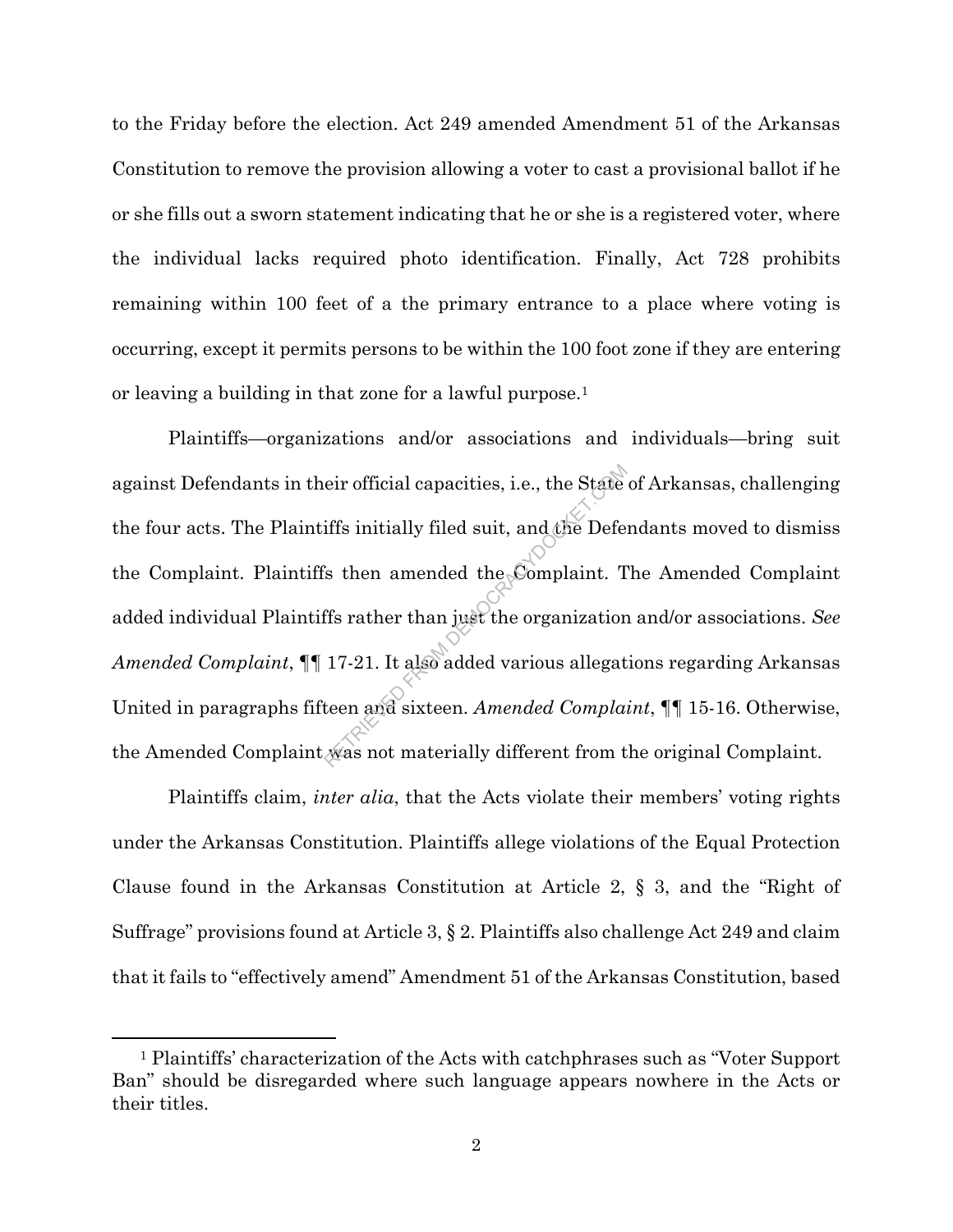on the standard set forth in Amendment 51, §19 for such amendments. *Amended Complaint* ¶¶ 161-164. Additionally, Plaintiffs allege that some of the acts create qualifications for voters not found in Article 3, § 1 of the Arkansas Constitution. Finally, Plaintiffs claim that Act 728 violates their rights to free speech and expression under the Arkansas Constitution.

Plaintiffs erroneously claim that strict scrutiny applies because they allege the right to vote without impairment, contained in Article 3, § 2 of the Arkansas Constitution, is implicated by the four challenged Acts. However, the four acts do not impair or impede the right to vote itself at all; rather, the acts involve election mechanics only. Thus, strict scrutiny does not apply, although, assuming *arguendo* a more rigorous standard did apply, the challenged acts would survive any such review. Nevertheless, the standards that apply here are as follows: whether the Acts are "clearly incompatible" with the Arkansas Constitution, and rational-basis review. ight to vote itself at all; rather, the<br>rict scrutiny does not apply, although<br>id apply, the challenged acts would<br>ards that apply here are as follow<br>ith the Arkansas Constitution, and<br>tts pass the applicable standards of

Because all four acts pass the applicable standards of review on the undisputed facts, they are constitutionally valid. Further, and independently, the Defendants are entitled to sovereign immunity. Consequently, this Court should grant summary judgment.

## **II. BACKGROUND**

The United States Constitution vests States with "broad power" to operate elections. *Wash. State Grange v. Wash. State Republican Party*, 552 U.S. 442, 451 (2008). Elections in the United States have "always been a decentralized activity," with elections administered by local officials and election rules set by state

3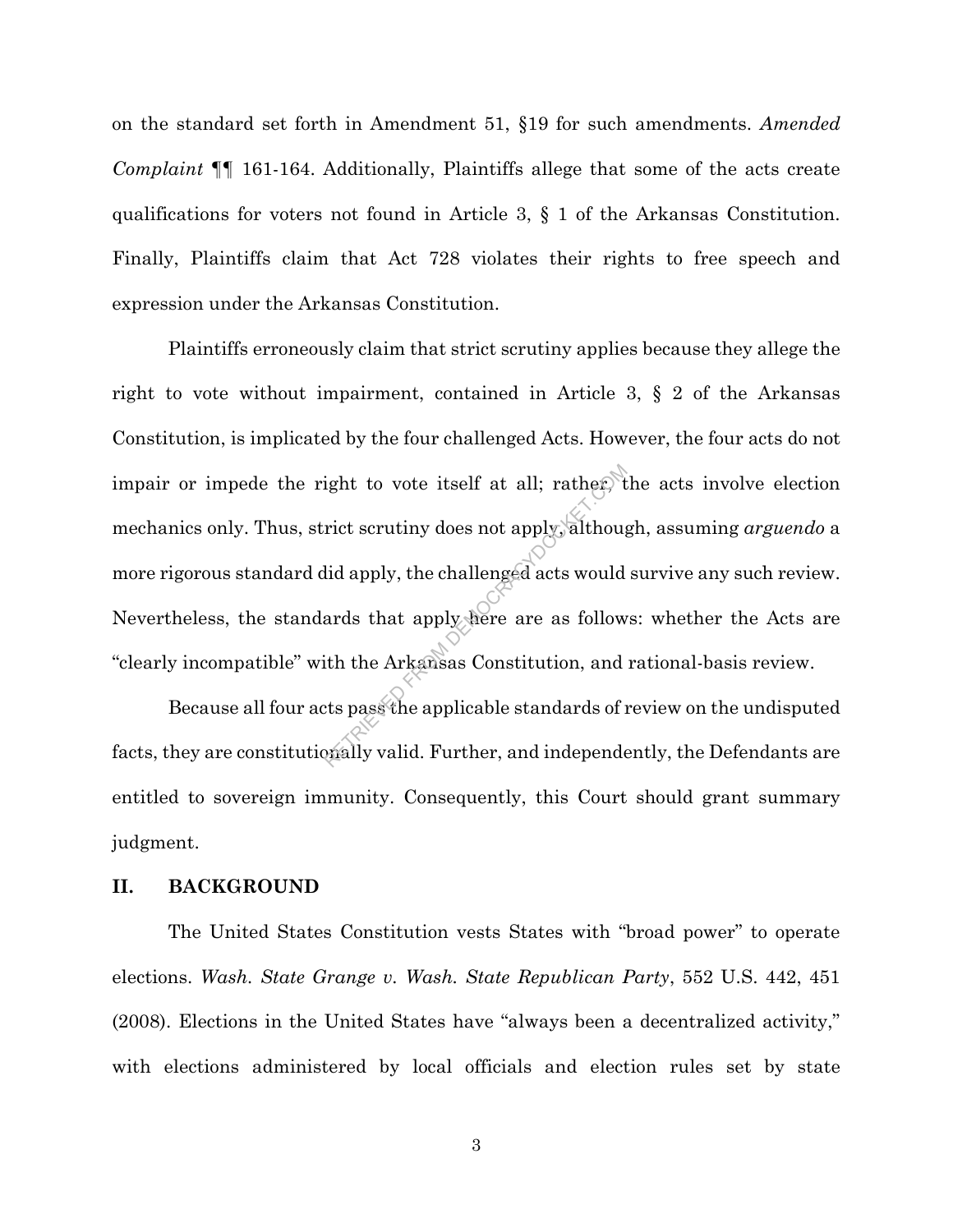legislators. John C. Fortier & Norman J. Ornstein, *The Absentee Ballot and the Secret Ballot: Challenges for Election Reform*, 36 U. Mich. J.L. Reform 483, 486 (2003); *cf.* U.S. Const. art. I, sec. 2, cl. 1. These voting rules must balance competing interests, such as "promoting voter access to ballots on the one hand and preventing voter impersonation fraud on the other." *Fla. State Conf. of NAACP v. Browning*, 522 F.3d 1153, 1168 (11th Cir. 2008); *see also Russell v. Lundergan-Grimes*, 784 F.3d 1037, 1051 (6th Cir. 2015) (noting that election laws "balance the tension between the two compelling interests of facilitating the franchise while preserving ballot-box integrity").

For most of American history, policymakers struck this balance by requiring the vast majority of voters to cast their ballots in person on Election Day: the first laws authorizing absentee voting were limited to soldiers fighting in the Civil War, and as late as 1913 only two States—Vermont and Kansas—generally permitted civilians to vote by absentee ballot. *See* Paul G. Steinbicker, "Absentee Voting in the United States," 32 Am. Pol. Sci. Rev. 898, 898 (1938). Today, while all States permit some form of absentee voting, States continue to balance the interests in promoting voting and preventing fraud in a variety of ways, with different States adopting different rules governing when, how, and where voters may vote.<sup>2</sup> Examples ideas.<br>Examples from the set of their ballots in person of the voting were limited to soldiers from the set of the States—Vermont and Kans<br>Retrieved States—Vermont and Kans<br>Retrieved States See Paul G. Steinbicker

 $\overline{\phantom{a}}$ 

<sup>2</sup> *See* Nat'l Conf. of State Legislatures, *Absentee & Mail Voting Policies in Effect for the 2020 Election* (updated Nov. 9, 2020), https://www.ncsl.org/research/electionsand-campaigns/absentee-and-mail-voting-policies-in-effect-for-the-2020 election.aspx.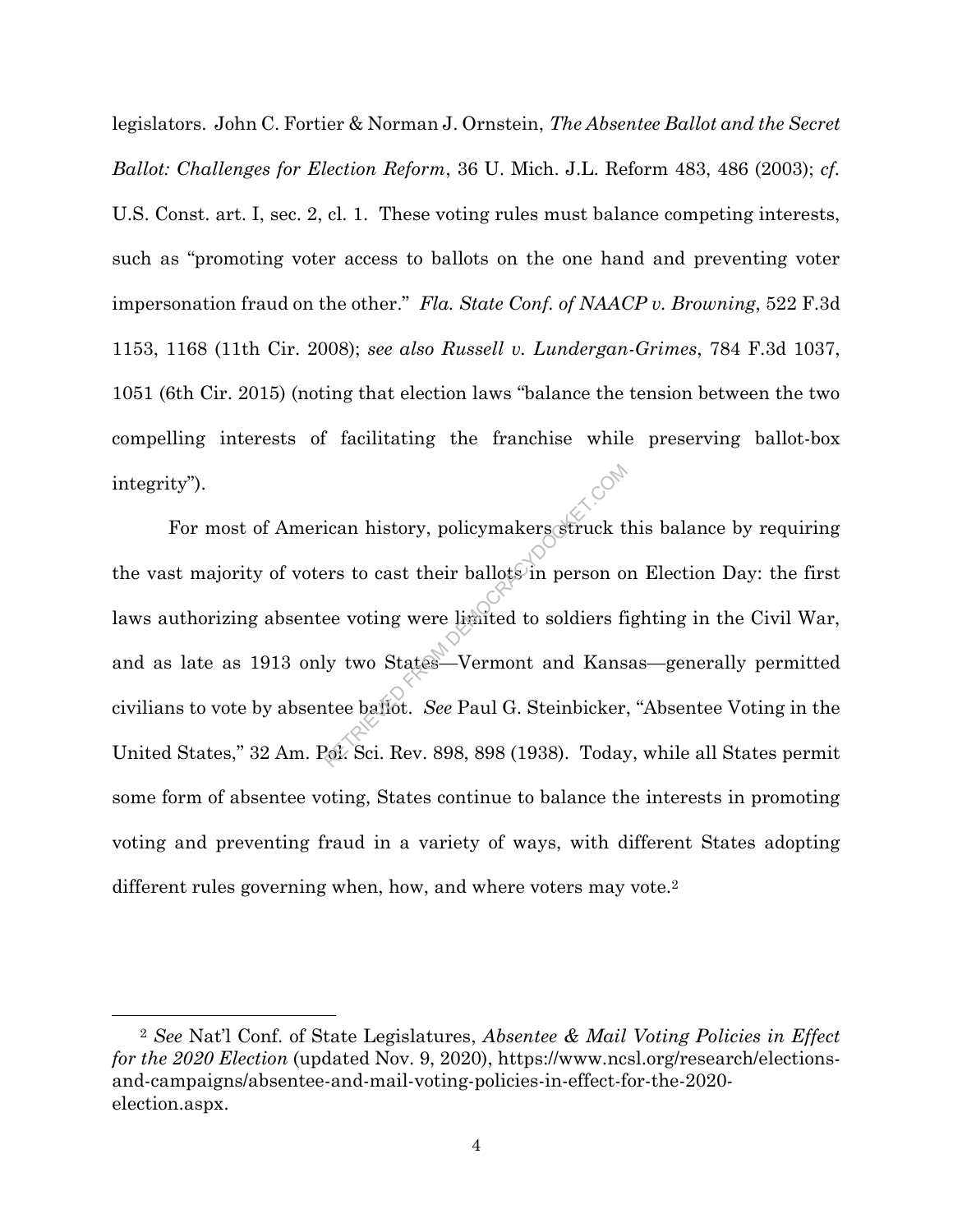In striking this balance, Arkansas lawmakers have provided voters a variety of ways to cast a ballot safely and securely. These include early in-person voting, inperson voting on Election Day, and absentee voting. Ark. Code Ann. § 7-5-418 (early voting); *id.* § 7-5-102 (Election Day); *id.* § 7-5-401 *et seq.* (absentee voting).

## **III. UNDISPUTED MATERIAL FACTS**

All of the Plaintiffs were deposed during discovery in this matter. Their testimony confirms that they lack standing and that they cannot demonstrate via proof any severe burden on the right to vote.

Plaintiff Patsy Watkins testified that she voted in person in the last two general elections, not by absentee ballot. **Exhibit A**, **Deposition of Patsy Watkins**, 5:10-12. She is a member of the League of Women Voters (LOWV) of Arkansas. *Id*. at 6:7-9. Notwithstanding the allegation that she has not updated her voter registration, and, thus, her signature on file, she testified that she has moved several times and has updated her registration each time. *Id*. at 6:10-18. She suspects she did sign a document each time she updated her registration. *Id*. 6:19-21. While Ms. Watkins alleges that she is concerned her registration signature will not "match" her signature on an absentee ballot application, she has not voted via absentee ballot in the last two elections as stated. *Id*. at 8:10-16. Indeed, in the next election in 2022 she claims she does not know whether she will vote in person or not. *Id*. at 10:10-13. She conceded that whether she votes in person is her personal choice. *Id*. at 10:14-18. The internal of Momen Voters (Last the League of Women Voters (Last of the League of Women Voters (Last the allegation that she has not updat on file, she testified that she has not updat ation each time.  $Id$  at 6:10-18.

Ms. Watkins is Caucasian. *Id*. at 12:25—13:1. While in line waiting to vote in the 2020 general election, no one offered Ms. Watkins water or a snack while within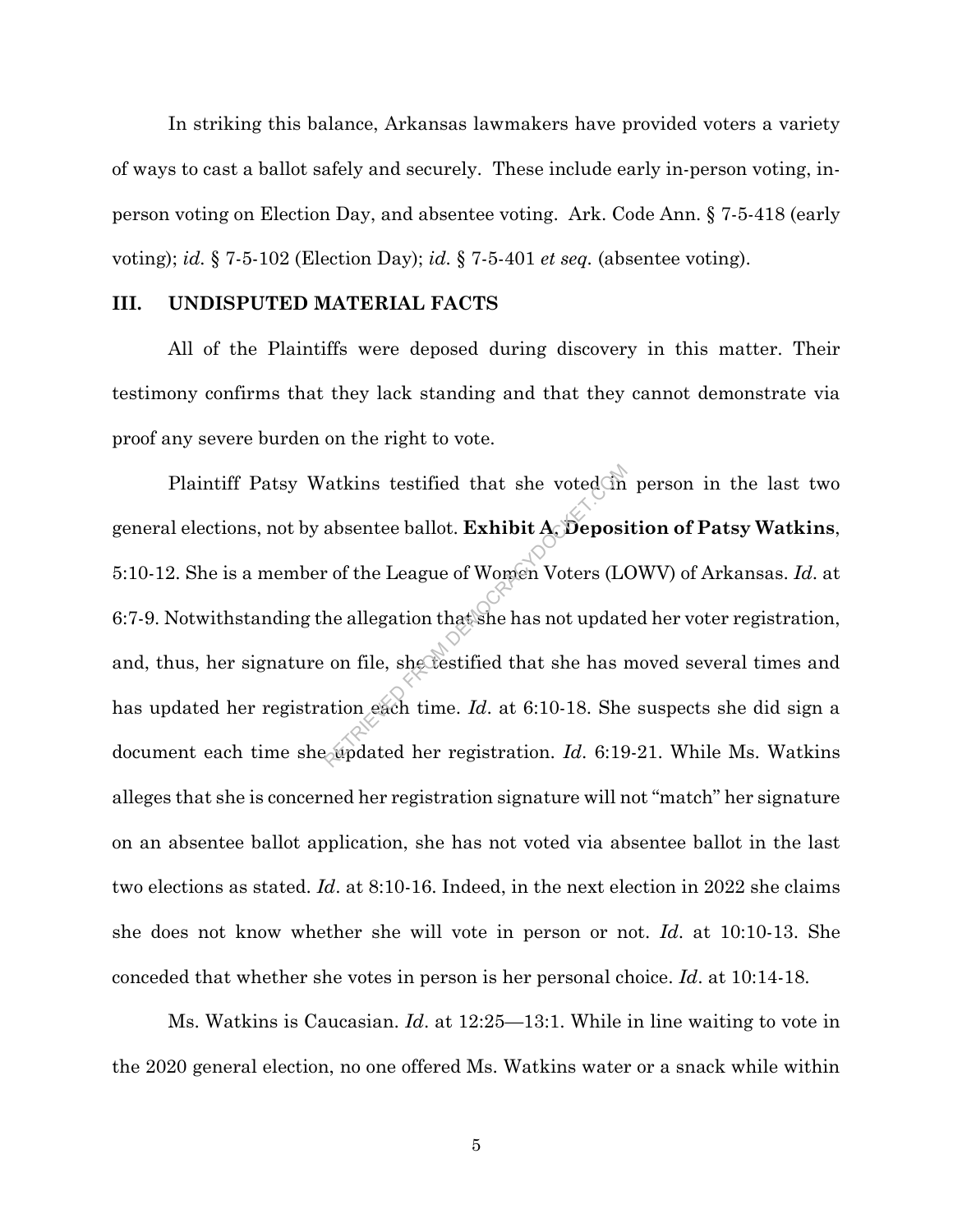the 100-foot zone. *Id*. at 14:2-6. Ms. Watkins further testified that, had someone left an ice chest in the 100-foot zone with a sign that said "free water for anyone" she probably would have taken a free water. *Id*. at 17:7-13. Ms. Watkins is not planning on giving up her driver's license any time soon. *Id*. at 17:23-25.

Ms. Watkins understands that fraudulent voting is a crime. *Id*. at 18:1-2. She agreed further that preventing crime is a laudable purpose. *Id*. at 18:3-5. Ms. Watkins pays any bills she has to mail within 24 hours of receiving them, by choice. *Id*. at 18:16-24. Critically, Ms. Watkins conceded that the laws challenged in this lawsuit allegedly create obstacles to voting that "may seem to be very small." *Id*. at 21:20-25, 22:1-3, 22:18-21. Also critically, when asked if she signed her name twice, whether she could tell if the two signatures appeared "similar," Ms. Watkins testified: "I suppose." *Id*. at 24:1-8. Retaining that "may seem to be vert<br>itically, when asked if she signed ho<br>signatures appeared "similar," N<br>ck is likewise a Caucasian female<br>ansas in 1992, but registered at her<br>of Nell Matthews Mock, 10:9-13.

Plaintiff Nell Mock is likewise a Caucasian female. She testified that she registered to vote in Arkansas in 1992, but registered at her current address in 2001. **Exhibit B**, **Deposition of Nell Matthews Mock**, 10:9-13. Upon registering in 2001, she signed an application to register. *Id*. at 10:14-24, 11:13-18. Despite having arthritis in her hand, Ms. Mock speculated that if she filled out her absentee application packet in the morning before having done a lot with her hand during the day, her signature would be more like her signature when she registered in 2001. *Id*. at 14:18-24. Furthermore, because of her arthritis, Ms. Mock plans to update her registration application. *Id*. at 15:1-7. Significantly, the Pulaski County Circuit Clerk even recommended that Ms. Mock update her registration application. *Id*. at 15:8-14.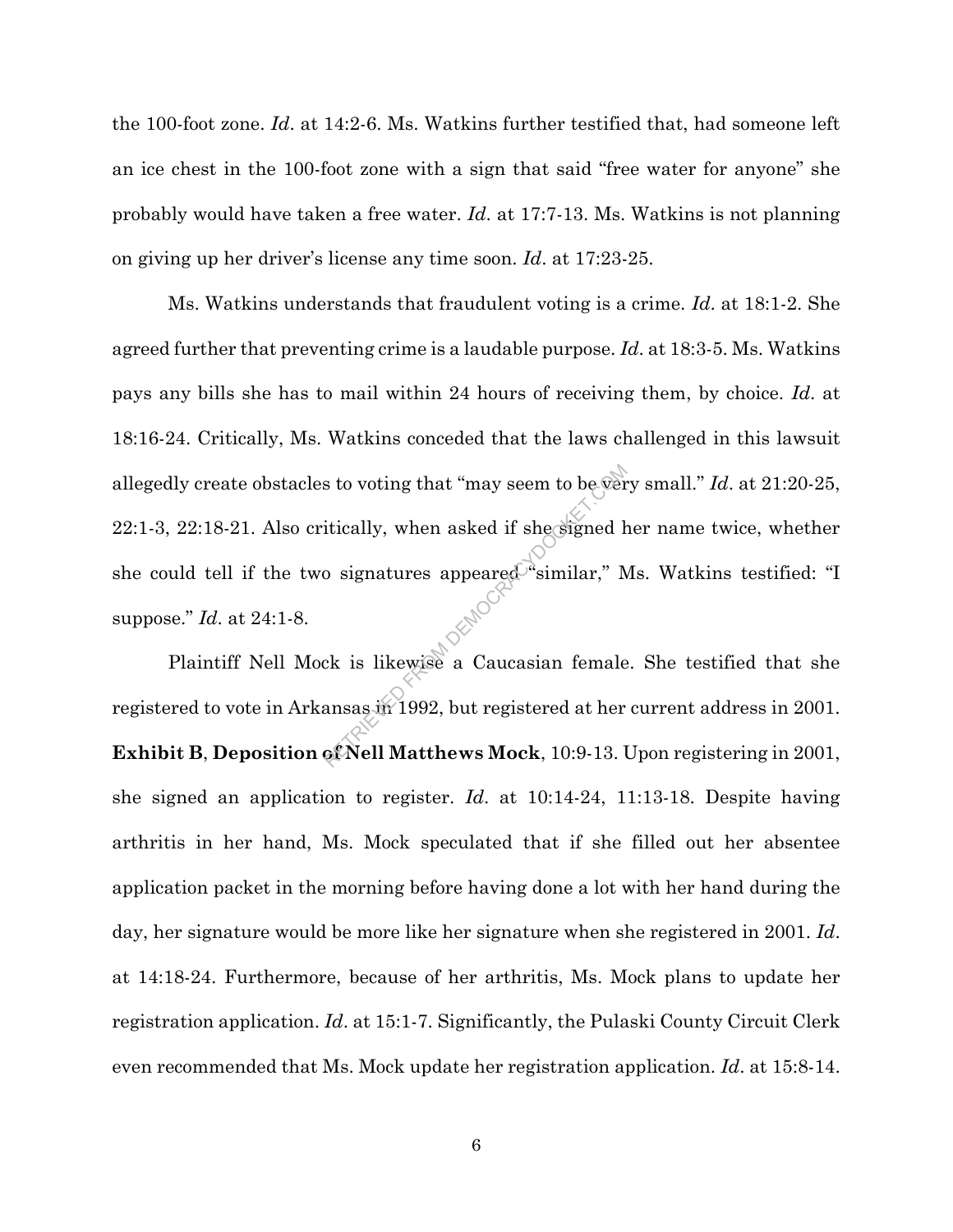Ms. Mock voted via absentee ballot in both the 2020 general election and in a runoff election in 2020. She conceded she was able to mail her general election ballot to the county in sufficient time. *Id*. at 16:6-8. While she got busy before the runoff election and had two weeks still to submit her absentee ballot, she decided by choice to drop off her ballot for the runoff at the county office. *Id*. at 16:16-25. Ms. Mock owns a car, drives, and does not plan to give up her driver's license any time soon. *Id*. at 18:1-11.

Ms. Mock voted in person in a 2021 library millage election. *Id*. at 19:19-22. Her polling location is within walking distance of her home. *Id*. at 19:23-25. When she pays bills via United States Mail, she pays them as soon as she receives them. *Id*. at 23:21-25. She agrees that paying bills is an effort people must put forth on their own. *Id*. at 24:4-8. She agrees that knowing when a bill is due and planning are required to ensure timely delivery of payments she sends. *Id*. at 25:10-19. She is aware that in Arkansas a registered voter can receive an absentee ballot at least 45 days before an election. *Id*. at 25:20-23. Despite her allegation that she is concerned about mail delivery, she chose to use the mail to send her absentee ballot to the county during the 2020 general election. *Id*. at 27:9-25. Indeed, she conceded she had "ample opportunity to get the ballot, look at it, fill it out, send it in, put it back into its envelope, take it to the post office and it was a good – I would have to look at the date stamp again, but it was a good two weeks before the Tuesday general election." *Id*. at 27:21-25; 28:1. She agreed she had plenty of time to perform those tasks. *Id*. at 28:2- 8. vithin walking distance of her home<br>States Mail, she pays them as soon<br>that paying bills is an effort people<br>agrees that knowing when a bill i<br>ly delivery of payments she sends<br>a registered voter can receive an ak<br>deat 25: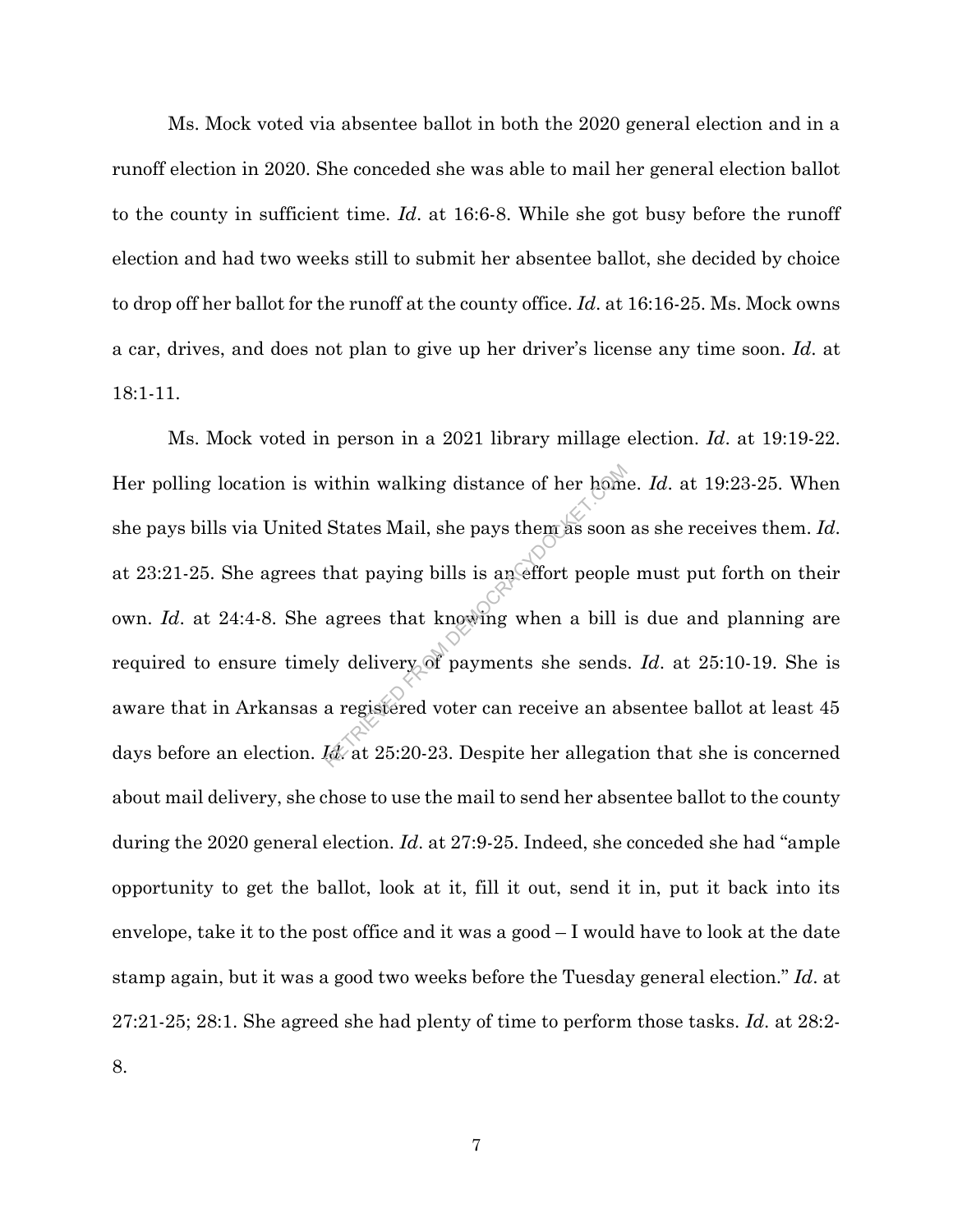Another individual Plaintiff, Leon Kaplan, testified via deposition in this action. **Exhibit C**, **Deposition of Leon Kaplan**. Mr. Kaplan is a 79 year old Caucasian male, has a car, and has an Arkansas driver's license. *Id*. at 6:23-25 – 7:1- 3. Despite his allegation in the amended complaint that he planned to rely on the sworn statement to cast a provisional ballot in the next election, that is not his plan per his testimony. *Id*. at 7:4-6. In fact, Mr. Kaplan recently voted in person at a local election. *Id*. at 7:7-16. Mr. Kaplan used his driver's license to vote at that election, not a sworn statement. *Id*. at 11:13-14; 27:17-21. Mr. Kaplan has a disability tag on his car, and his daughter (or another person) would assist him at a polling location if he needed such assistance. *Id*. at 11:23-24; 12:3-14; 15:2-5. Mr. Kaplan erroneously believes Act 728—which Plaintiffs have dubbed a "voter support ban"—includes the term "assistance" in its text. *Id*. at 22:11-21. r (or another person) would assist the<br>ce. Id. at 11:23-24; 12:3-14; 15:2-5.<br>Plaintiffs have dubbed a "voter supext. Id. at 22:11-21.<br>ust is also a Caucasian male. He vo<br>position of Jeffrey Rust, 11:2-3.

Plaintiff Jeffrey Rust is also a Caucasian male. He voted in a recent sales tax election. **Exhibit D**, **Deposition of Jeffrey Rust**, 11:2-3. At that election, he voted in person. *Id*. at 11:11-12; 32:10-14. During that event, his wife accompanied him into the polling location. *Id*. at 32:15-16. He does not usually vote by absentee ballot, but did in the 2020 general election. *Id*. at 11:21-22. Mr. Rust has various disabilities including chronic neck and back pain. *Id*. at 12:3-9. Mr. Rust still drives. *Id*. at 15:19- 20.

Despite the allegation in the Amended Complaint that Mr. Rust dropped off his absentee ballot for the 2020 election the Saturday before the election, he testified it actually might have been a week before the election. *Id*. at 33:3-21. He testified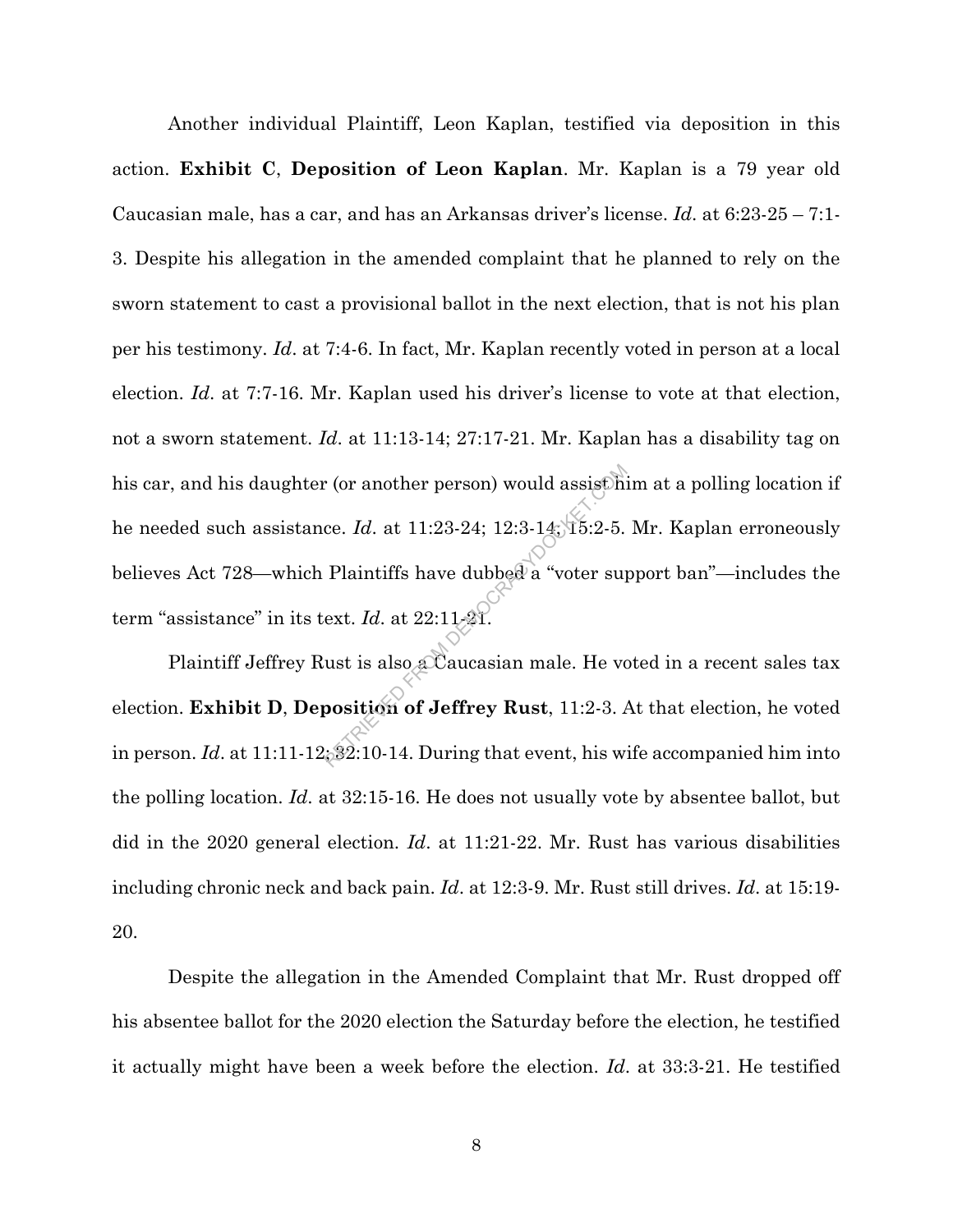that he had plenty of time after receiving his absentee ballot to fill it out and drop it off early. *Id*. at 34:6-17. At his deposition, Mr. Rust was asked to sign his name three times. He then agreed that his signatures were "similar." *Id*. at 36:20-22 – 37:1. He agreed, although he had not previously thought about it, that he could update his voter registration signature with the county. *Id*. at 44:1-18.

Ms. Dortha Dunlap is also a Caucasian Plaintiff in this action. **Exhibit E**, **Deposition of Dortha Dunlap**. Ms. Dunlap voted via absentee ballot in the 2020 general election. *Id*. at 6:11-15. She registered to vote in Arkansas in 2017. *Id*. at 6:24-25 – 7:1. She testified that if she has a "good, solid place that she is writing on and it's not a bad day," her signature is probably closer to her voter registration signature. *Id.* at  $8:20-25 - 9:1-2$ . She has no knowledge of whether her ballot was accepted or rejected in 2020 for the general election. *Id*. at 9:21-23. She is proactive in paying bills via mail with a check, and does so within two or three days of receiving a bill. *Id*. at 10:5-13. That, she agrees, is her choice. *Id*. at 10:14-15. For the 2020 general election, she mailed her absentee ballot in, rather than dropping it off. *Id*. at 10:17-25. She did so early enough so that it would be received on time by her county. *Id*. She owns a car and drives occasionally. *Id*. at 12:1-4. She currently has a valid driver's license and does not need to renew it for a while. *Id*. at 13:10-21. Despite her allegation in the amended complaint that she requires assistance at a polling location because she uses a walker, she has not voted in person in about five years. *Id*. at 14:12-23. Indeed, she prefers not to vote in person. *Id*. at 15:3. Crucially, Ms. Dunlap has worked for a county processing votes and agrees it can be chaotic. *Id*. at 16:8-25. ed that if she has a "good, solid planet"<br>her signature is probably closer to  $-9:1-2$ . She has no knowledge of<br>020 for the general election. Id. at<br>ith a check and does so within two of<br>at, she agrees, is her choice. Id.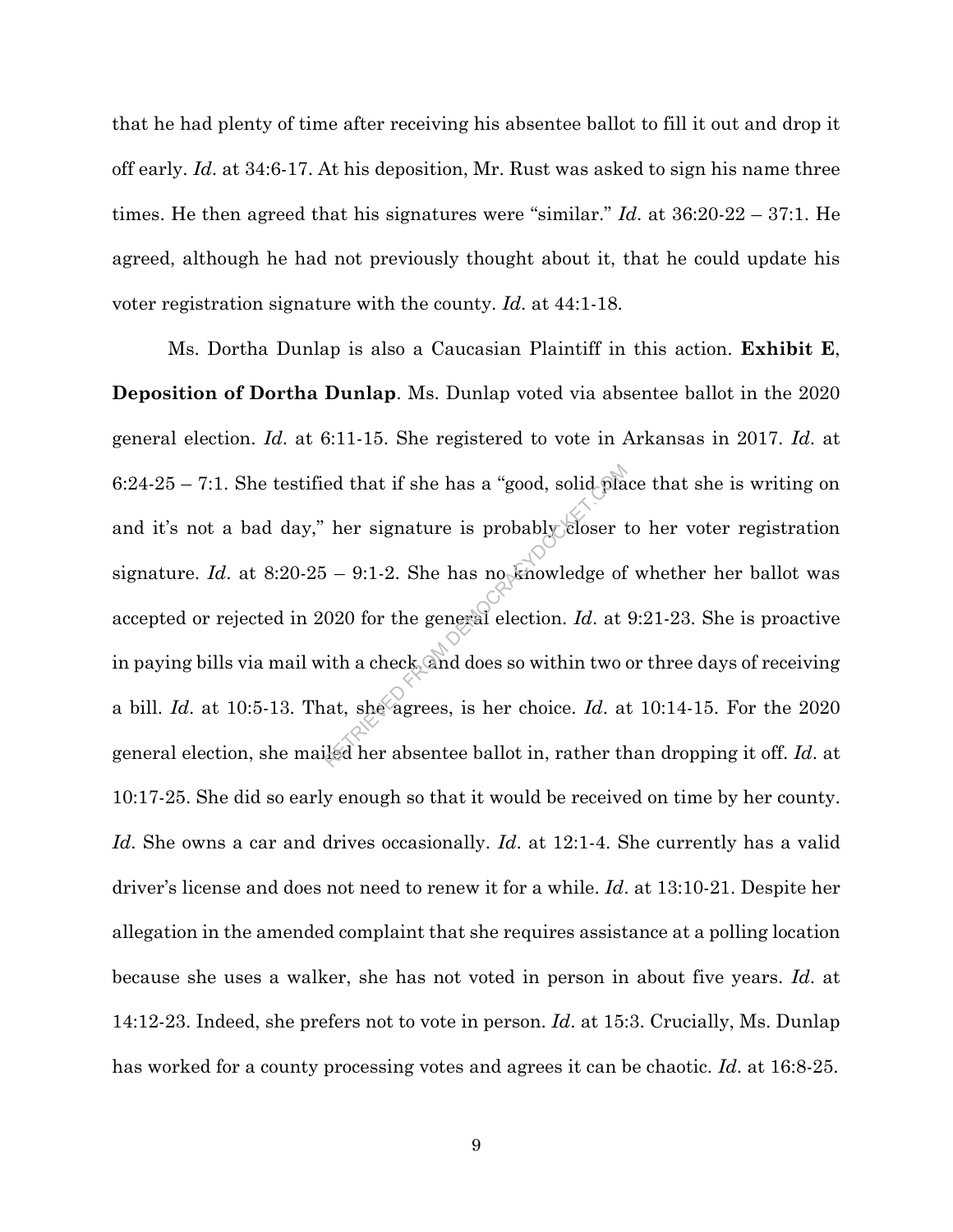Bonnie Miller is the president of the League of Women Voters of Arkansas, and was deposed as LOWV's witness under Ark. R. Civ. P. 30(b)(6). **Exhibit F**, **Deposition of Bonnie Miller**, 5:18-21. LOWV allegedly has 323 members in the State of Arkansas. *Id*. at 8:6-11. LOWV does not keep demographic information regarding its members. *Id*. at 8:17-19. Specifically, LOWV cannot provide an exact number of African-American members of LOWV. *Id*. at 8:20-23. Two individual Plaintiffs in this lawsuit, Nell Mock and Dortha Dunlap, are members of LOWV and both are Caucasian females. *Id*. at 9:23-25.

Ms. Miller has not been the president of LOWV during a national election. *Id*. at 10:22-25. LOWV hosts monthly training sessions at which it discusses how to register to vote, voting laws, and election laws. *Id*. at 13:15-19. These trainings occur year round. *Id*. at 13:23-24. Since the pandemic began, LOWV has hosted the trainings only via Zoom. *Id*. at 14:2-3. The meetings are open to LOWV members and the general public. *Id.* at  $14:7.11$ . The only cost associated with the trainings is a Zoom subscription. *Id*. at 48:12-16. External to the president of LOWV during<br>ts monthly training sessions at wlarks, and election laws,  $\overline{\mathcal{A}}$  at 13:15-1<br>13-24. Since the pandemic began,<br>*Id.* at 14:2-3 The meetings are oper<br>tt 14:7.11. The only cost a

LOWV was aware of the four acts challenged in this lawsuit immediately after the 2021 General Assembly. *Id*. at 15:12-14. While Ms. Miller solely uses a PowerPoint presentation for the monthly meetings, she has not included the information about the four acts challenged in this case in that presentation. *Id*. at 16:2-5; 26:21-23. She has not made any changes to the PowerPoint presentation since she became the president of LOWV. *Id*. at 16:25 – 17:1-2. LOWV understands the new acts challenged in this case, but apparently does not plan to update the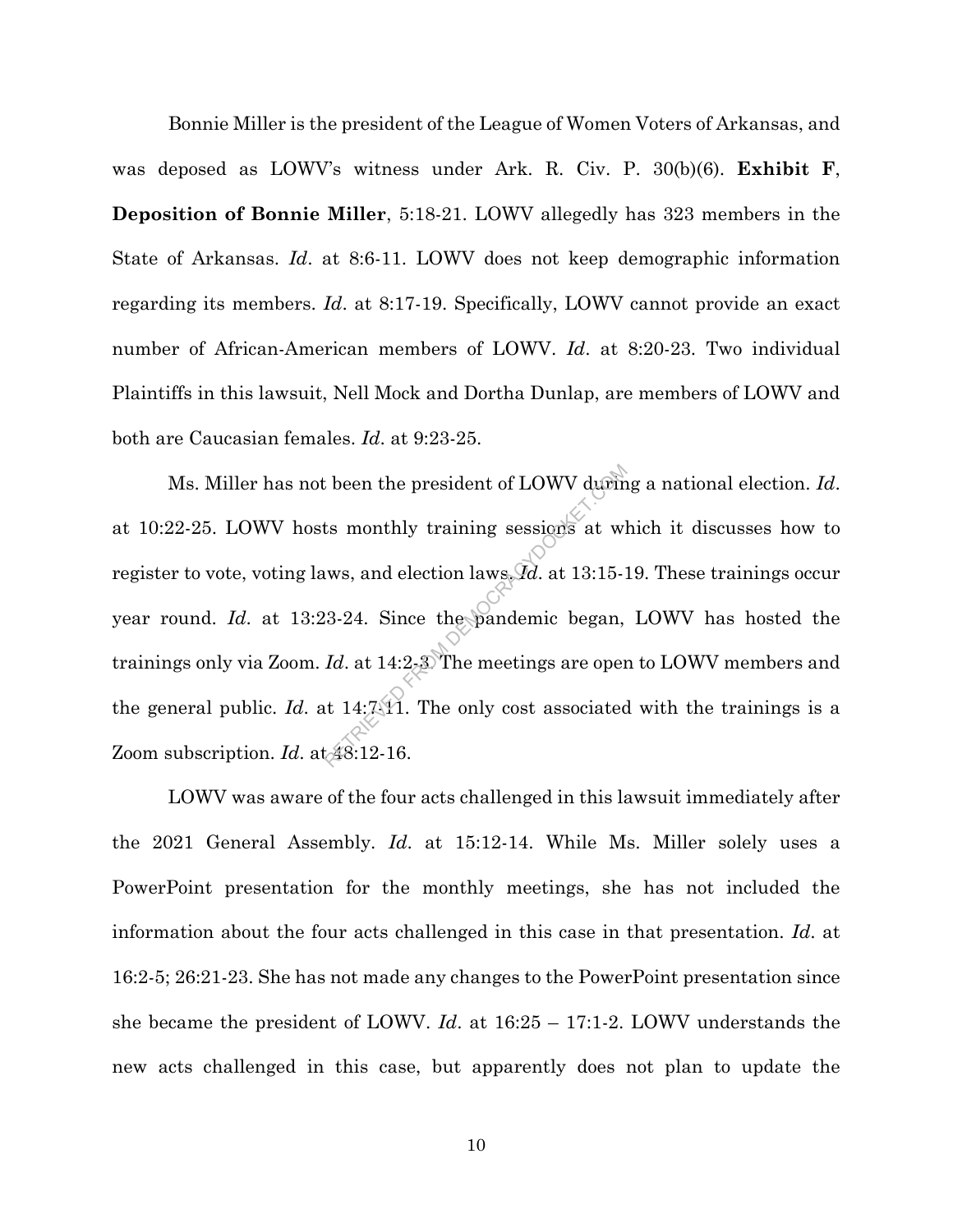PowerPoint presentation to reflect them. *Id*. at 17:17-24. Nevertheless, at the monthly trainings, LOWV does discuss the new acts, and does not need to include them in the PowerPoint presentation because they are discussed verbally. *Id*. at 18:4- 13.

LOWV also hosts "forums" and "town halls" during each year. *Id*. at 19:10. LOWV does not keep track of persons who attend their trainings, forums, or town halls. *Id.* at 21:11-13. At trainings since she has been president of LOWV, Ms. Miller is "sure" the change created by Act 973 regarding the deadline to drop off an absentee ballot has "come up." *Id*. at 26:7-17.

LOWV, via Ms. Miller, later testified that the purpose of the monthly meetings is *not* to teach people about new election laws. *Id*. at 27:18-25 – 28:1; 28:17-20. LOWV publishes a book entitled *Government in Arkansas*. *Id*. at 19:11-12. Ms. Miller testified that the book LOWV publishes has not been updated since the last legislative session. *Id*. at 29:21-23. However, the LOWV website claims that the book was, in fact, updated after the 2021 session. *Id.* at 38:14-21; see also https://my.lwv.org/arkansas/government-arkansas. Crucially, LOWV does not even know whether it pays the authors of *Government in Arkansas* to update the book after a legislative session. *Id*. at 31:22-24. LOWV does not know how much it cost the last time LOWV updated the book. *Id*. at 33:19-22; 49:3-15. The book is available online for anyone to access free of charge. *Id*. at 32:5-9; 33:9-12. LOWV does not know how much money is in its general account. *Id*. at 34:16-19. Ms. Miller agreed that, after each change in the law, *i.e.*, after each legislative session, the book becomes obsolete. at 26:7-17.<br>
iller, later testified that the purpose<br>
out new election laws.  $Id$ . at 27:18-28<br>
ed *Government* on *Arkansas. Id.*<br>
LOWV publishes has not been<br>
29:21-23. However, the LOWV web<br>
defter the 2021 session. Id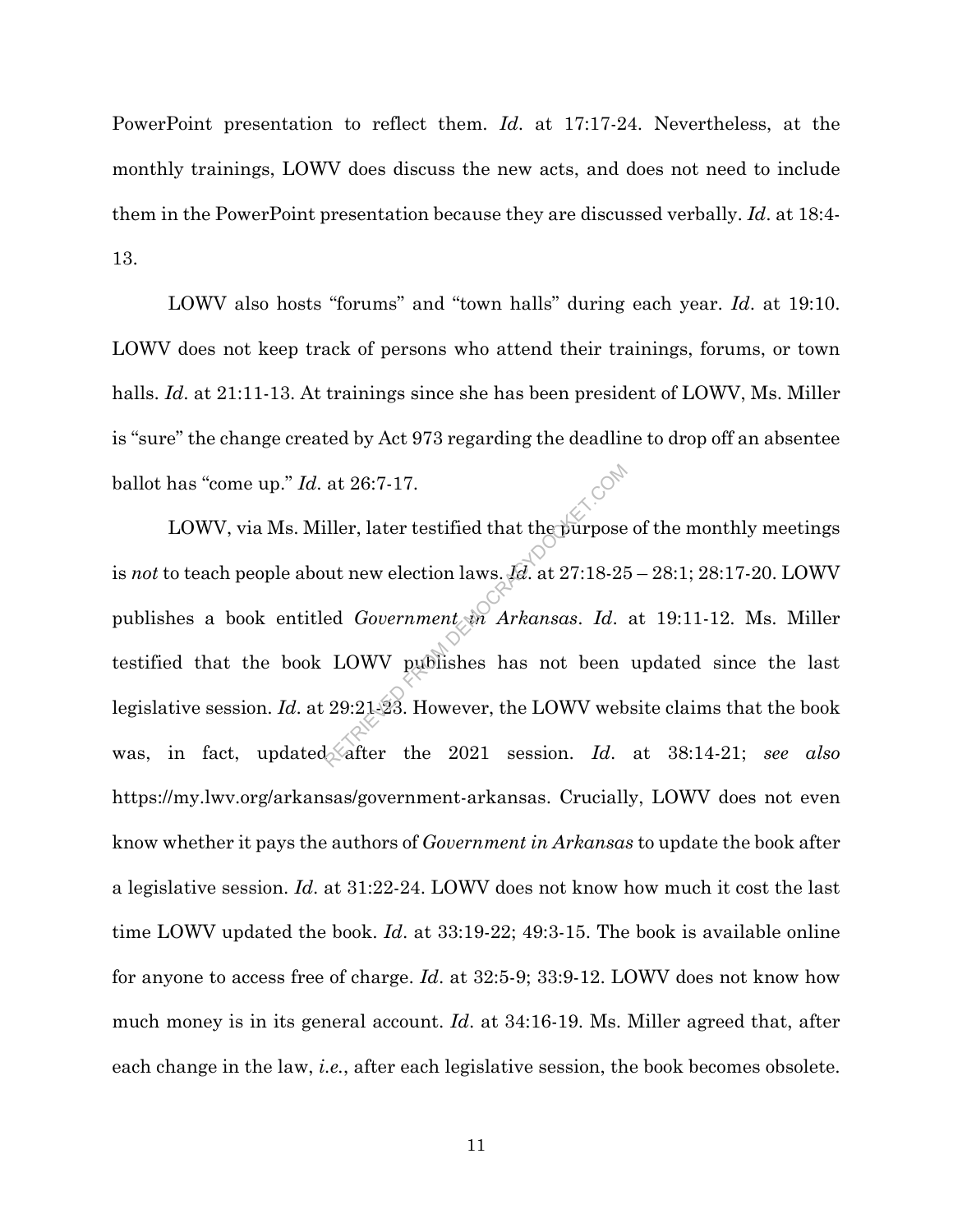*Id*. at 36:8-10. Also importantly, LOWV utilizes materials provided for free to the public from the Secretary of State's website and the State Board of Election Commissioners' website. *Id*. at 36:19-23.

While Plaintiffs claim that the four acts challenged here will allegedly have a negative cumulative effect on voting, LOWV understands that Act 973 (regarding the drop off deadline for absentee ballots) and Act 728 (regarding the 100-foot zone) cannot operate together because they involve two different types of voters, *i.e.*, absentee voters and individuals voting in person, respectively. *Id*. at 44:12-24. LOWV cannot name anyone who has volunteered to perform any activity within the 100-foot zone at a polling location at any time. *Id.* at 54:3-13. DOWV has no information about whether any of its members voted via absentee ballot at the 2020 general election. *Id.* at 55:10-13. LOWV has no information about whether any of its members used the sworn statement, in lieu of identification, to vote in the 2020 general election. *Id*. at 55:14-19. LOWV has no knowledge of any member having his or her ballot rejected because of a dissimilar signature. *Id*. at 55:20-25. between the perform any act at any time.  $Id$ . at 54:3-13 SOWV l<br>bers voted via absentee ballot at th<br>nas no information about whether :<br>lieu of identification, to vote in the 2<br>no knowledge of any member having<br>ignature.

LOWV cannot name a single individual, including any member of LOWV, who had an absentee ballot rejected because it was dropped off after the Friday before any election [after Act 973 became law]. *Id*. at 61:22-25 – 62:1-4. At recent local elections, following passage of Act 728, no member of LOWV sought to appear at a polling location in the 100-foot zone. *Id*. at 56:9-21. LOWV believes that it set up within the 100-foot zone at a location in Pulaski County, but does not know the polling location and there were no issues that occurred. *Id*. at 56:22-25 – 57:1-5. Additionally, LOWV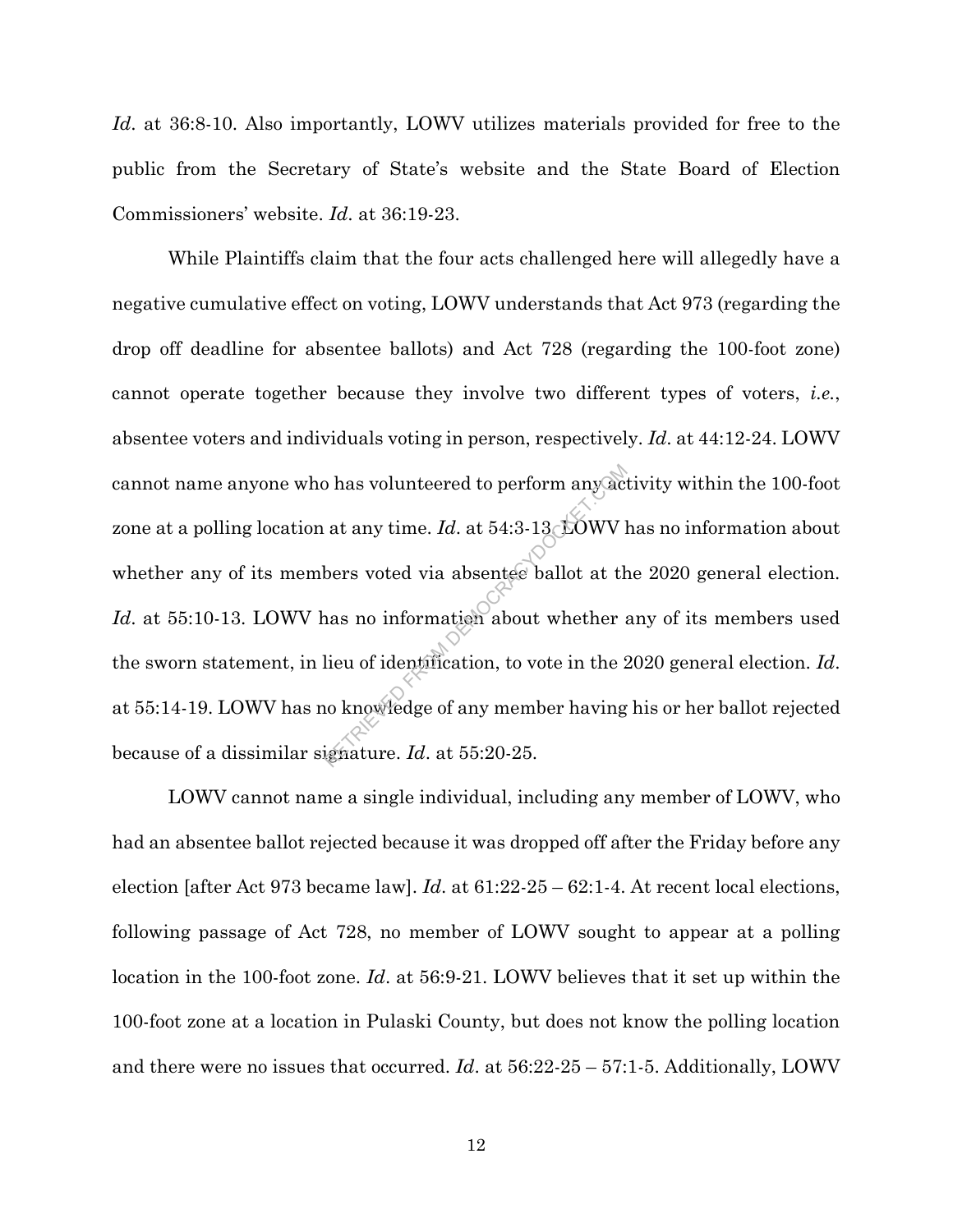cannot name a single person it allegedly assisted in the line at a polling location, within the 100-foot zone. *Id*. at 58:19-24. LOWV agrees that it would have to speculate or guess that the four challenged acts in this case will allegedly disenfranchise a voter. *Id*. at 62:10-14.

Leslie Mireya Reith is the founder and executive director of Arkansas United ("AU") and testified as AU's witness pursuant to Ark. R. Civ. P. 30(b)(6). **Exhibit G**, **Deposition of Leslie Mireya Reith**, 5:4-7. AU does not possess or track the demographic information of its members. *Id*. at 7:5-9. Ms. Reith claimed that AU educates its members regarding election laws in Arkansas. *Id*. at 19:4-12. Ms. Reith agreed that election laws can change as often as every two years, after each General Assembly. *Id.* at 19:13-15. Importantly, AU is already equipped to change its educational materials when election laws change. *Id*. at 19:16-18. While Ms. Reith claimed that updating educational materials is outside of the scope of any grant AU receives, she later testified that AU's "general support" grant includes education as a reason for receiving funds. *Id*. at 62:2-11; 64:7-9. She conceded that changing educational materials AU possesses is something AU already does and has done for 10 years. *Id*. at 19:19-20; 21:20-22. Therefore, (a) any allegation of diversion of resources is inaccurate because AU *does* have a grant that includes funds for educational sources, and (b) even before the 2020 general election, AU had to update educational materials. *Id*. at 20:18-20. More crucially, AU's mission is not education. *Id*. at 21:7-10. garding election laws in Arkansas.<br>
Sean change as often as every two y<br>
15. Importantly, AU is already<br>
hen election laws change. Id. at 19<br>
ducational materials is outside of the<br>
ed that AU's "general support" grantes.<br>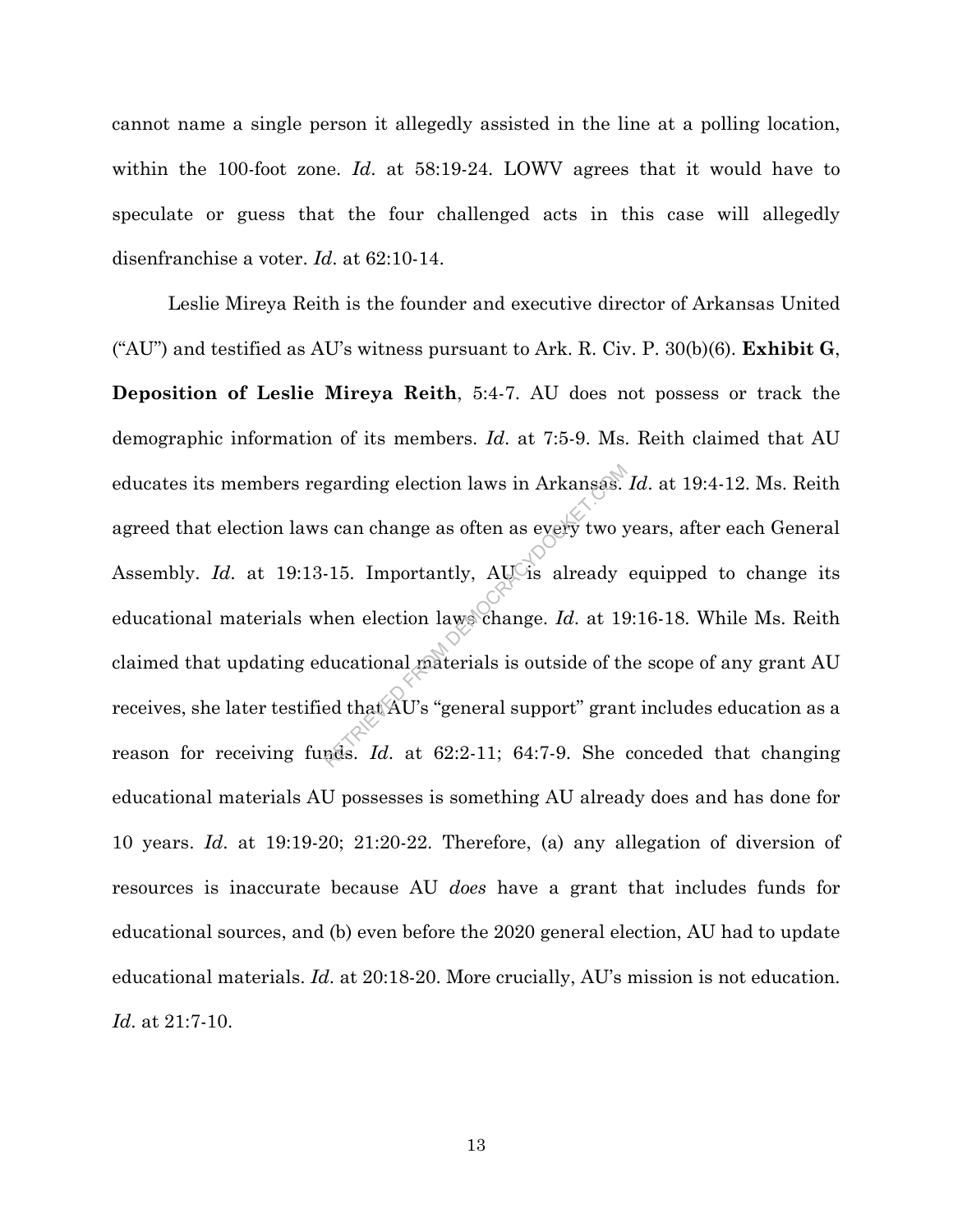Most importantly, AU has no information—other than its own speculation regarding the effect the four challenged acts in this case will allegedly have on AU's members. *Id*. at 64:21-24. AU conceded that it is not contending the challenged laws will affect its members any more than they allegedly affect nonmember Caucasian individuals. *Id*. at 48:13-18. AU also conceded it has not offered education on the new laws since they were passed. *Id*. at 53:3-7; 22:13-14. According to Ms. Reith, one reason AU has not offered such education is the pandemic. *Id*. at 56:10-11. This is despite the fact that AU held a state convention in November of 2021. *Id*. at 56:24. At the convention, AU put together a 100-page binder, but again, the binder does not include materials reflecting the new laws AU challenged here. *Id*. at 59:7-9. That was AU's choice. *Id*. at 60:1-3. AU agreed that if the Secretary of State ("SOS") or State Board of Election Commissioners ("SBEC") updated their online training materials for poll workers and others to reflect the new laws, that would obviate the need for AU to prepare such materials. *Id*. at 60:21-25 – 61:1. together a 100-page binder, but algoring the new laws AU challenged her<br>3. AU agreed that if the Secretary<br>issioners ("SBEC") updated their compared to reflect the new laws, that we<br>erials  $\mathcal{H}$  at 60:21-25 – 61:1.<br>pat

AU has no information that it has kept reflecting the use of the "sworn statement" by any one of its members to cast a provisional ballot. *Id*. at 57:15-21. AU has no data whatsoever reflecting that any member's absentee ballot was rejected because his or her signature was not similar. *Id*. at 60:7-10. At a recent local election, after passage of the challenged acts, AU did not provide any voter assistors for its members or others. *Id*. at 60:13-16. At the 2020 general election, AU claims it provided water outside of the 100-foot zone. *Id*. at 67:24-25 – 68:1-5; 69:16-19.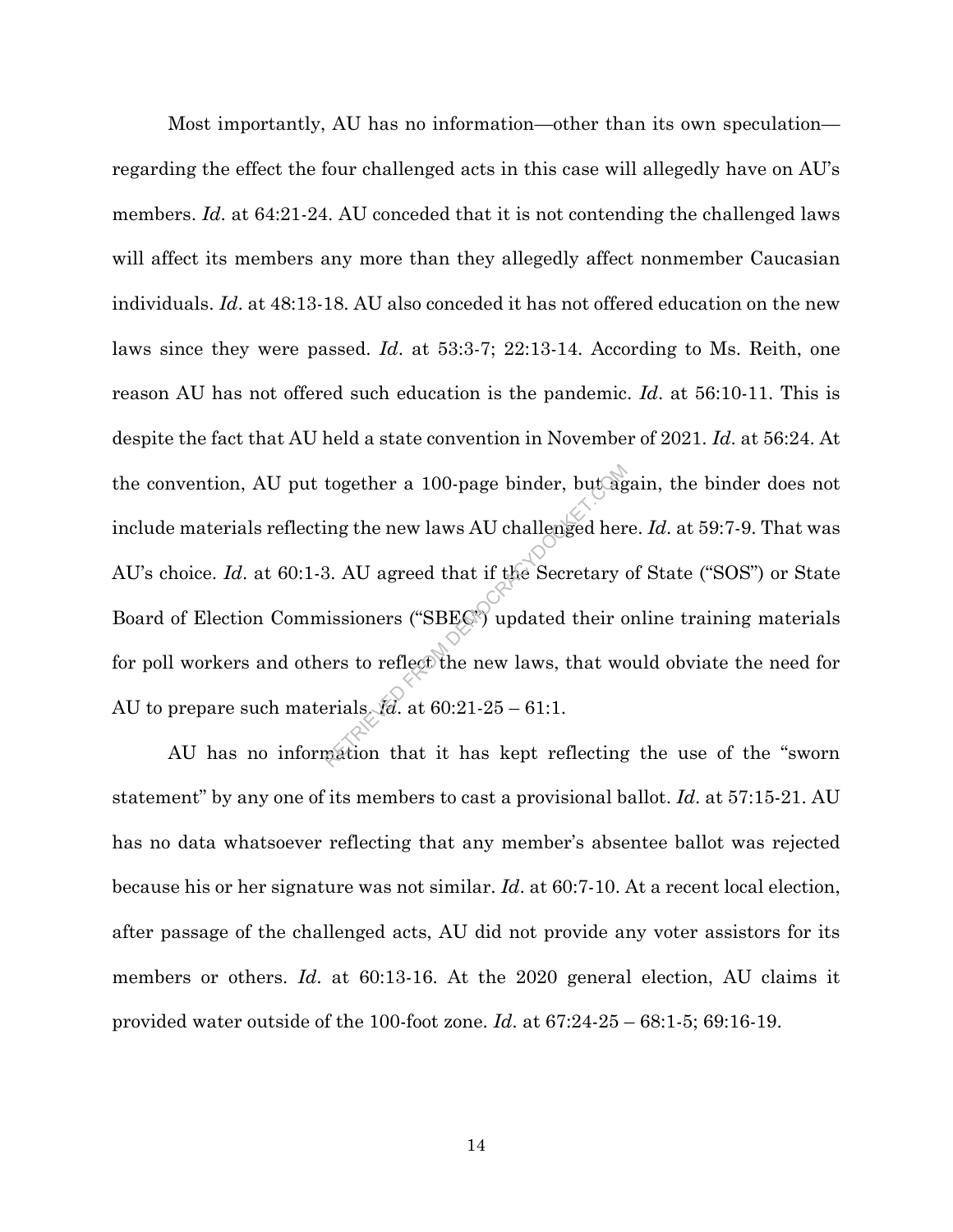AU erroneously believes that Act 736 requires signatures to exactly match, despite no language at all indicating that is the case. *Id*. at 27:18-20. AU has no knowledge about what signatures, other than voter registration application signatures, could be considered for similarity by county election officials before Act 736. *Id*. at 28:10-18; 29:11-14. AU is aware that voters can update their registration applications, and AU provides awareness campaigns "every election cycle" to advise persons they can update their signatures. *Id*. at 30:20-25. During the 2020 general election cycle—before the enactment of the acts challenged in this case—AU already provided education to its members regarding when absentee ballots must be dropped off. *Id*. at 32:25 – 33:1-3.

AU, via Ms. Reith, testified that their educational materials are created in a word processing application. *Id*. at 34:1-13. AU has no information about any member in particular who used the sworn statement that Act 249 disallowed. *Id*. at 37:8-17. However, AU already has training materials that reflect the law regarding the sworn statement, and because they use a simple word processor, it would not be difficult to change their materials to reflect the challenged acts. *See Id*. at 37:24-25 – 38:1-22. members regarding when absenteed<br>it, testified that their educational m<br>ion. Id. at 34:1-13: AU has no inform<br>he sworn statement that Act 249 d<br>s training materials that reflect the<br>they use a simple word processor, it

AU did not offer water or snacks to voters in line at any polling location at the 2020 general election. *Id*. at 39:7-20. AU cannot say whether it will offer water or snacks to voters in line in future elections. *Id*. at 40:4-7. AU claims it is engaging in an educated speculation that any of the four challenged acts would burden any member's right to vote *Id*. at 44:1-8.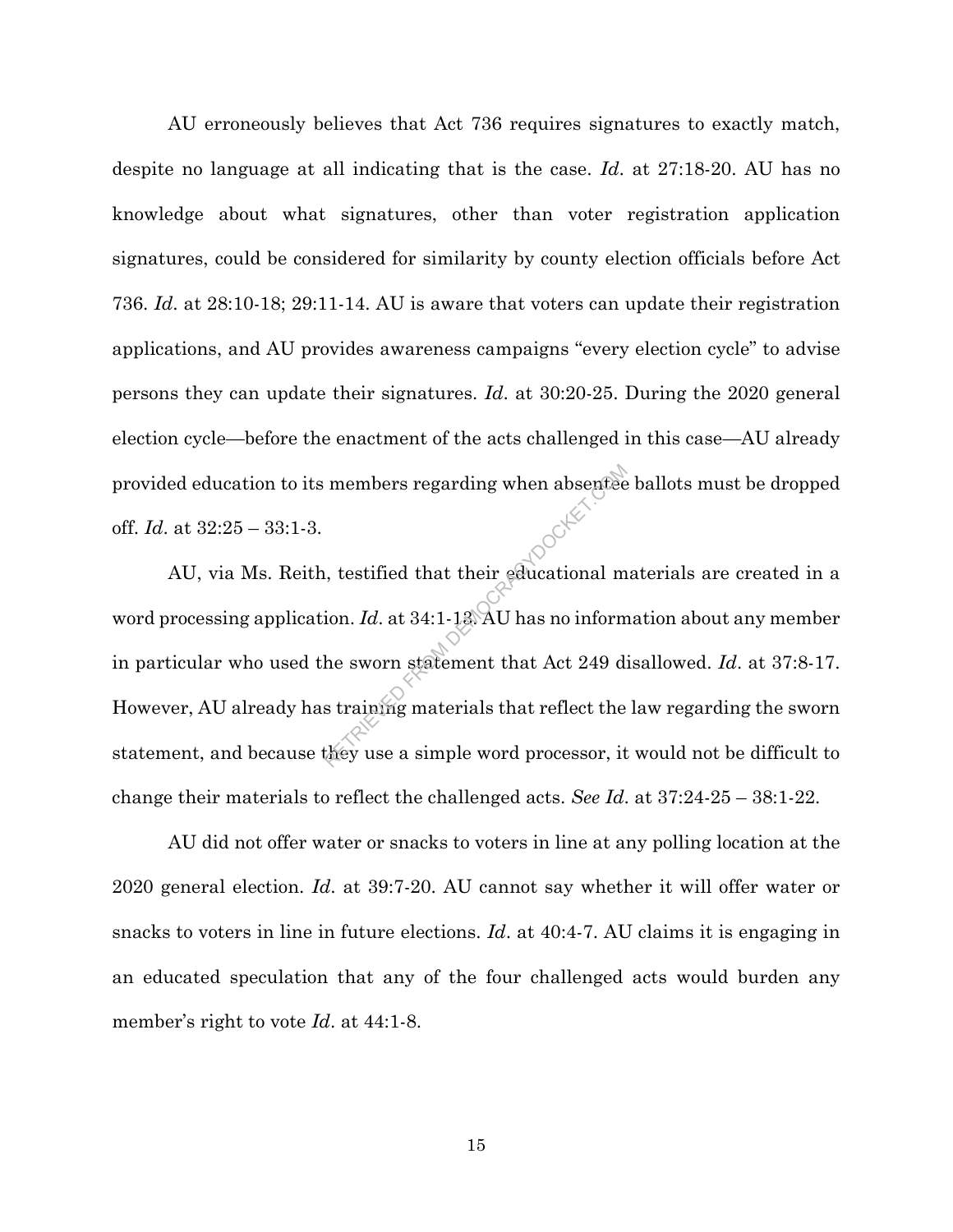### **III. STANDARD OF REVIEW**

#### **Motion for Summary Judgment Standard**

"The purpose of our summary judgment rule is to expeditiously determine cases without necessity for formal trial where there is no substantial issue of fact and is in the nature of an inquiry to determine whether genuine issues of fact exist." *Joey Brown Interest, Inc. v. Merchants Nat'l Bank of Fort Smith*, 284 Ark. 418, 423, 683 S.W.2d 601, 604 (1985) (citation omitted). Summary judgment is not an extreme or drastic remedy, but rather is "one of the tools in a trial court's efficiency arsenal[.]" *Thomas v. Stewart*, 347 Ark. 33, 37, 60 S.W.3d 415, 417 (2001). Denying summary judgment when this Rule is satisfied would expose "the litigants to unnecessary delay, work and expense in going to trial when the trial judge would be bound to direct a verdict in movant's favor after all evidence is adduced." *Joey Brown Interest, Inc.*, 284 Ark. at 423, 683 S.W.2d at 604. Ark. 33, 37, 60 S.W.3d 415, 417(22)<br>le is satisfied would expose "the :<br>e in going to trial when the trial j<br>it's favor after all evidence is adduce<br>3 S.W.2d at 604.<br>party has established a prima facie<br>party must meet proo

Once the moving party has established a prima facie entitlement to summary judgment, the opposing party must meet proof with proof and demonstrate the existence of a genuine issue of material fact. *Wilcox v. Wooley*, 2015 Ark. App. 56, 454 S.W.3d 792 (quoting *Harvest Rice, Inc. v. Fritz & Mertice Lehman Elevator & Dryer, Inc.*, 365 Ark. 573, 575–76, 231 S.W.3d 720 (2006)). Accordingly, summary judgment must be entered for the defendant where, as here, the plaintiffs cannot meet the defendant's proof with proof of their own that demonstrates the existence of a genuine issue of material fact. Ark. R. Civ. P. 56(c)(2). Indeed, the Rule makes clear: summary judgment "*shall* be rendered forthwith if the pleadings, depositions,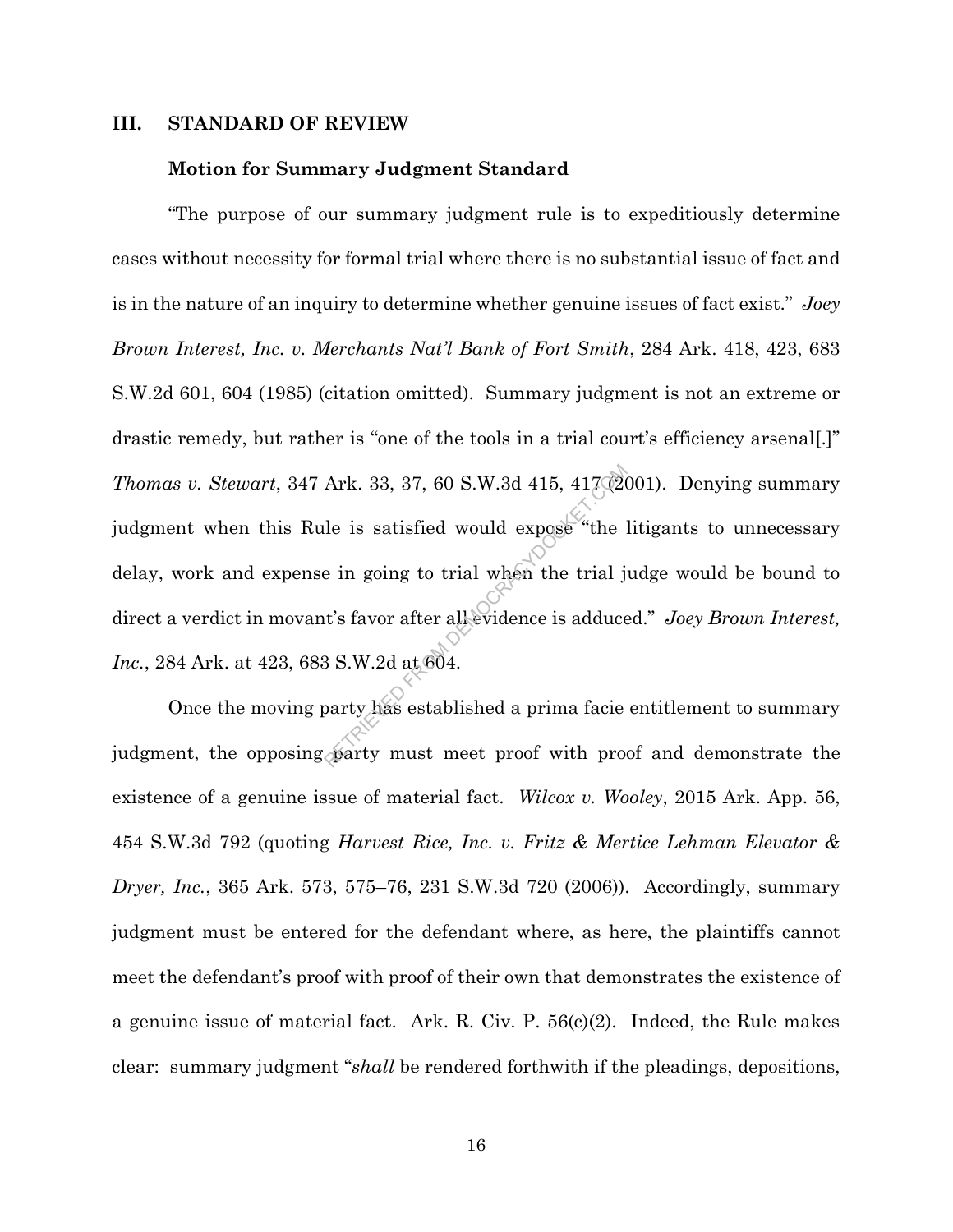answers to interrogatories and admissions on file, together with the affidavits, if any, shows that there is no genuine issue as to any material fact and that the moving party is entitled to a judgment as a matter of law on the issues specifically set forth in the motion." *Id*. (emphasis added). Here, the Defendants are entitled to summary judgment.

#### **IV. DISCUSSION**

#### **A. Plaintiffs lack standing as to all of their claims**.

Plaintiffs lack standing for two independent reasons. First, Plaintiffs, including the individual Plaintiffs, have not alleged facts demonstrating that they have been injured and cannot show that the four Acts will irreparably injure them. The organization and/or association Plaintiffs still lack standing for the reasons stated in the original Motion to Dismiss. Neither entity is a "person" to whom the Acts apply, and neither has adequately alleged associational or organizational standing. Further, even if Plaintiffs could make a showing of injury, any such injury cannot be fairly traced to the conduct of the Defendants. The undisputed facts above only confirm all Plaintiffs lack standing and, thus, Defendants are entitled to summary judgment on this independent basis. Plaintiffs, have not alleged facts and alleged facts will<br>
represent that the four Acts will<br>
represent to Dismiss Neither entity is<br>
represent that a showing computer of the Defendants. The<br>
represented to the Defendants.

In *Martin v. Haas*, the Arkansas Supreme Court said: "[t]he general rule is that one must have suffered injury or belong to a class that is prejudiced in order to have standing to challenge the validity of a law." 2018 Ark. 283 at  $*8$ , 556 S.W.3d at 515. There, appellee Haas was an individual suing over Act 633 of 2017, which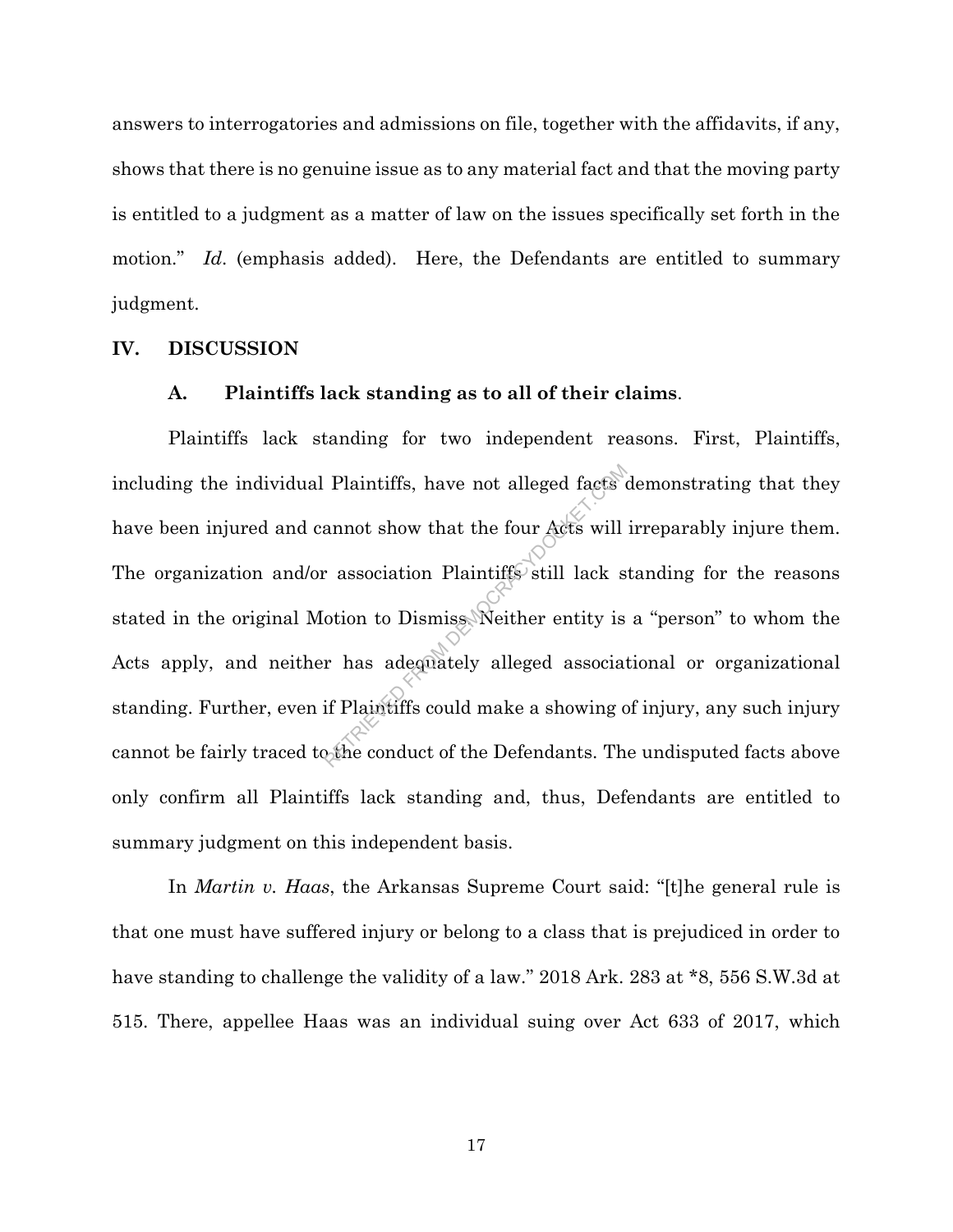concerned, *inter alia*, voter identification. *Id*. at \*1, 556 S.W.3d at 511. The Court said:

Here, appellee is a person affected by Act 633. He will be required to show compliant identification or sign the voter-verification affidavit, and the evidence presented at the hearing established that he is within the class of persons affected by the statute; therefore, he has standing to challenge the Act's constitutionality.

*Id.* at \*8, 556 S.W.3d at 515. The Court has also said: "for equity to act, there must be proof of (1) irreparable harm and (2) no adequate remedy at law." *Wilson v. Pulaski Ass'n of Classroom Teachers*, 330 Ark. 298, 302, 954 S.W.2d 221, 224 (1997). Here, Plaintiffs seek only equitable relief from the Court. Plaintiffs have not alleged irreparable injury or the threat thereof by the four Acts. *Id*. The undisputed evidence detailed above further demonstrates that Plaintiffs cannot offer proof, only speculation, that they will suffer irreparable injury or the threat of irreparable injury because of the four acts. itable relief from the Court. Pla<br>threat thereof by the four Acts. Id.<br>demonstrates that Plaintiffs call<br>suffer irreparable injury or the the<br>mg, the United States Supreme<br>the plaintiff must have (1) suffered

Regarding standing, the United States Supreme Court has said that to demonstrate standing, "[t]he plaintiff must have (1) suffered an injury in fact, (2) that is fairly traceable to the challenged conduct of the defendant, and (3) that is likely to be redressed by a favorable judicial decision." *Spokeo, Inc. v. Robins*, 136 S.Ct. 1540, 1547 (2016). A plaintiff bears the burden of establishing each element. *Id*. "To establish injury in fact, a plaintiff must show that he or she suffered 'an invasion of a legally protected interest' that is 'concrete and particularized' and 'actual or imminent, not conjectural or hypothetical.'" *Id*. at 1548 (internal citation omitted).

Neither League of Women Voters nor Arkansas United is a "person" affected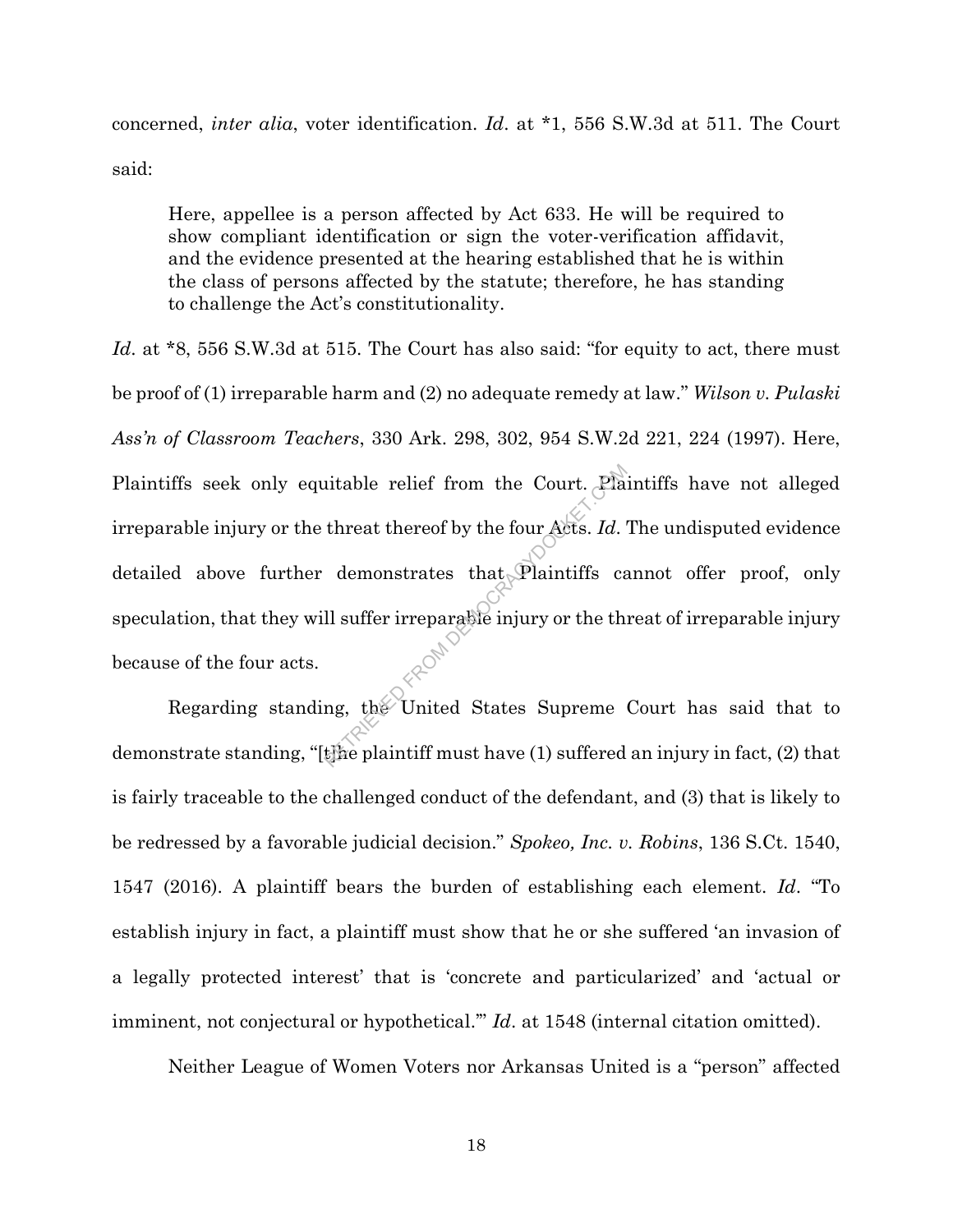by the four acts they challenge. They cannot vote as organizations and are not in a class of persons affected by the acts. Thus, those Plaintiffs lack standing. Furthermore, all Plaintiffs lack standing because speculative, abstract injuries cannot confer standing, and Plaintiffs' claims rest entirely on speculation as shown by the undisputed facts. *Braitberg v. Charter Commc'ns, Inc.*, 836 F.3d 925, 930 (8th Cir. 2016). Additionally, a statute must be enforced against a plaintiff before he or she may challenge its constitutionality. While pre-enforcement review is available in some contexts, that is true only where "threatened enforcement [is] sufficiently imminent"; that is, where a "credible threat" exists that the provision at issue will be enforced against the plaintiff. *Susan B. Anthony List v. Driehaus*, 573 U.S. 149, 159- 60 (2014). Given the undisputed facts, there is no valid argument that any of the Plaintiffs are subject to a credible threat that they will experience any harm, much less irreparable harm in this case. e a "credible threat" exists that the<br>ntiff. Susan B. Anthony List v. Drie<br>disputed facts, there is no valid an<br>a credible threat that they will exp<br>this case.<br>so lack associational standing. Fede<br>ssociational standing" e

LOWV and AU also lack associational standing. Federal cases have discussed and defined when "associational standing" exists. In order to demonstrate associational standing, a plaintiff association must show that their "members would otherwise have standing to sue in their own right, the interests at stake are germane to the organization's purpose, and neither the claim asserted nor the relief requested requires the participation of individual members in the lawsuit." *American Farm Bur. Fed. v. U.S. Environmental Protection Agency*, 836 F.3d 963, 968 (8th Cir. 2016). The United States Supreme Court has repeatedly "required plaintiff-organizations to make specific allegations establishing *at least one identified* member had suffered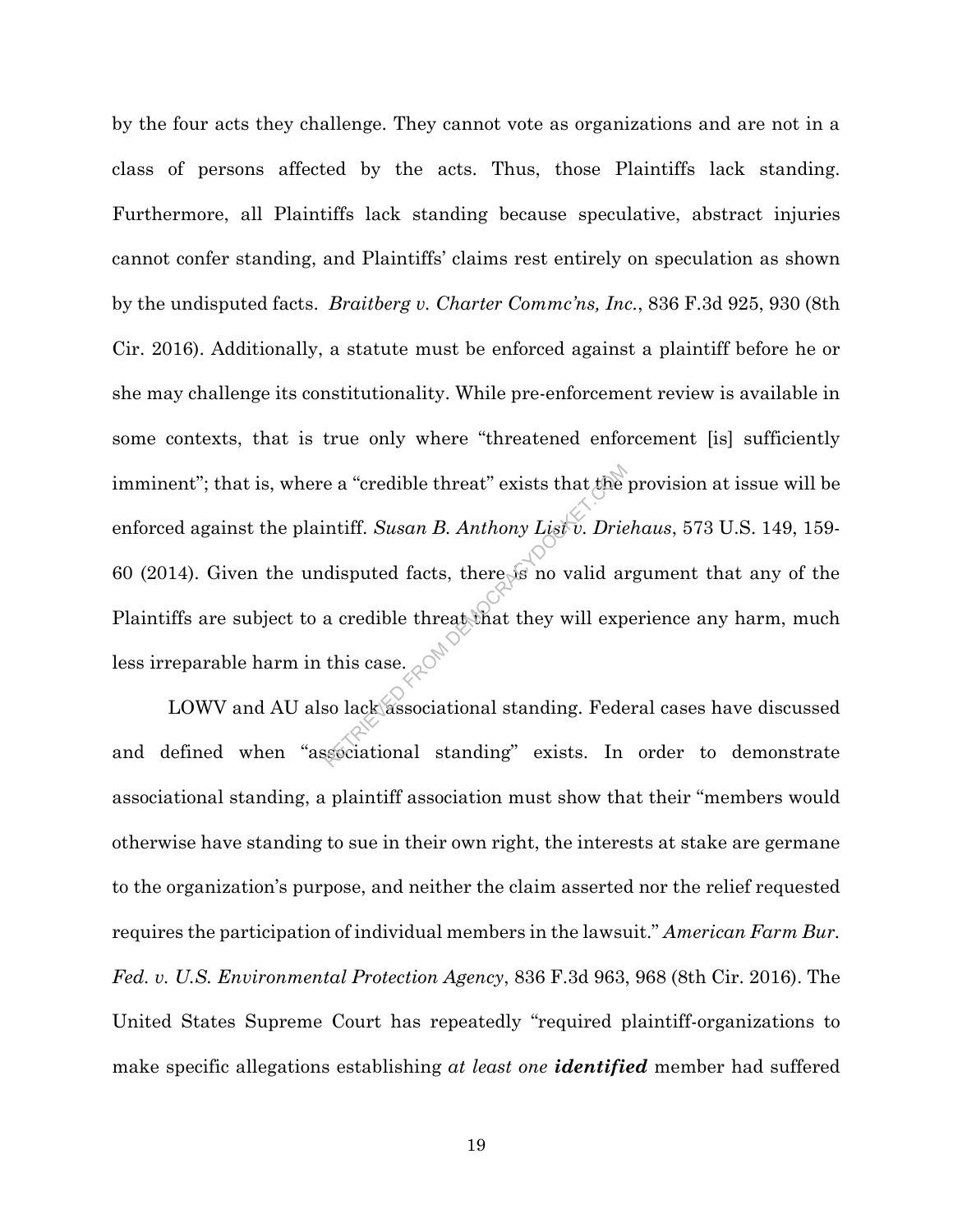or would suffer harm" to support a claim of associational standing. *Summers v. Earth Island Inst.*, 555 U.S. 488, 498 (2009) (emphasis added). Neither Organization in this case could provide any information at deposition about any of its members who had or would suffer harm. Further, neither keeps any demographic information about members, rendering them ineligible to claim harm to any racial, ethnic, or socioeconomic group they argue would allegedly suffer harm. The Plaintiff Organizations simply cannot demonstrate associational standing because they cannot demonstrate *any* "identified" member that will suffer harm. Moreover, Plaintiff Organizations lack associational standing on the undisputed facts because they cannot show any of their members would have standing in their own right to sue in this case. Furthermore, on the factual record, LOWV and AU cannot demonstrate that the interests at stake are germane to the their purposes. LOWV and AU cannot also demonstrate via facts that the claims asserted and the relief requested do not require the participation of individual members in the lawsuit. Demonstrably, Plaintiff Organizations fail to provide facts to demonstrate associational standing; the undisputed facts demonstrate they cannot meet the threshold standing requirements and their claims should be dismissed. ack associational standing on the unit<br>their members would have standing<br>e, on the factual record, LOWV and<br>see are germane to the their purpose<br>ts that the claims asserted and the<br>in of individual members in the<br>fail to p

In paragraph 12 of the Amended Complaint, LOWV alleges that it is a nonpartisan, nonprofit membership organization that "encourages informed and active participation in the political process as part of its mission." It purports to bring "this suit on behalf of its members across Arkansas, many of whom will find it more difficult, if not impossible, to cast their ballots and participate in the democratic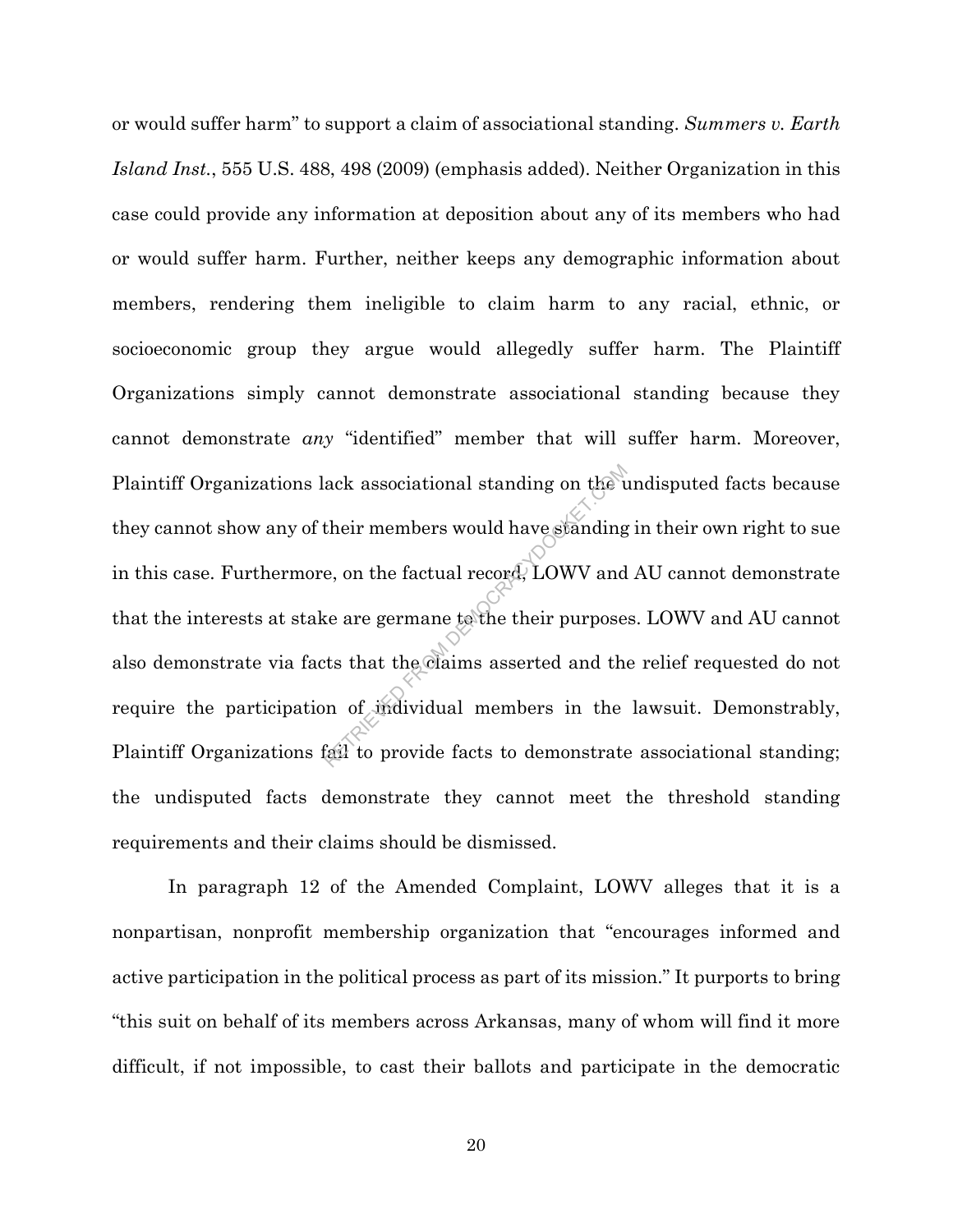process if the Challenged Provisions stand." In paragraph 15 of the Amended Complaint, Arkansas United alleges its mission is to promote and provide services to Arkansas's immigrant population, including promoting civic engagement and democratic participation. It claims membership of more than 800 individuals in the State of Arkansas, although at Ms. Reith's deposition, she adjusted that figure to a little over 600 members. **Exhibit G**, **Depo. of Reith** 7:12-14.

LOWV also alleges that in order to achieve its mission, "the League devotes substantial time, effort, and resources to helping Arkansas voters ensure their inperson and absentee ballots are properly cast and counted." *Amended Complaint*, ¶ 13. The four Acts do not injure LOWV or AU. Rather, the four laws simply require LOWV and AU, at most, to make minor adjustments in effecting their respective missions. LOWV complains that the Acts will require re-training of its members and volunteers. *Amended Complaint*,  $\mathbb{R}^d$ . Even assuming *arguendo* that were true, it does not amount to a claim of irreparable harm and it does not give LOWV standing here. However, it simply is not accurate based on LOWV's testimony detailed above. Most notably, despite repeated chances in monthly training sessions and the updating of LOWV's book online (which is provided to the public for free), LOWV has not suffered injury that it can point to. That is, LOWV cannot meet proof with proof that it allegedly has associational or organizational standing and, must be dismissed as a Plaintiff in this action. lots are properly cast and counted.<br>
injure LOWV or AU. Rather, the intervals in the minor adjustments in e<br>
ins that the Acts will require re-train<br>
ins that the Acts will require re-train<br>
implaint,  $\P_2\mathfrak{A}$ . Even as

Next, AU speculates that it will be required to divert scarce resources away from other policy priorities, because of the challenged Acts. As discussed herein,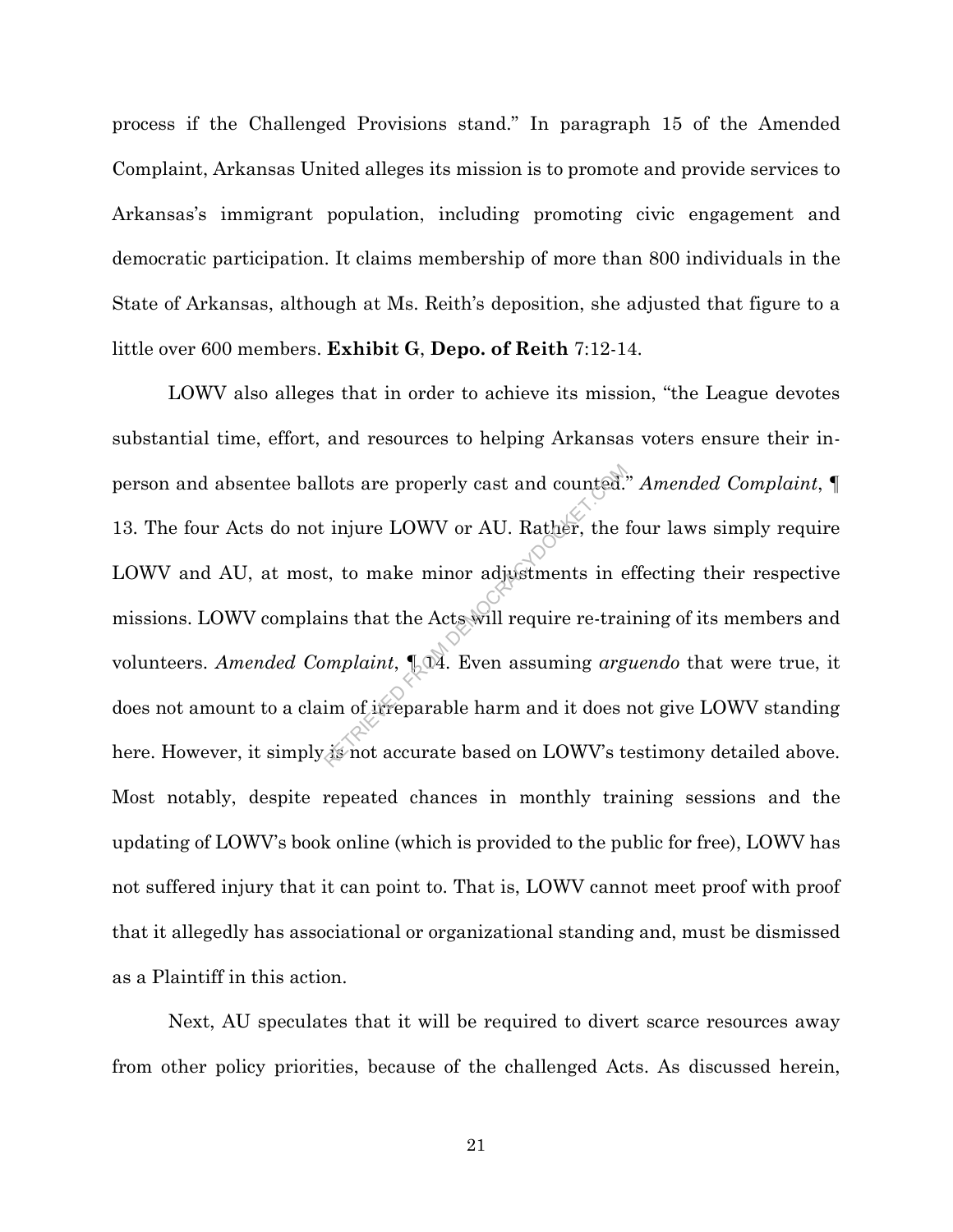Plaintiffs have mischaracterized the plain language of the challenged Acts and their fears are speculative. Such speculative future injury fails to confer standing on AU as an entity. *Braitberg*, 836 F.3d at 930. Moreover, AU cannot plausibly allege that the challenged Acts themselves will necessitate AU to divert its efforts away from whatever its other priorities happen to be. Indeed, how do the challenged Acts, according to their plain language instead of the Plaintiffs' unreasonable characterizations of the Acts' language, prevent Arkansas United from "encouraging voters to vote" at polling locations unless such conduct amounts to unlawful electioneering or loitering? The allegations in paragraphs fifteen and sixteen of the Amended Complaint simply make no sense: voters present at a polling location almost certainly do not need anyone's encouragement to vote as that is why the voters are presumably there in the first place. ig? The allegations in paragraphs f<br>mply make no sense: voters prese<br>eed anyone's encouragement to vote<br>the first place.<br>Reith initially claimed education w<br>purportedly requiring AU and its st<br>m the new laws. However, Ms.

Furthermore, Ms. Reith initially claimed education was not part of the grants AU receives to operate, purportedly requiring AU and its staff to occasionally divert resources to education on the new laws. However, Ms. Reith then contradicted that testimony and conceded part of their general services grant includes an education component. Thus, these acts simply will not require AU to do anything that it does not already purportedly do. In addition, AU has clearly disclaimed any intention to educate persons on the new laws where it had a November 2021 convention with a 100-page handout, and neither addressed the new laws. It has not, and will not be required, to divert resources away from other priorities to educate its members on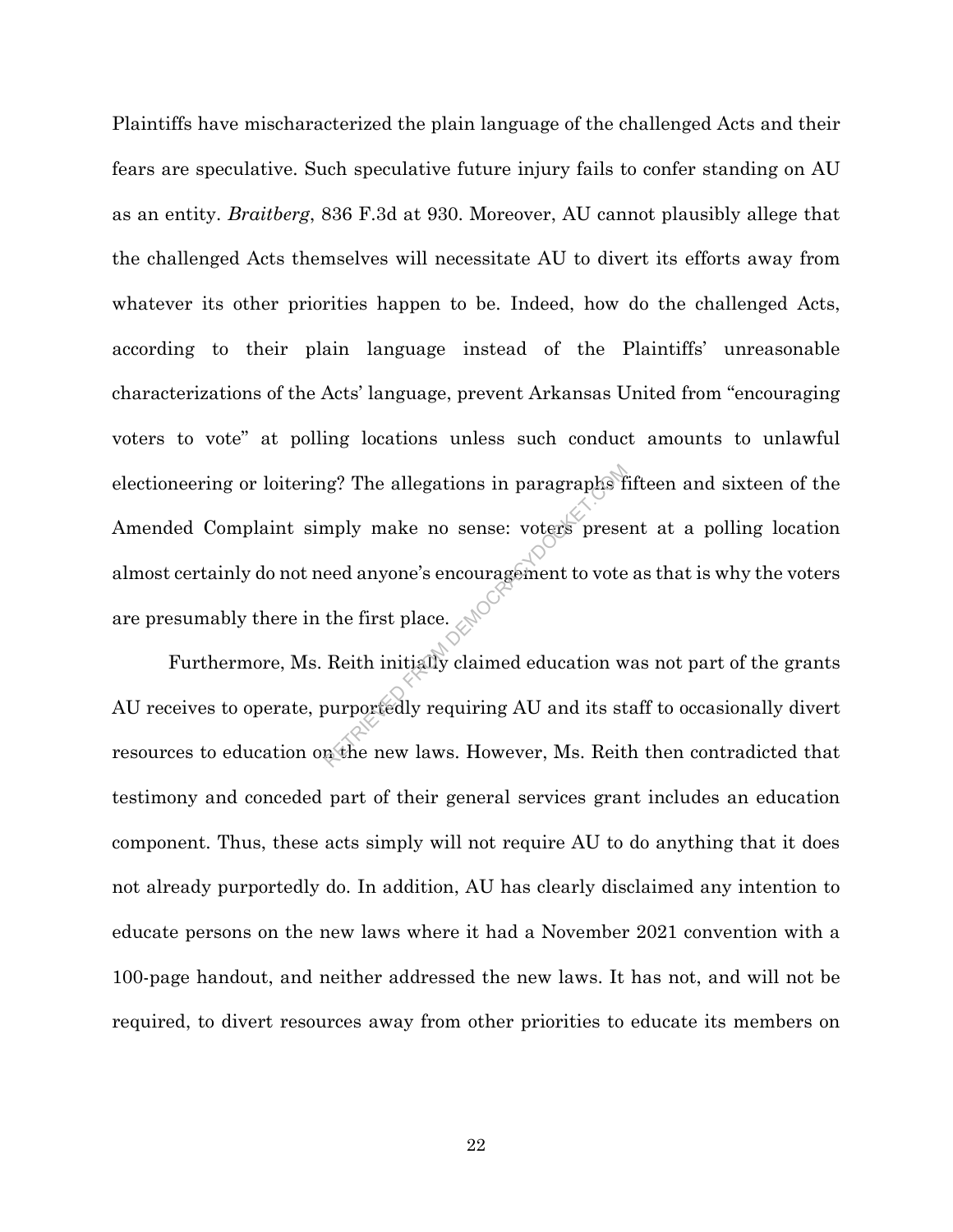the new laws, and cannot claim organizational standing where it has not conducted any training to its members on the new laws.

The organization/association Plaintiffs have not and cannot articulate a resource-diversion injury that is "fairly traceable to the challenged action of the defendant[s]," and both lack associational and organizational standing. *Bernbeck v. Gale*, 829 F.3d 643, 646 (8th Cir. 2016) (internal quotation omitted).

Furthermore, in many paragraphs of the Amended Complaint, the Plaintiffs cite statistics regarding Black voter turnout and claim that the Acts at issue will allegedly exacerbate such voter turnout. *Amended Complaint*, pp. 14-15. It is unclear if any member of either Plaintiff Organization is similar to Haas in the *Martin* case; indeed, as the undisputed facts show, neither organization has any demographic information about its members and cannot say whether the new acts will in any affect any member, short of speculation. As a result, it is not possible for the Court to know whether the Plaintiffs' members ever will be affected by the challenged acts in any way whatsoever. Mo. Protection & Advocacy Services, Inc. v. Carnahan, 499 F.3d 803, 810 (8th Cir. 2007). Furthermore, the descriptions by LOWV and AU of their organizations' aims fails to inform the Court or the Defendants if "the interests at stake are germane to" the purposes or mission of either association. Neither purports to be an organization working to ensure Black voters are not disenfranchised, yet they purport to bring this suit on behalf of such voters. On the undisputed factual record, neither entity can provide information about the demographics of their A voter turnout. Amended Complain<br>
Plaintiff Organization is similar to intervalsed facts show, neither organization<br>
mbers and cannot say whether the reculation. As a result, it is not possil<br>
members ever will be affecte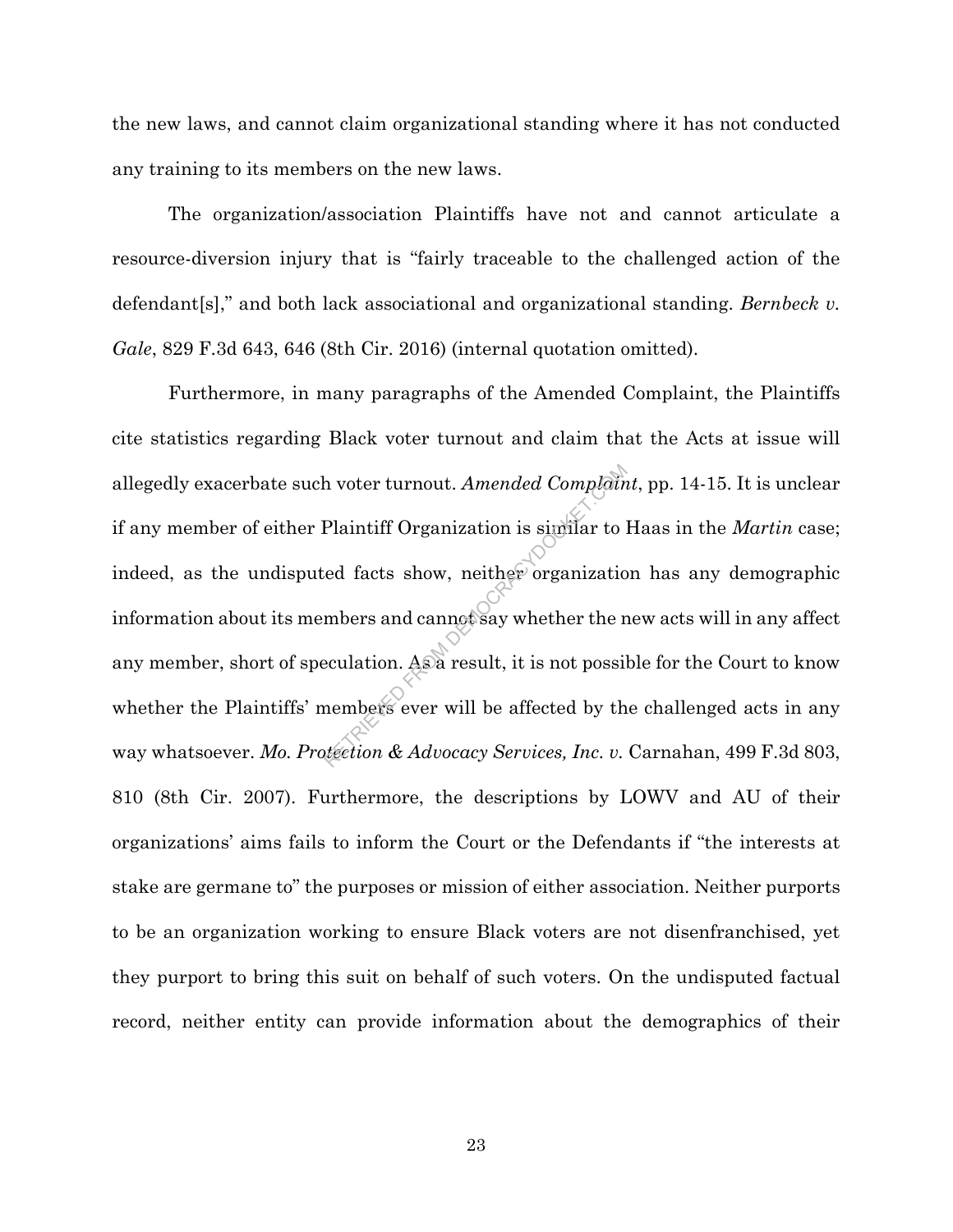organizations and cannot provide facts showing any of the new acts have affected a single **identified** member of their organizations.

It is also undisputed that *none* of the individual Plaintiffs belongs to a suspect class; they are all Caucasian individuals. Thus, Plaintiffs' citation to statistics regarding Black voter turnout is immaterial to *Plaintiffs'* claims. The Plaintiffs cannot raise the rights of third parties not before the Court and the Court must assess whether *these* Plaintiffs have standing. *Pankey v. Webster*, 816 F.Supp. 553, 560 (W.D. Mo. 1993). On the undisputed factual record, Plaintiffs lack standing and Defendants are entitled to summary judgment.

Plaintiffs also lack standing because the acts they challenge involve in relevant part, county boards and county election officials, not the State Board of Election Commissioners or the Secretary of State. The county boards have sole statutory authority to "[e]nsure compliance with all legal requirements relating to the conduct of elections." Ark. Code Ann. § 7-4-107(a)(1); *see id*. §7-5-414(c) and §7-5-416 (processing, counting, and canvassing of absentee ballots under the supervision of the county board of election commissioners). Indeed, Act 736, for instance, amends Ark. Code Ann. § 7-5-416, regarding actions to be taken specifically by *county* election officials. to summary judgment.<br>
Extending because the acts they chalcustanding because the acts they chalcus in the Secretary of State. The county boampliance with all legal requirement<br>
e Ann § 7-4-107(a)(1); *see id.* § deanvassi

Plaintiffs also cannot succeed on their claims because they have not demonstrated the Defendants caused or will cause any injury alleged. As a result, Plaintiffs do not have standing against these Defendants. *See Jacobson v. Fla. Sec'y of State*, 974 F.3d 1236, 1253-58 (11th Cir. 2020). Even the Secretary of State's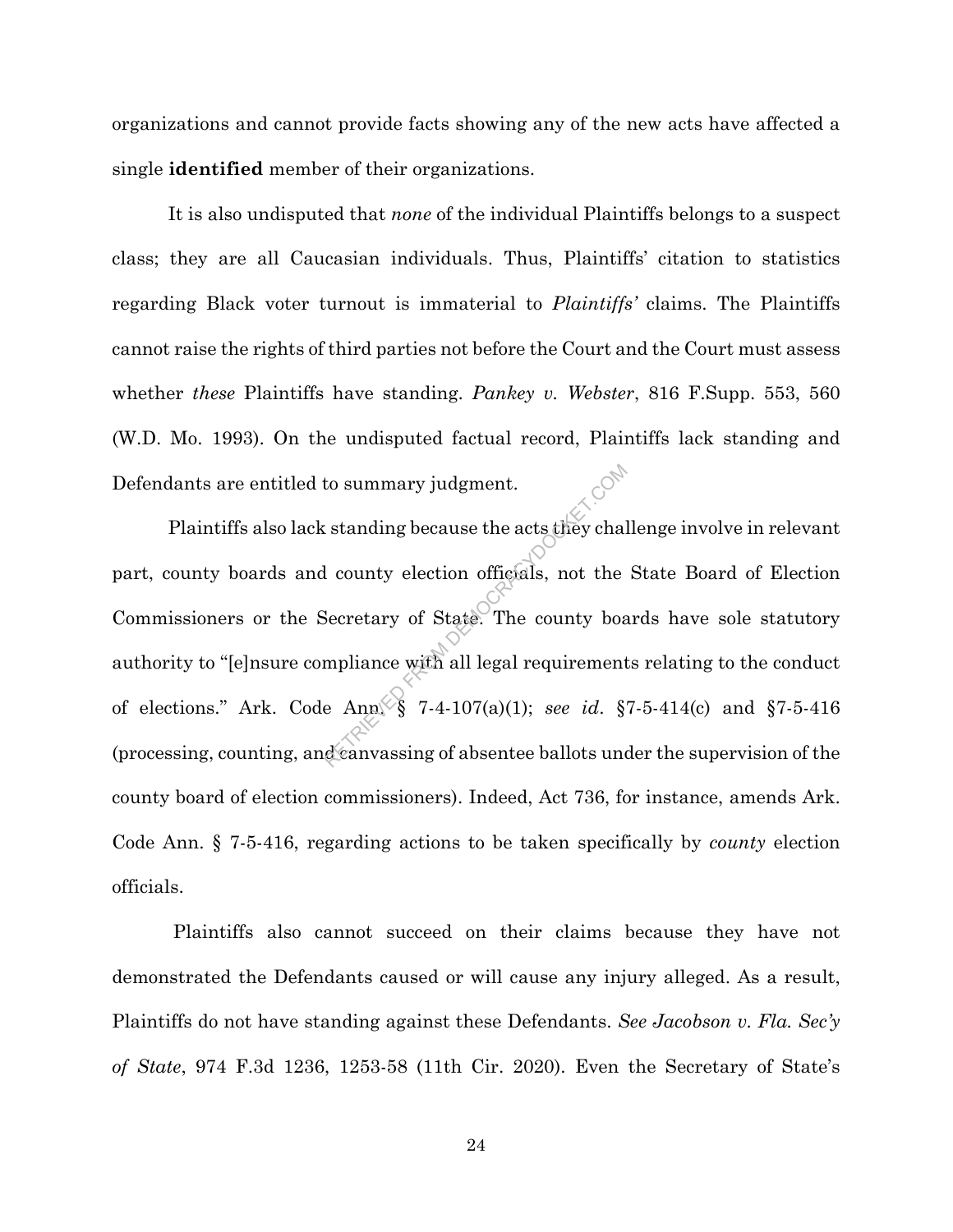position as the "chief election officer of the state" with "general supervision and administration of the election laws" does not make any purported injury caused by the county boards' future actions traceable to the Secretary of State or SBEC. *Id*. at 1253; *see also Ga. Republican Party, Inc. v. Sec'y of State for Ga.*, No. 20-14741-RR, 2020 WL 7488181 (11th Cir. Dec. 21, 2020). Plaintiffs ignore the "settled principle that it must be *the effect of the court's judgment on the defendant*—not an absent third party—that redresses the plaintiff's injury." *Jacobson*, 974 F.3d at 1254 (internal citation omitted).

For instance, AU testified that it is concerned with the way the new challenged acts will be interpreted. **Exhibit G**, **Depo. of Reith**, 42:8-19. AU specifically testified that it was concerned "poll workers" would misinterpret the term "lawful purposes" in Act 728 regarding the 100-foot zone. *Id*. Plaintiffs are concerned about the application and interpretation of the challenged acts by county officials, and their concern is that a voter will allegedly be disenfranchised because of such interpretation. *Id*. at 42:20-23; 43:20-21; 51:8-15. AU testified that its concern is with county election officials who are not defendants in this case. *Id*. at 51:16-17. A judgment against the Secretary of State, or SBEC would not have any effect on the county election officials who actually administer elections. Thus, Plaintiffs do not have standing against these Defendants and Defendants are entitled to summary judgment. estified that it is concerned with the<br>Exhibit G, Depo. of Reith,  $42.8-19$ <br>oll workers" would misinterpret the<br>he 100-foot zone. Id. Plaintiffs a<br>tation of the challenged acts by co<br>ter will allegedly be disenfrance.<br>20-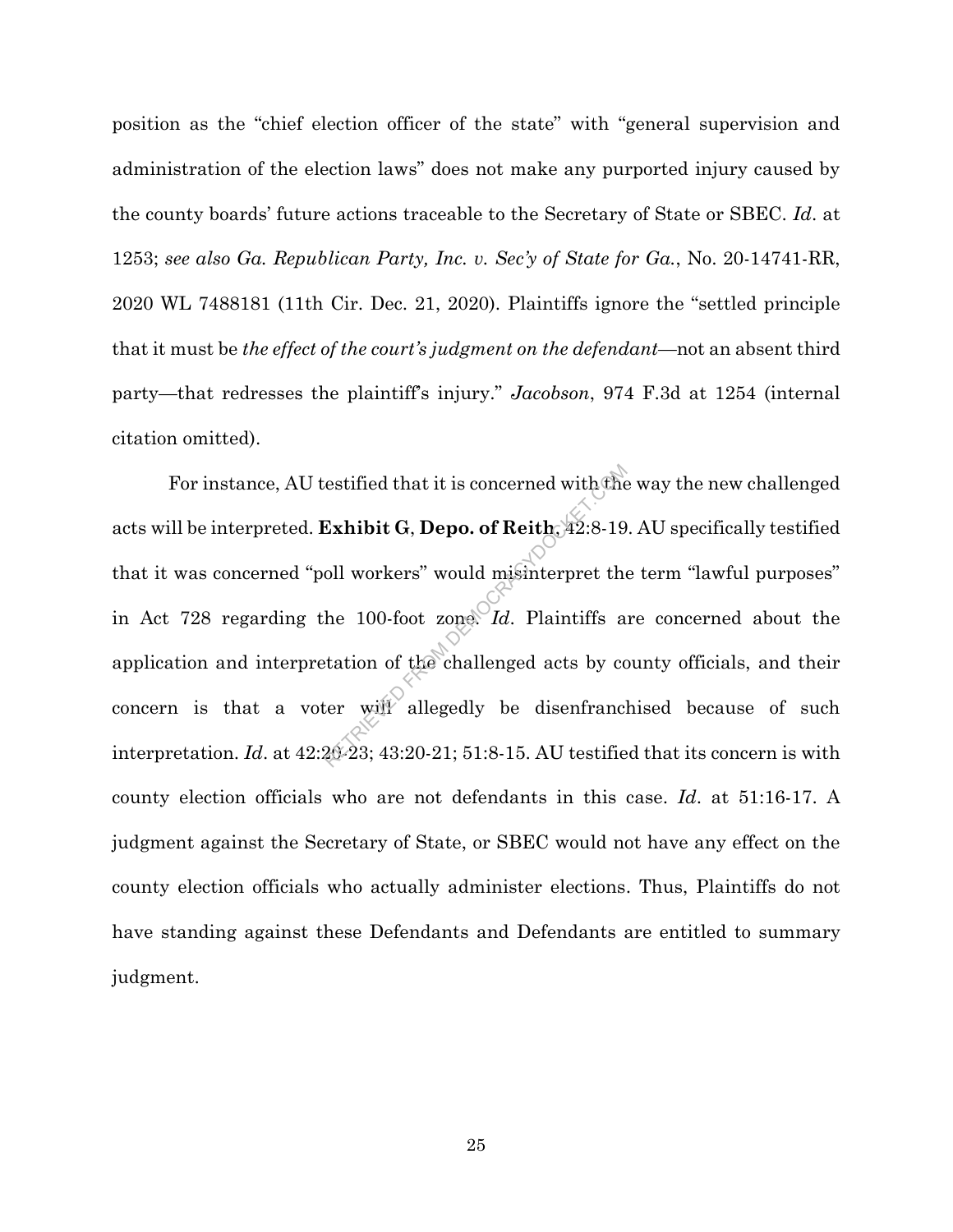#### **B. Plaintiffs have failed to name necessary and interested parties**.

On the factual record following discovery, Plaintiffs have also failed to name necessary, indispensable, and interested parties. As stated, AU testified that it is concerned with the way the new challenged acts will be interpreted. **Exhibit G**, **Depo. of Reith**, 42:8-19. AU specifically testified that it was concerned "poll workers" would misinterpret the term "lawful purposes" in Act 728 regarding the 100-foot zone. *Id*. Plaintiffs are concerned about the application and interpretation of the challenged acts by county officials, and their concern is that a voter will allegedly be disenfranchised because of such interpretation. *Id*. at 42:20-23; 43:20-21; 51:8-15. AU explicitly testified that its concern is with county election officials that are not defendants in this case. *Id*. at 51:16-17. Furthermore, the Secretary of State's 30(b)(6) witness, Josh Bridges, confirmed that counties are necessary and interested parties here. **Exhibit H**, **Deposition of Josh Bridges**. Mr. Bridges testified that "each voter is responsible to the poll workers and to the local election officials that they are who they say they are and are qualified to vote in a given election." *Id*. at 59:2-7. He further testified regarding the presentment of an identification: "I can't speak on behalf of all 75 county commissioners. I don't know if that's the method that they chose to allow for those voters to come and provide that identification. Each county operates differently. And like I said before, they are in charge of running the elections in the counties …." *Id*. at 68:6-12. of such interpretation.  $Id$ . at  $42:20$ <sup>2</sup><br>its concern is with county electic<br> $d$ . at  $51:16-17$ . Furthermore, the Seconfirmed that counties are necessar<br>sition of Josh Bridges. Mr. Bride<br>poll workers and to the local ele

Each county election board and its officials *at least* are necessary parties under Fed. R. Civ. P. 19 and "interested parties" under the Declaratory Judgment Act, on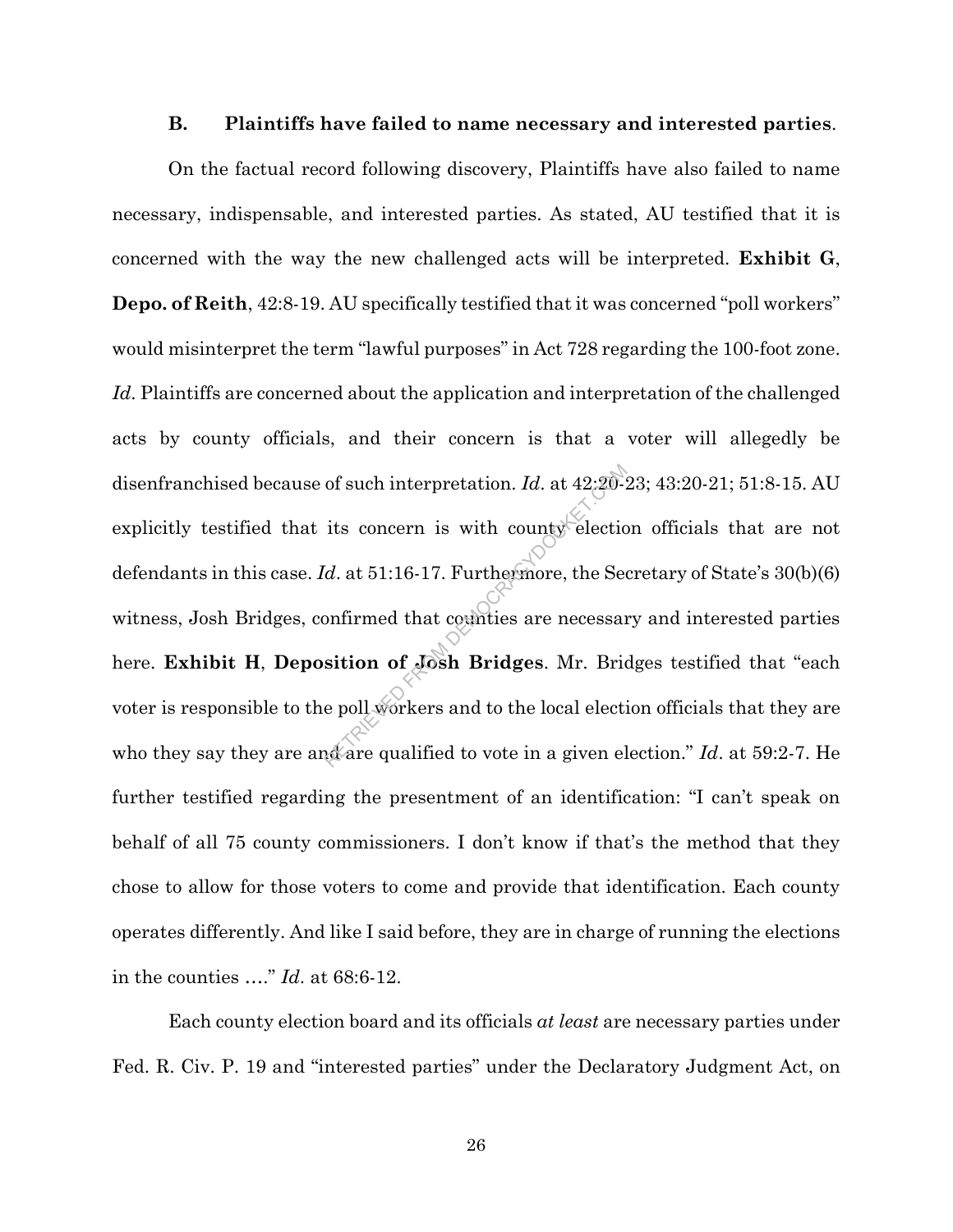the grounds that they have an "interest which would be affected by the [declaratory relief]." Ark. Code Ann. § 16-111-111(a).

Arkansas law defines an indispensable party as one without whom complete relief cannot be accorded. Ark. R. Civ. P. 19(a). Here, Plaintiffs cannot have the acts at issue declared unconstitutional without the inclusion of all necessary parties to include the counties that will implement the acts at issue. Additionally, Arkansas law defines a necessary party as one who has an interest relating to the subject of the action and is so situated that the disposition of the action in his absence may impair or impede his ability to protect that interest. *Id*. Undoubtedly, the counties who in the first instance administer elections, have an interest in this case. Additionally, Plaintiffs—who seek declaratory relief—have failed to comply with the requirements of the Arkansas Declaratory Judgment Act by omitting county election boards and officials as parties. A portion of the Arkansas Declaratory Judgment Act states: protect that interest. *Id*. Undoubte<br>ister elections, have an interest in<br>laratory relief—have failed to compi<br>tory Judgment Act by omitting courtion of the Arkansas Declaratory Juse<br>to render or enter a declaratory just

The court may refuse to render or enter a declaratory judgment or decree where such judgment or decree, if rendered or entered, would not terminate the uncertainty or controversy giving rise to the proceeding.

Ark. Code Ann. § 16-111-106. Further, Ark. Code Ann. § 16-111-111 states in part:

When declaratory relief is sought, all persons shall be made parties who have or claim any interest which would be affected by the declaration, and no declaration shall prejudice the rights of persons not parties to the proceeding.

In *Davis v. McKinley*, the Arkansas Court of Appeals found that a trial court could properly refuse to render a declaratory judgment where an interested party had not been named and, thus, the issuance of a declaratory judgment could not terminate the controversy at issue. 104 Ark. App. 105, 107, 289 S.W.3d 479, 480 (2008); *see also*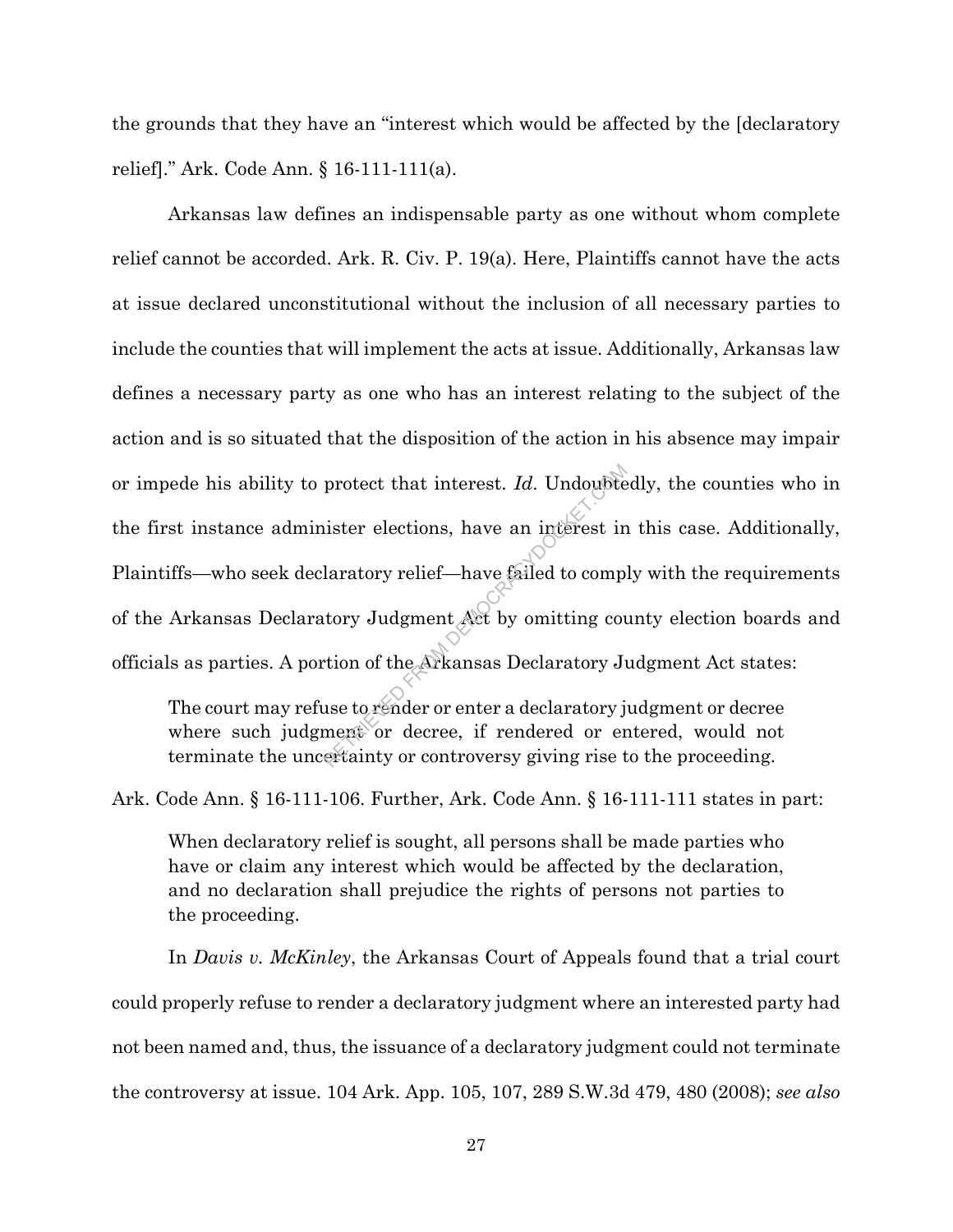*Johnson v. Robbins*, 223 Ark. 150, 264 S.W.2d 640 (1954) (reversing trial court's failure to dismiss a declaratory judgment action where interested party not named). Such is the case here on the undisputed factual record. For this independent reason, the Defendants are entitled to summary judgment.

# **C. The appropriate standard to assess the challenged acts is rational basis**.

For Plaintiffs to prevail, they are required to show one or more of the four acts are "clearly incompatible" with the Arkansas Constitution, although "any doubt must be resolved in favor of constitutionality." *Martin*, 2018 Ark. 283, at 9, 556 S.W.3d 509, 515. This principle is essential for this Court to assess the Plaintiffs' claims here. Further, "[b]ecause a court must avoid interpreting a statute in an unconstitutional manner, statutes should be construed so as to avoid doubt as to their constitutionality, if reasonably possible." CJS CONSTLAW § 248. As the United States Supreme Court has often said regarding canons of construing statutes: "'where an otherwise acceptable construction of a statute would raise serious constitutional problems, the Court will construe the statute to avoid such problems unless such construction is plainly contrary to the intent of Congress.'" *Solid Waste Agency of North Cook County v. U.S. Army Corps of Engineers*, 531 U.S. 159, 173 (2001) (quoting *DeBartolo Corp. v. Florida Gulf Coast Bldg. and Const. Trades Council*, 485 U.S. 568, 575 (1988)). This is the constitutional avoidance doctrine and it should be employed only if necessary by the Court, but it must be read in conjunction with the presumption that the acts are constitutional. Seential for this Court to assess the<br>urt must avoid interpreting a statut<br>ald be construed so as to aver<br>sonably possible." CJS CONSTLAN<br>as often said regarding canons of concentruction of a statute would rai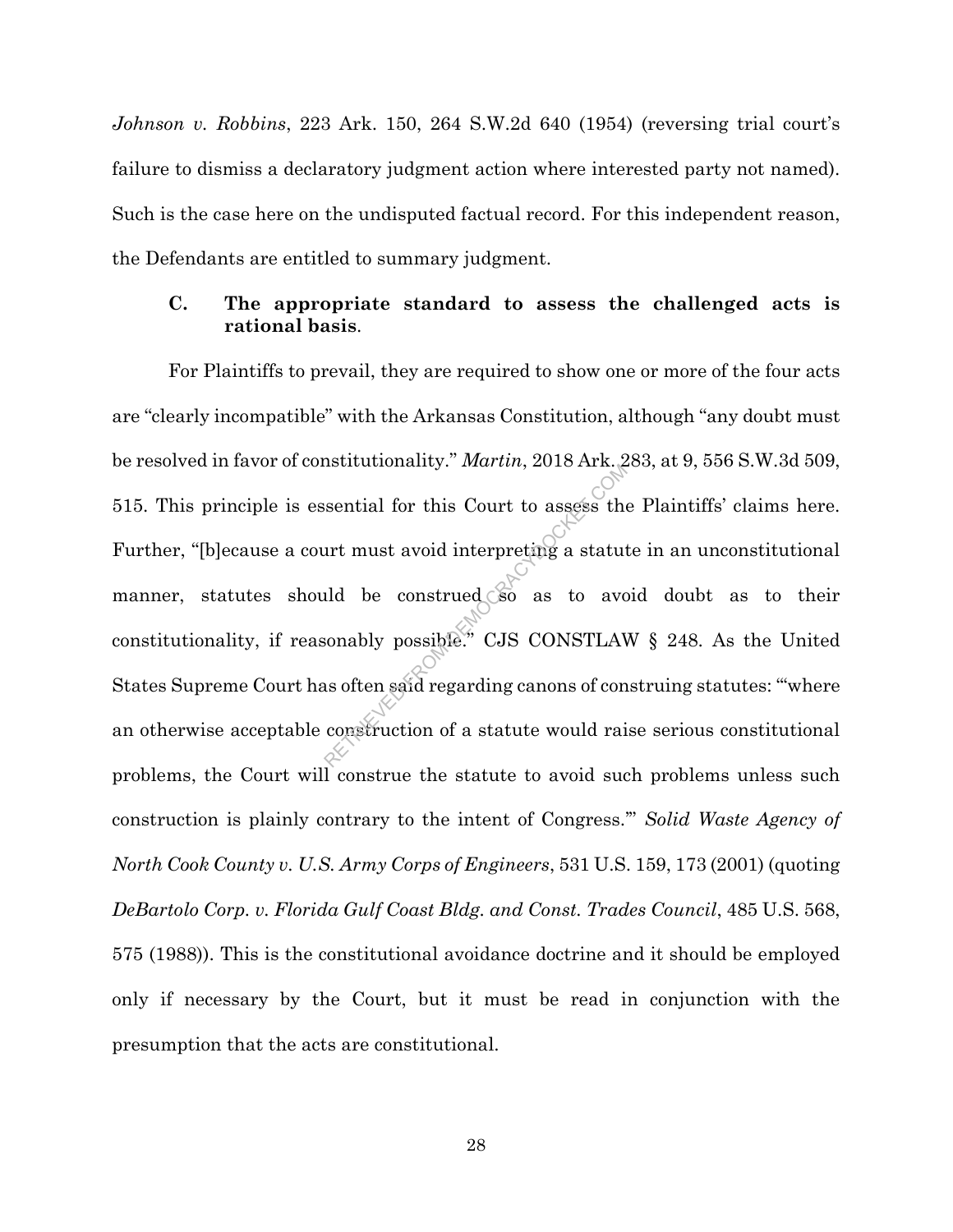Plaintiffs claim that strict scrutiny applies because, they allege, the right to vote without impairment, contained in Article 3, § 2 of the Arkansas Constitution, is implicated by the four challenged acts. Plaintiffs are incorrect, and their arguments are dependent on their persistent mischaracterizations of the acts themselves, including the plain language of the acts. Their misleading labels and sweeping conclusions are insufficient to implicate that provision of the Constitution. None of the four challenged acts infringes on the "right of suffrage." Thus, at most, in addition to the "clearly incompatible" standard, rational-basis review applies. *See McDaniel v. Spencer*, 2015 Ark. 94, at \*9-10, 457 S.W.3d 641, 650.

Nevertheless, all of the four challenged acts would survive even a more rigorous standard if the Court deemed it necessary. "A State indisputably has a compelling interest in preserving the integrity of its election process." *Purcell v. Gonzalez*, 549 U.S. 1, 4 (2006). Indeed, in *Purcell*, the Court said: t \*9-10, 457 S.W.3d 641, 650.<br>
of the four challenged acts would<br>
Performed it necessary. "A Superserving the integrity of its elections.<br>
Representing the integrity of its elections.<br>
The Court integrity of our electoral

Confidence in the integrity of our electoral processes is essential to the functioning of our participatory democracy. Voter fraud drives honest citizens out of the democratic process and breeds distrust of our government. Voters who fear their legitimate votes will be outweighed by fraudulent ones will feel disenfranchised. "[T]he right of suffrage can be denied by a debasement or dilution of the weight of a citizen's vote just as effectively as by wholly prohibiting the free exercise of the franchise."

*Id*.

The four challenged acts address precisely this principle of integrity in the electoral process. The availability of a provisional ballot which a voter can cure upon showing identification by the Monday following an election, the requirement that a person's identity is verified (Acts 736 and 249), the prohibition on persons *unlawfully*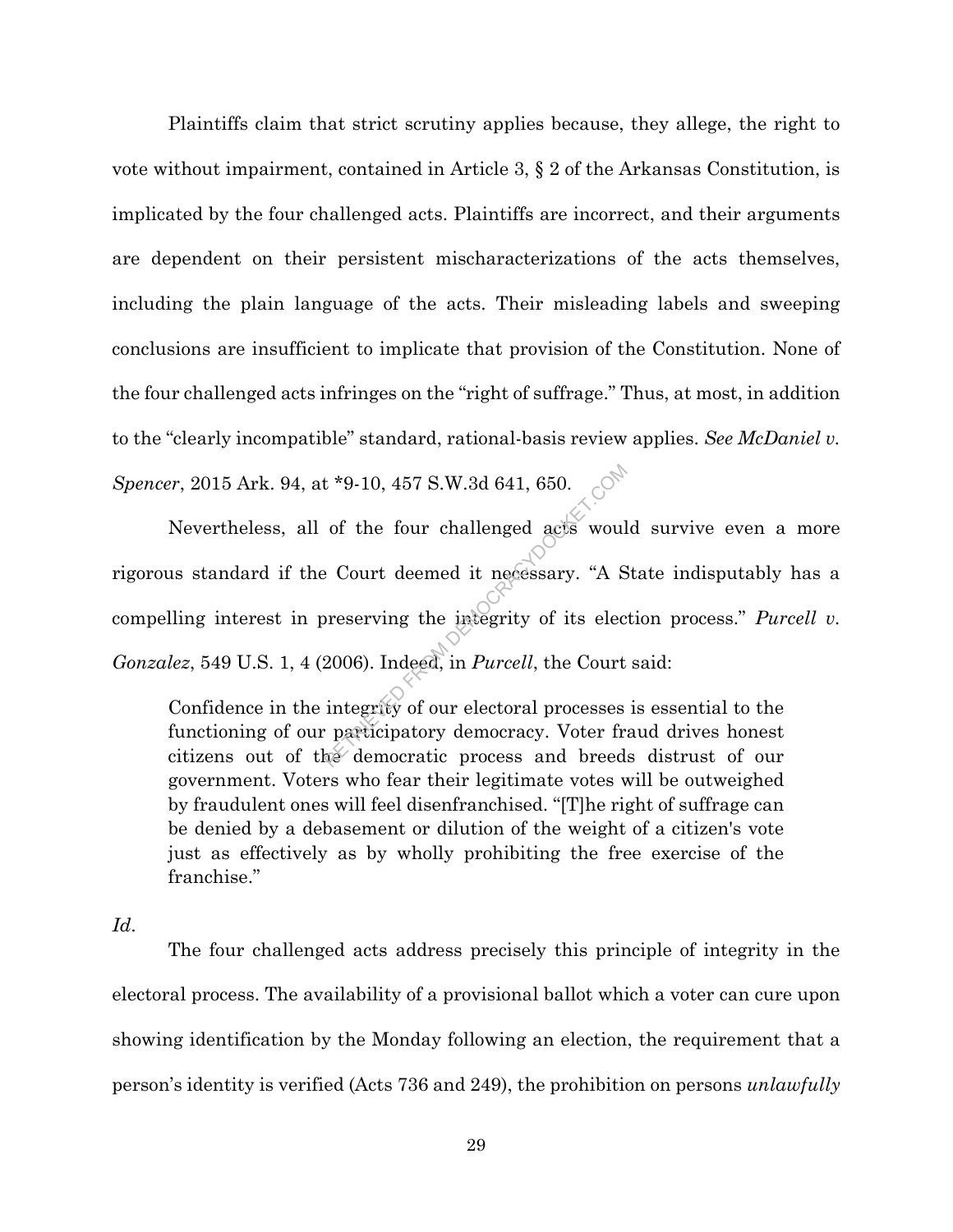entering the 100-foot zone at the polls (Act 728), and the requirement that voters return absentee ballots in person a single business day before they were previously due (Act 973), do not implicate the *right to vote*. Rather, at most, the laws at issue involve election mechanics, not the franchise itself. The United States Supreme Court has clearly made a distinction between laws like the acts challenged here and laws that actually implicate the right to vote. The Court reasoned in *McDonald v. Bd. of Election Com'rs of Chicago*, which addressed the Illinois system regarding absentee voting:

[T]here is nothing in the record to indicate that the Illinois statutory scheme has an impact on appellants' ability to exercise the fundamental right to vote. It is thus not the right to vote that is at stake here but a claimed right to receive absentee ballots. From the record to indicate that the pact on appellants' ability to exercise<br>thus not the right to vote that is a<br>eceive absentee ballots.<br>(69).<br>preme Courtemployed rational-based.<br>From their research to have acted constit

394 U.S. 802, 807-08 (1969).

As a result, the Supreme Court employed rational-basis review. *Id*. at 809. The

Court further reasoned:

Legislatures are presumed to have acted constitutionally even if source materials normally resorted to for ascertaining their grounds for action are otherwise silent, and their statutory classifications *will be set aside only if no grounds can be conceived to justify them*.

*Id.* (emphasis added). Thus, even a hypothetical reason the Court or parties can conceive of will justify a law subject to rational-basis review.

In *McDaniel v. Spencer*, this Court said regarding an equal-protection

challenge:

Equal protection does not require that persons be dealt with identically; it requires only that classification rest on real and not feigned differences, that the distinctions have some relevance to the purpose for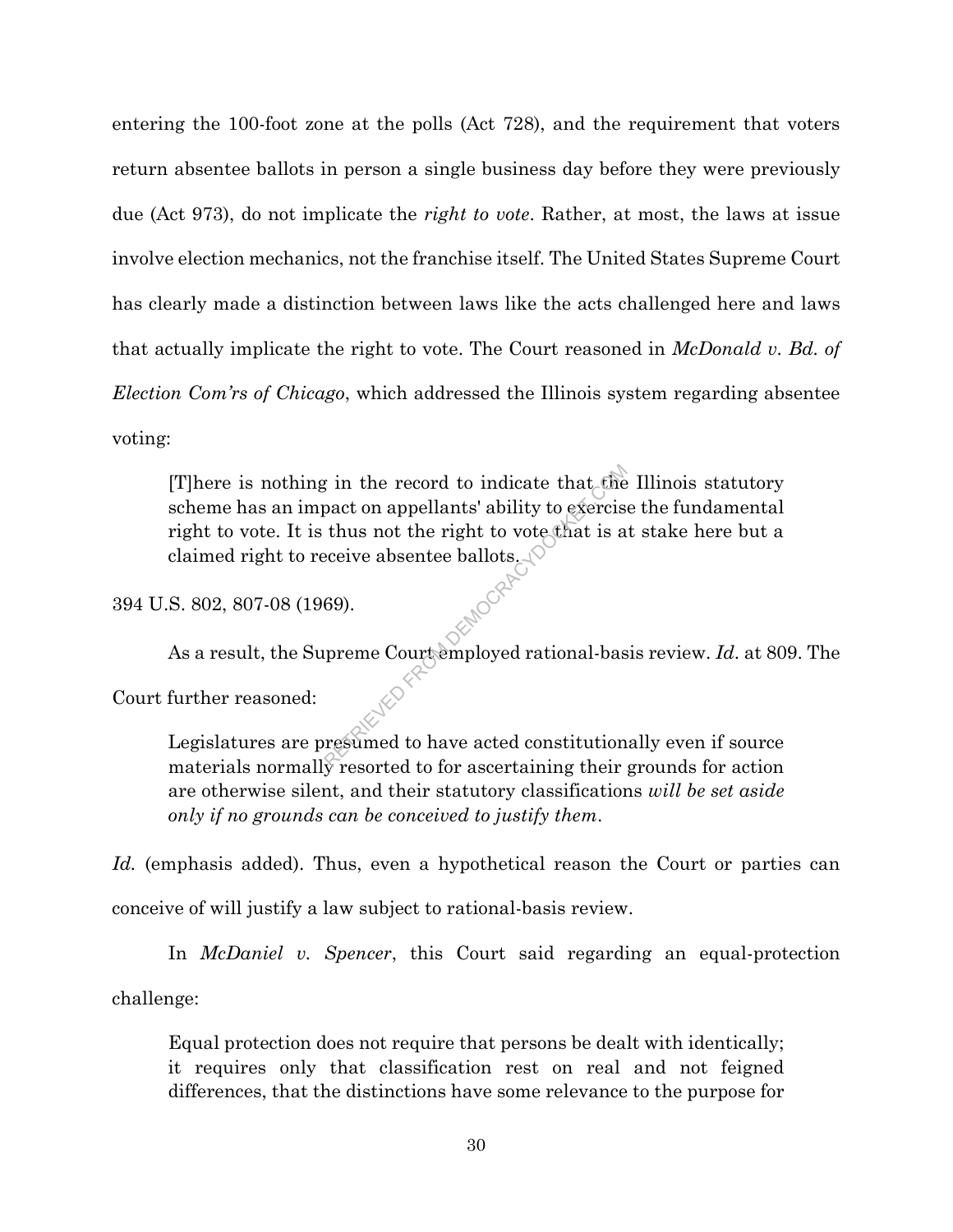which the classification is made, and that their treatment be not so disparate as to be arbitrary.

## 2015 Ark. 94, at \*9-10, 457 S.W.3d 641, 650.

The acts should receive rational-basis review. The acts are constitutional and not "clearly incompatible" with the Constitution. Additionally, Plaintiffs' challenge to Act 249 is governed by the standard set forth in Amendment 51, as discussed in *Martin*, 2018 Ark. 283, at 3-5, 556 S.W.3d at 512-13; that is, whether the act is "germane to, and consistent with," the purposes of Amendment 51. *Id*. at 2. Further, Plaintiffs' claim that some of the acts allegedly add qualifications for voters is incorrect when considering the plain and unambiguous language of the acts. Finally, Plaintiffs have failed to state facts upon which relief can be granted as to their free speech and expression claims against Act 728. From of the acts allegedly add quan any state facts upon which relief can be aims against Act  $728$ .<br>Six cited Davidson v. Rhea, 221 Area, for the erroneous proposition that opinion in Davidson actually su

Plaintiffs previously cited *Davidson v. Rhea*, 221 Ark. 885, 256, S.W.2d 744 (1953), among other cases, for the erroneous proposition that strict scrutiny applies. However, the Court's opinion in *Davidson* actually supports the *Defendants'* argument. *Davidson*, 221 Ark. at 889, 256 S.W.2d at 746 (adopting the reasoning from *Chamberlain v. Wood*, 15 S.D. 216, 88 N.W. 109 (1901) (emphasis added)).

Assuming *arguendo* that the acts created any burden on Plaintiffs, Defendants submit the Court should employ the *Anderson*/*Burdick* test. The *Anderson/Burdick* framework flows from two seminal Supreme Court cases, *Anderson v. Celebrezze*, 460 U.S. 780 (1983), and *Burdick v. Takushi*, 504 U.S. 428 (1992). Under the standards set forth in *Anderson* and *Burdick*, unless a "severe burden" on the right to vote has been alleged with sufficient facts, rational-basis review should apply. *Republican*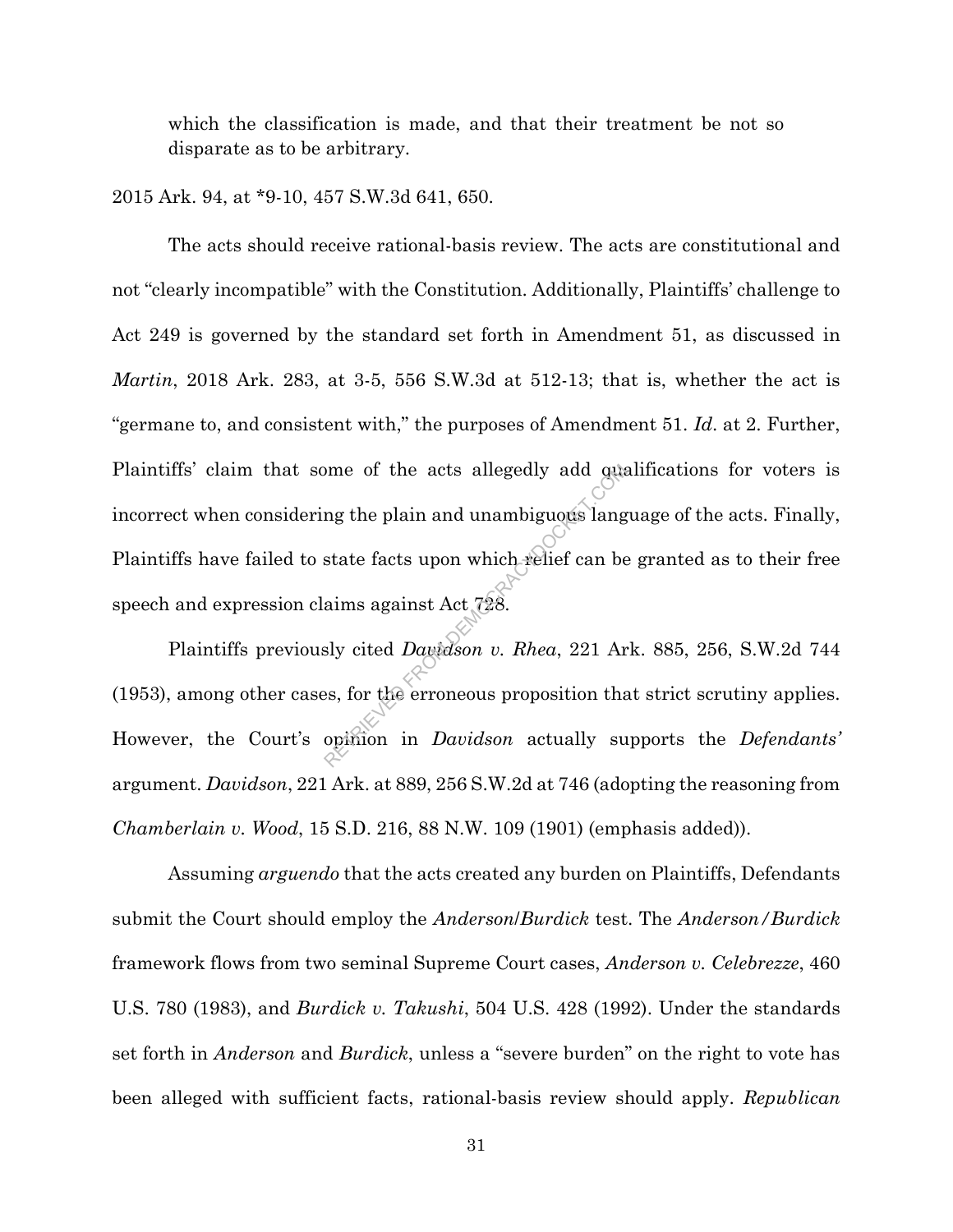*Party of Pennsylvania v. Cortes*, 218 F.Supp.3d 396, 408 (E.D. Pa. 2016) ("Where the right to vote is not burdened by a State's regulation on the election process, however, the state need only provide a rational basis for the statute.") (citing *Donatelli v. Mitchell* 2 F.3d 508, 514 & n.10 (3d Cir. 1993)); *see also Clingman v. Beaver*, 544 U.S. 581, 593 (2005) ("When a state electoral provision places no heavy burden on associational rights, 'a State's important regulatory interests will usually be enough to justify reasonable, nondiscriminatory restrictions.'")); *see* Christopher S. Elmendorf, *Structuring Judicial Review of Electoral Mechanics: Explanations and Opportunities*, 156 U. Pa. L. Rev. 313, 331 (2007) (explaining that review "in nonsevere-burden cases," such as in the case at bar, is "something like rational basis review"). In the context of this motion, Defendants have also shown that, given the undisputed facts, they are entitled to judgment as a matter of law because the factual record fails to reveal a severe or even moderate burden on the *Plaintiffs'* right to vote. Again, Plaintiffs cannot raise the alleged rights of third parties and the Court must focus on any alleged burden to the Plaintiffs herein solely. Pa. L. Rev. 313, 331 (2007) (exp<sup>3</sup><br>
Such as in the case at bar is "some<br>
of this motion, Defendants have als<br>
e entitled to judgment as a matter of<br>
vere or even moderate burden on th<br>
raise the alleged rights of third pa

The Arkansas Supreme Court has embraced *Anderson*/*Burdick* in at least one voting case. *U.S. Term Limits, Inc. v. Hill*, 316 Ark. 251, 271, 872 S.W.2d 349, 359-60 (1994) (plurality). In *Hill*, the Court said:

The proper standard for resolving the assessment of the State's interest and the burden on supporters has since been described "as a more flexible standard" dependent on the severity of the burden. *Burdick v. Takushi,* 504 U.S. 428, 112 S.Ct. 2059, 2063, 119 L.Ed.2d 245 (1992). However, *not every burden on the right to vote is subject to strict scrutiny or requires a compelling state interest to justify it*. *Id.*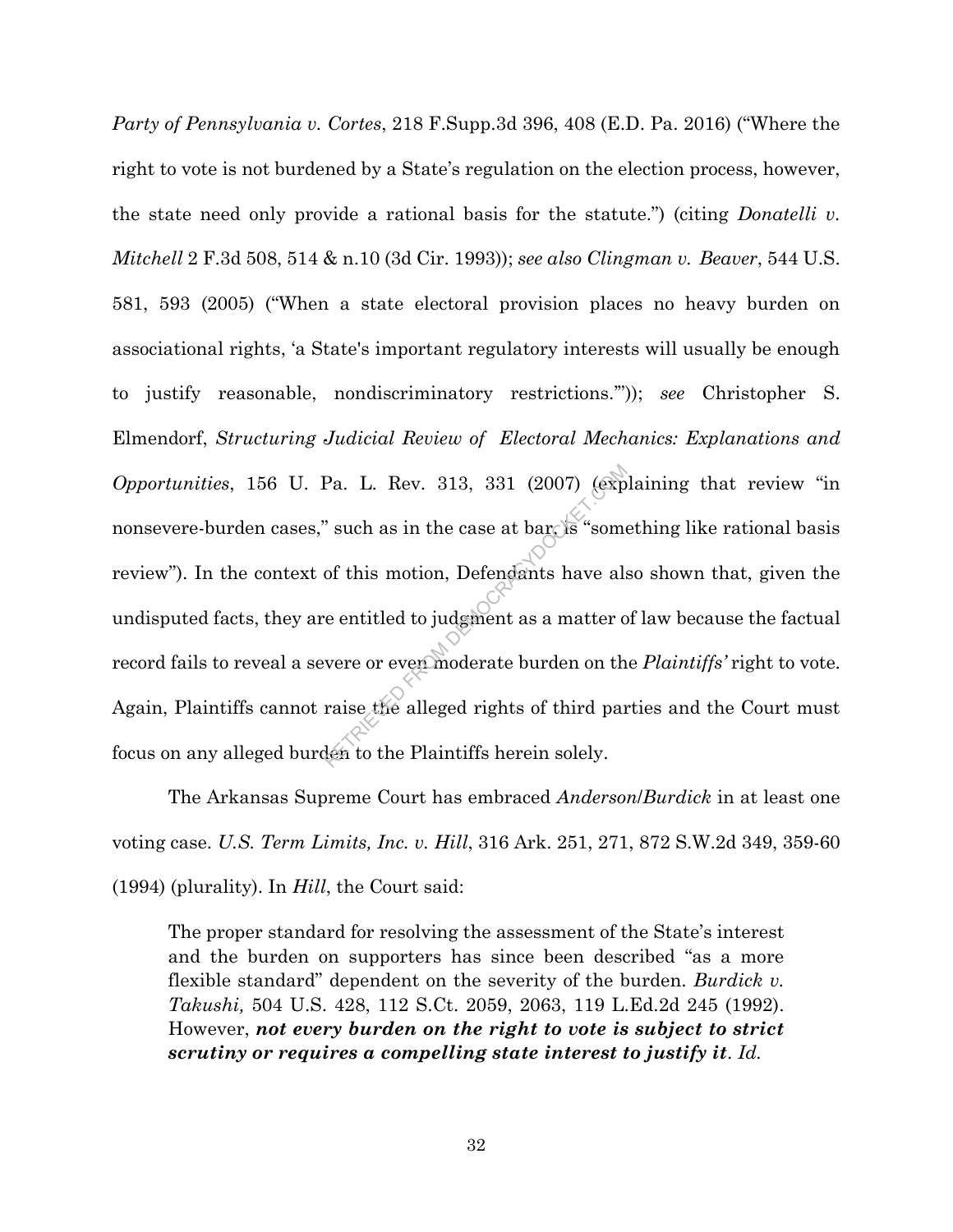*Id*. (emphasis added). Justice Dudley's concurrence also embraced *Anderson*. *Id*. at 276, 872 S.W.2d 349, 364. Thus, a majority of Justices of our Supreme Court utilized *Anderson*/*Burdick*.

The United States Supreme Court has long recognized that "States possess a broad power to prescribe the 'Times, Places and Manner of holding Elections for Senators and Representatives,' Art. I, § 4, cl. 1," and local officials. *Wash. State Grange v. Wash. State Republican Party*, 552 U.S. 442, 451 (2008). Moreover, while voting is fundamental to our political system, "[i]t does not follow … that the right to vote in any manner and the right to associate for political purposes through the ballot are absolute*.*" *Burdick*, 504 U.S. at 433 (quotation marks omitted).

Courts apply a sliding-scale analysis to determine the constitutionality of voting laws. *See Burdick*, 504 U.S. at 432 (criticizing "the erroneous assumption that a law that imposes any burden upon the right to vote must be subject to strict scrutiny"). To "discern the level of scrutiny required" under this analysis and, thus, the nature of the interest a State needs in order to justify an election regulation courts must "analyze the burdens imposed" by that regulation. *Green Party of Arkansas (GPAR) v. Martin*, 649 F.3d 675, 681 (8th Cir. 2011). Where a State's election regime "imposes only modest burdens," the State's "important regulatory interests" in managing "election procedures" suffice to justify that regime. *Wash. State Grange*, 552 U.S. at 452 (quotation marks omitted). Indeed, "[s]tates certainly have an interest in protecting the integrity, fairness, and efficiency of their ballots and election processes as means for electing public officials." *Timmons v. Twin Cities Area New Party*, 520 ht to associate for political purpose<br>U.S. at 433 (quotation marks omitte<br>liding-scale analysis for determine<br>504 U.S. at 432 (criticizing "the err<br>burden upon the right to vote n<br>the level of scrutiny required" under<br>a St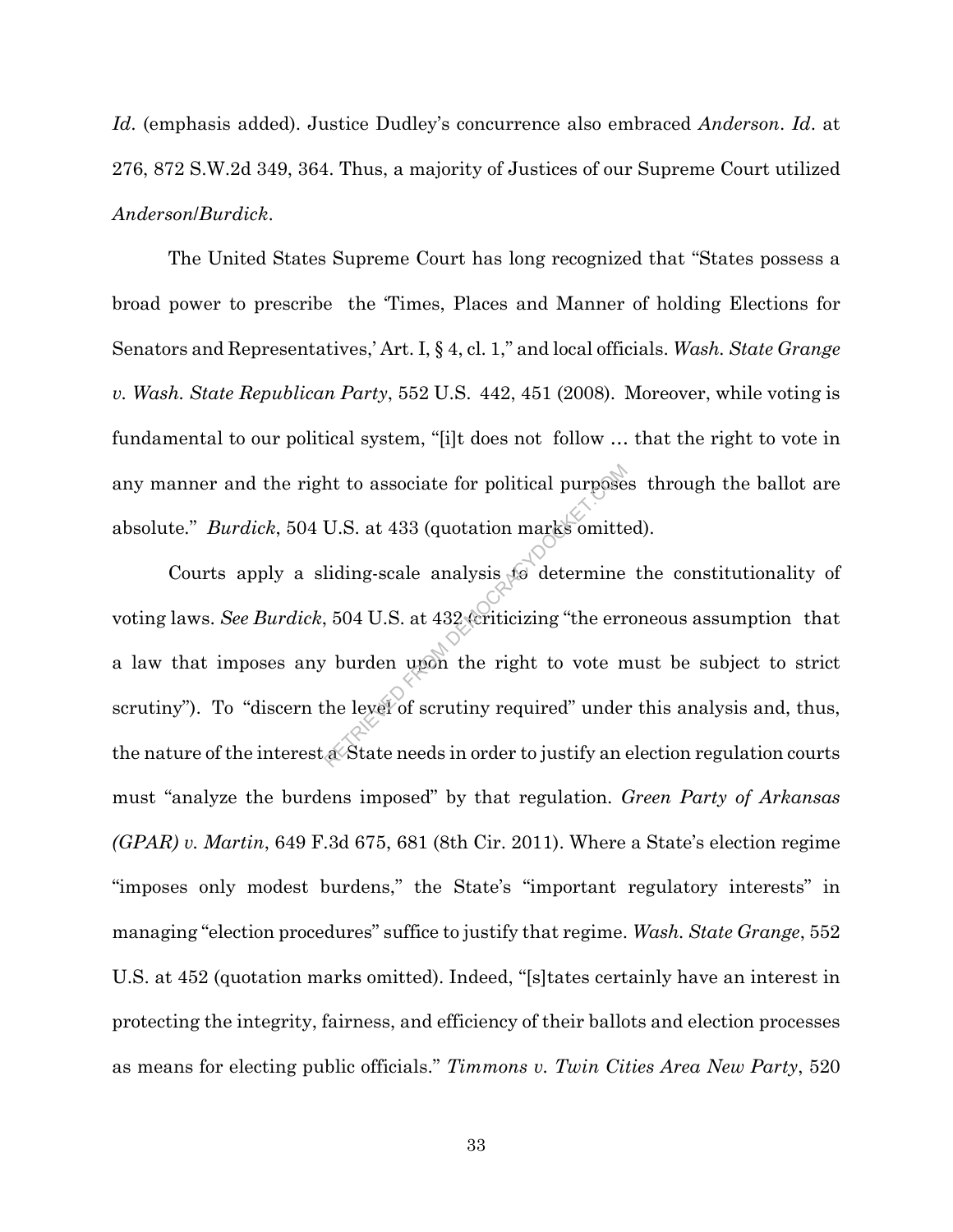U.S. 351, 364 (1997). Alternatively, a more exacting standard, requiring a compelling interest and narrow tailoring, applies only to *severely* burdensome requirements. *See GPAR*, 649 F.3d at 677, 686-87 (upholding Arkansas's requirements for new political parties because "the burdens imposed" were "significantly outweighed by Arkansas's important regulatory interests"). Hence, the Defendants "need not assert a compelling interest" unless Plaintiffs first establish that the challenged acts impose a *severe burden* on Plaintiffs' rights. *Wash. State Grange*, 552 U.S. at 458.

Plaintiffs have not alleged, via well-pled facts, any *severe* burden on their right to vote *because of* the Acts at issue. Plaintiffs do not allege a severe burden *at all*. Indeed, Plaintiff's failure to allege a *severe* burden coupled with the State's clearly weighty interests in the integrity of elections as discussed below, should be enough to dispense with this case and merit judgment for Defendants. cts at issue. Plaintiffs do not allege<br>e to allege a *severe* burden coupled<br>integrity of elections as discussed be<br>nd merit judgment for Defendants.<br>the undispated facts fail to demons<br>vote. At most, the Individual Plain<br>

More importantly, the undisputed facts fail to demonstrate a severe burden on the Plaintiffs' right to vote. At most, the Individual Plaintiffs provided testimony detailing the "usual burdens of voting." *Crawford v. Marion County Elec. Bd.*, 553 U.S. 181, 198 (2008). Thus, strict scrutiny should not apply. Additionally, the Organization Plaintiffs cannot show any identified member of their organizations will experience alleged harm due to the acts. They lack standing, but even on the merits they cannot overcome the Defendants' entitlement to summary judgment because they cannot provide proof that any member will suffer *any* burden, much less a severe one.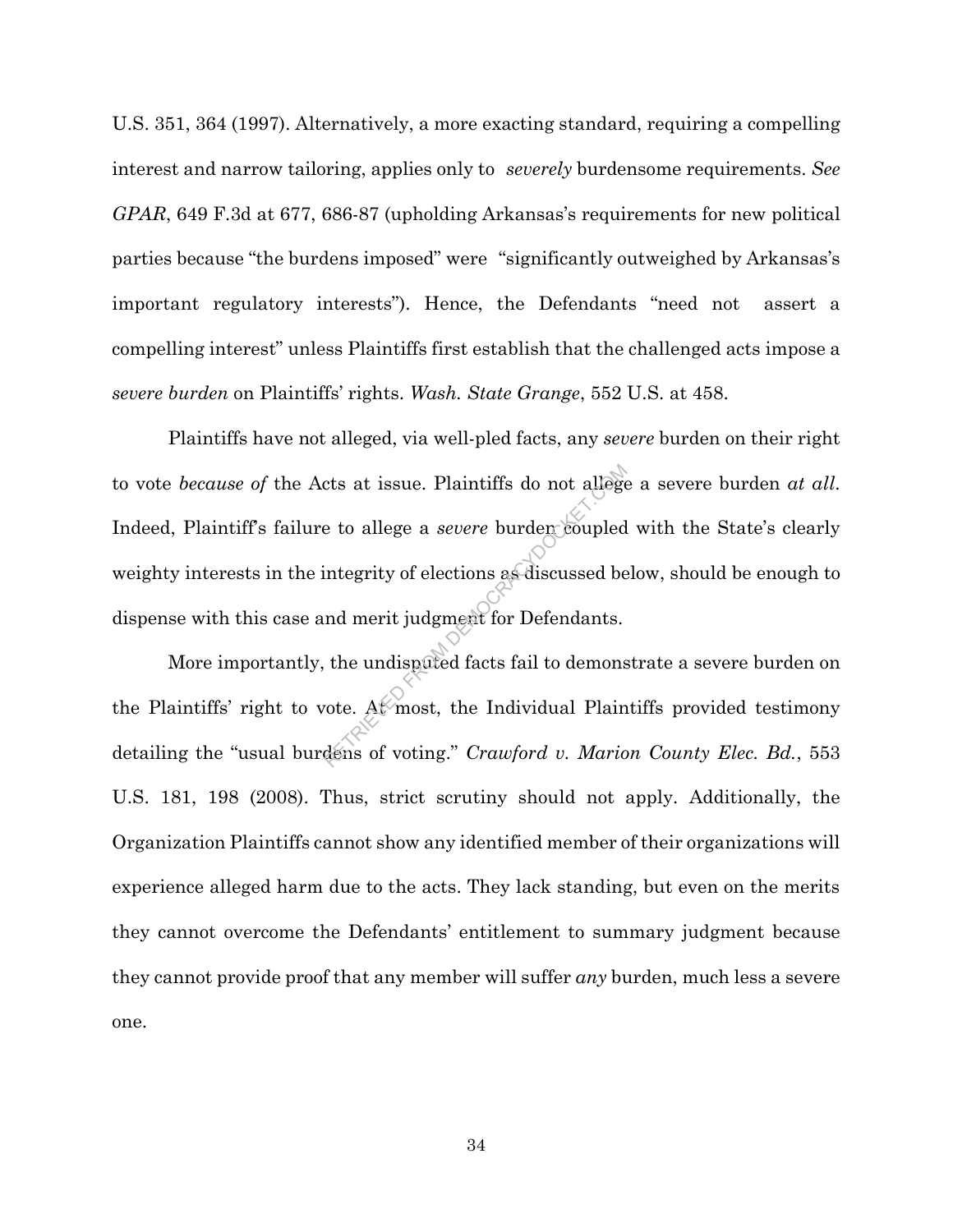In *GPAR*, the Green Party complained about, *inter alia*, costs associated with hiring individuals to collect signatures. Plaintiffs allege similar burdens in this case including that, *inter alia,* they will be required to travel to obtain an identification because of the elimination of the affidavit provision to permit a provisional ballot to be counted. Concerning the GPAR's alleged costs, the Eighth Circuit said:

Although the Green Party may incur some costs because of its choice to hire individuals to collect signatures, the ballot access scheme does not impose severe burdens on the Green Party and Arkansas need not collapse every barrier to ballot access.

*GPAR*, 649 F.3d at 683.

For these reasons, rational-basis review applies. Because rational-basis review applies, which allows the Court or Parties to hypothesize reasons for challenged legislation, and because a "State's important regulatory interests are generally enough to justify reasonable, non-discriminatory restrictions," the Court can decide this case as a matter of law. *See Gilmore v. County of Douglas*, 406 F.3d 935, 937 (8th Cir. 2005). Again, however, now that discovery has established an undisputed factual record failing to reveal any severe or even modest burden on Plaintiffs' rights, rational-basis review applies and Defendants are entitled to summary judgment. rational-basis review applies Beca<br>
ne Court or Parties to hypothesize<br>
e a "State's important regulatory<br>
able, non-discriminatory restriction<br>
aw. See Gilmore v. County of Dougla<br>
er, now that discovery has establish

The Defendants have asserted many critical, legitimate, and compelling interests justifying the challenged acts including the prevention of voter fraud and the need for organization during elections, which are both important facets of overall election integrity. Plaintiffs have claimed that there is no evidence of voter fraud in the State of Arkansas. Even assuming *arguendo* that Plaintiffs were correct in this allegation, such lack of evidence is not relevant here. In *Crawford*, the United States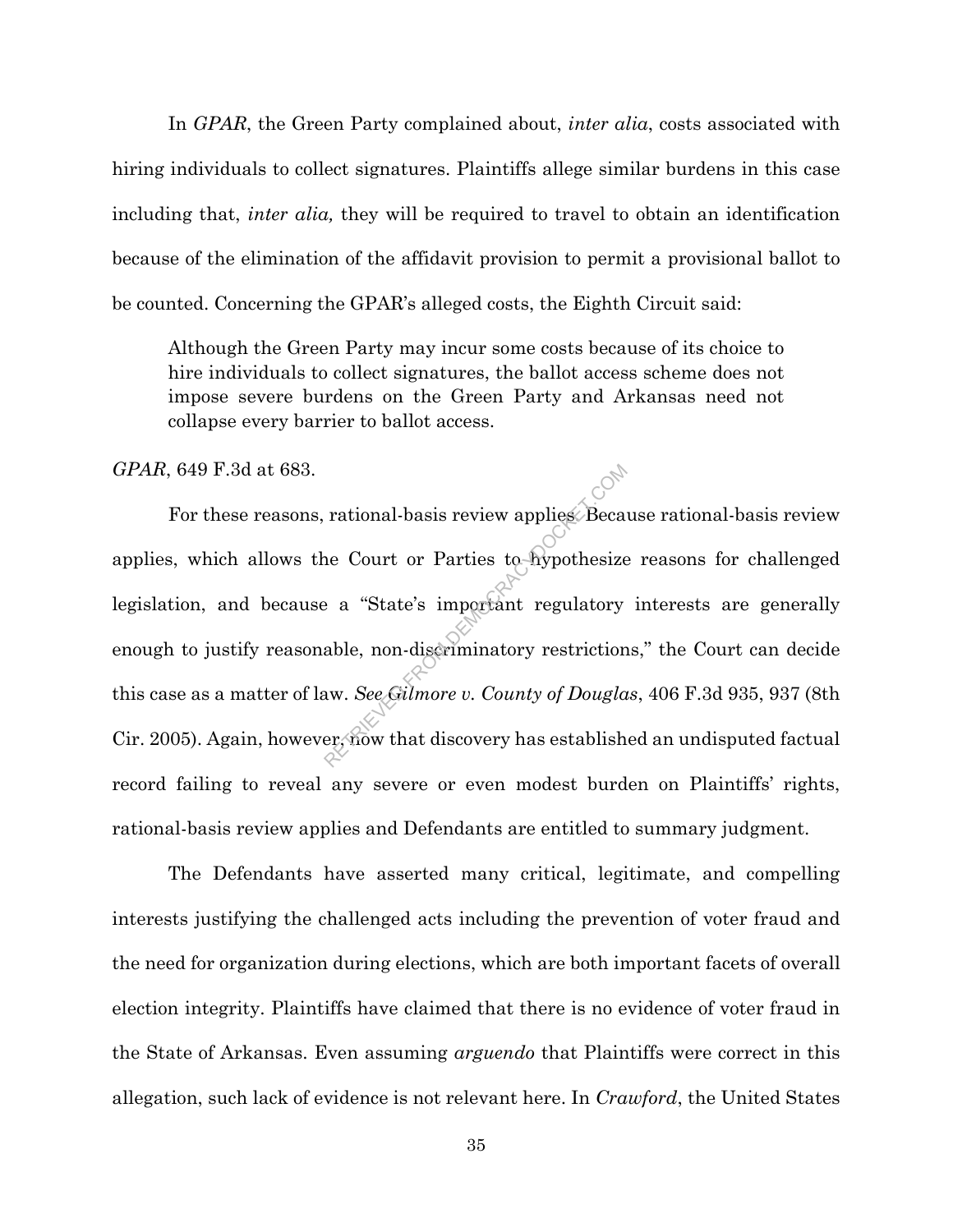Supreme Court noted that the record contained " … no evidence of any such fraud actually occurring in Indiana at any time in its history." 553 U.S. 181, 194 (2008). Nevertheless, because there was no severe burden, the State's *asserted* interests sufficed to justify a voter identification law. *Id*. at 196. The Court said:

There is no question about the legitimacy or importance of the State's interest in counting only the votes of eligible voters. Moreover, the interest in orderly administration and accurate recordkeeping provides a sufficient justification for carefully identifying all voters participating in the election process. While the most effective method of preventing election fraud may well be debatable, the propriety of doing so is perfectly clear.

Id. Indeed, the State has the authority to impose prophylactic safeguards to "deter" or detect fraud and to confirm the identity of voters." *Id*. at 197 (internal citation omitted); *see also Frank v. Walker*, 768 F.3d 744, 750 (7th Cir. 2014); *Common Cause/Ga. v. Billups*, 554 F.3d 1340, 1353 (11th Cir. 2009) ("*Anderson* does not require any evidentiary showing or burden of proof to be satisfied by the state government."); *ACLU of N.M. v. Santillanes*, 546 F.3d 1313, 1323 (10th Cir. 2008) (city need not "present evidence of past instances of voting fraud"). S the authority to impose prophylaof<br>
onfirm the identity of voters." Id.<br>
k v. Walker, 768 F3d 744, 750 (7<br>
54 F.3d 1340, 1353 (11th Cir. 200<br>
showing or burden of proof to b<br>
N.M.v. Santillanes, 546 F.3d 131

In *Crawford*, the Court also said: "... public confidence in the integrity of the electoral process has independent significance, because it encourages citizen participation in the democratic process." *Id*. at 197. As discussed herein, the four Acts in question do not violate any of Plaintiffs' asserted constitutional rights and the Defendants are entitled to summary judgment.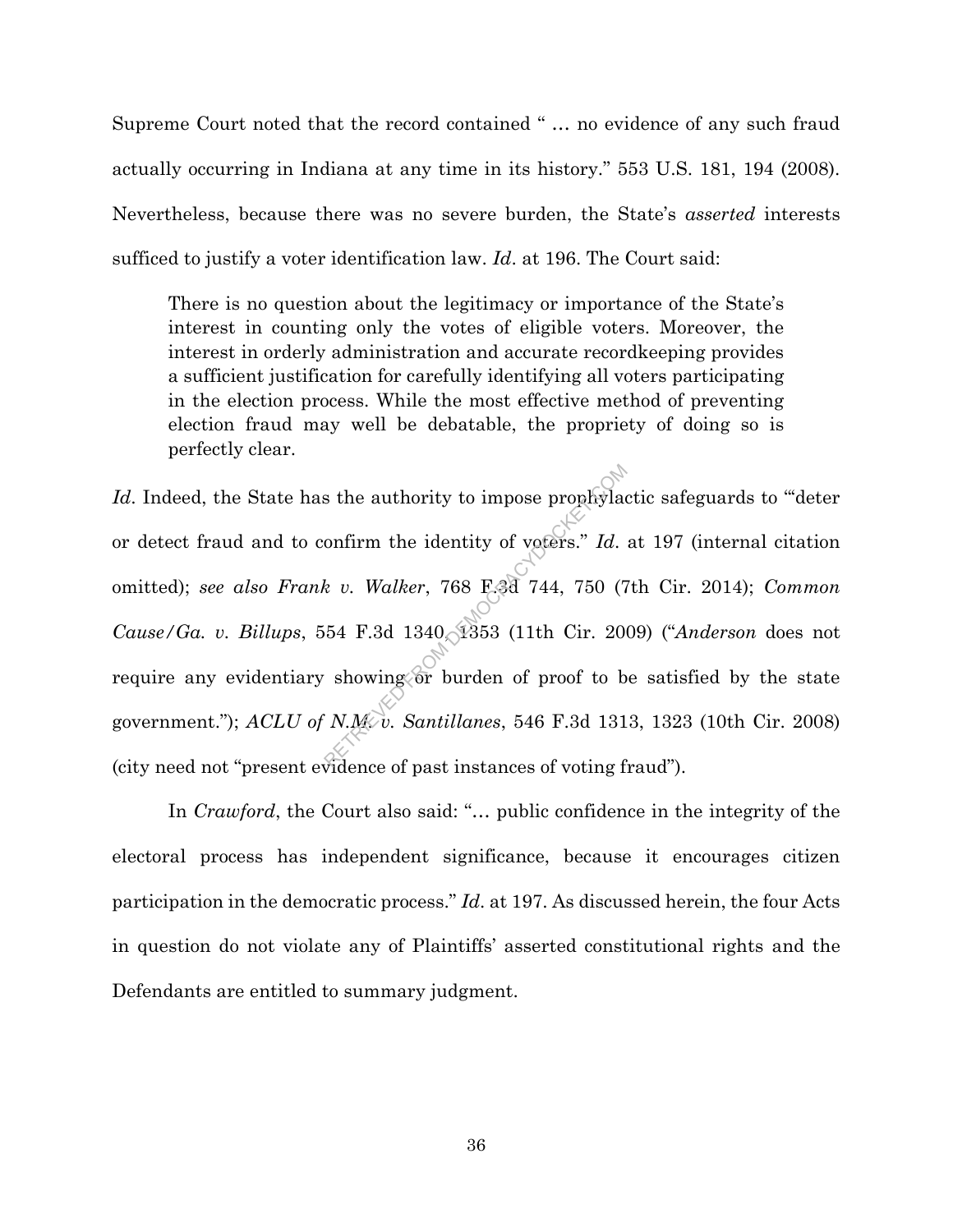## **1. Act 249 is constitutional**.

Act 249 of the 93rd Arkansas General Assembly amended Amendment 51, § 13(b)(4) and (5) of the Arkansas Constitution, which concerns what is known as "failsafe voting and verification of voter registration." In *Martin*, Haas challenged Act 633 of 2017, which also amended Amendment 51. 2018 Ark. 283, at 3-5, 556 S.W.3d at 512-13. Act 633's amendment to Amendment 51 provided for a comprehensive voter verification and identification scheme within the Arkansas Constitution itself. *Id.*.

In this case, Plaintiffs challenge Act 249, which amended Amendment 51, to eliminate the "sworn statement" (usually referred to as the "affidavit") provision of Act 633. That provision was one of two ways a voter could cast a provisional ballot where the voter lacked photo identification on Election Day. However, Act 249 did *not* remove the provision in Amendment 51 from Act 633 that a voter may still cast a provisional ballot if the voter returns to the "county board of election commissioners or the county clerk" by noon on the Monday following the election and presents an identification card. That provision is now found at Amendment 51,  $\S$  13(b)(4)(A). tement" (usually referred to as the<br>was one of two ways a voter could<br>photo identification on Election Da<br>in Amendment 51 from Act 633 tha<br>voter returns to the "county board of<br>noon on the Monday following the

Consequently, Amendment 51, as amended by Act 249, still permits a voter without identification on Election Day to cast a provisional ballot and gives the voter six days to return with compliant identification. *See Crawford*, 553 U.S. at 197-98. As in *Crawford*, in which the State provided free voter IDs, such identification is issued by the counties in the State of Arkansas for free. Ark. Code Ann. § 7-5-324; *Crawford*, 553 U.S. at 198. If a voter returns in that six-day period with compliant identification, his or her provisional ballot will be counted. Any alleged burden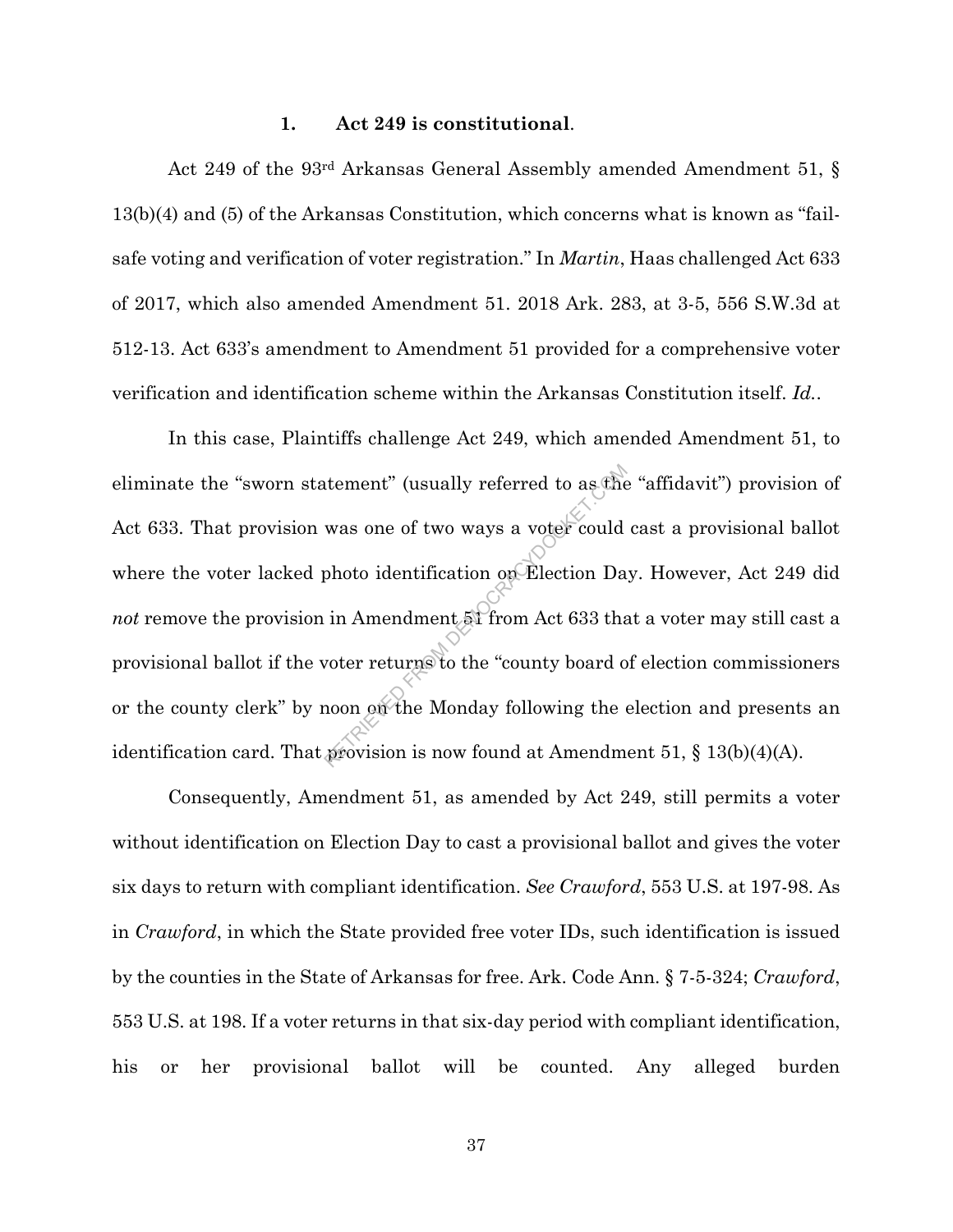created by the Act is not a "severe burden," on the undisputed factual record in this case. Indeed, not a single Plaintiff lacks photo identification in contradiction of the Amended Complaint. Specifically, Leon Kaplan now possesses an Arkansas identification and has no intention of using the sworn statement to vote in any future election. Thus, rational-basis review applies, and the State's interests are sufficiently weighty to justify the act. Indeed, in *Crawford*, the Court said:

For most voters who need them, the inconvenience of making a trip to the BMV [Bureau of Motor Vehicles], gathering the required documents, and posing for a photograph surely does not qualify as a substantial burden on the right to vote, or even represent a significant increase over the *usual burdens of voting*.

*Id*. at 198 (emphasis added).

Act 249 is compatible with the Arkansas Constitution, in particular the provisions of Article 3, § 1 cited above, as amended by Amendment 99, which give the General Assembly the power to provide by law when a provisional ballot may be counted. Article 3, § 1 of the Constitution requires photo identification to vote. With the passage of Amendment 99, the citizens of the State clearly expressed their will regarding photo identification requirements for voting, and nothing in Amendment 99 provided for an "affidavit" exception to photo identification for an elector. Ark. Const. art. 3, § 1. It to vote, or even represent a signified is of voting.<br>
Led).<br>
atible with the Arkansas Constitution<br>
1 cited above, assamended by Amenow<br>
hower to provide by law when a provide by the Constitution requires photo ident.<br>

Plaintiffs argue the act adds a qualification not present in Article 3, § 1 of the Constitution for voters. However, removing the affidavit provision is simply another step in the implementation of Amendment 99's photo ID requirements, which, again, do not provide for an affidavit as an alternative to photo identification. The act does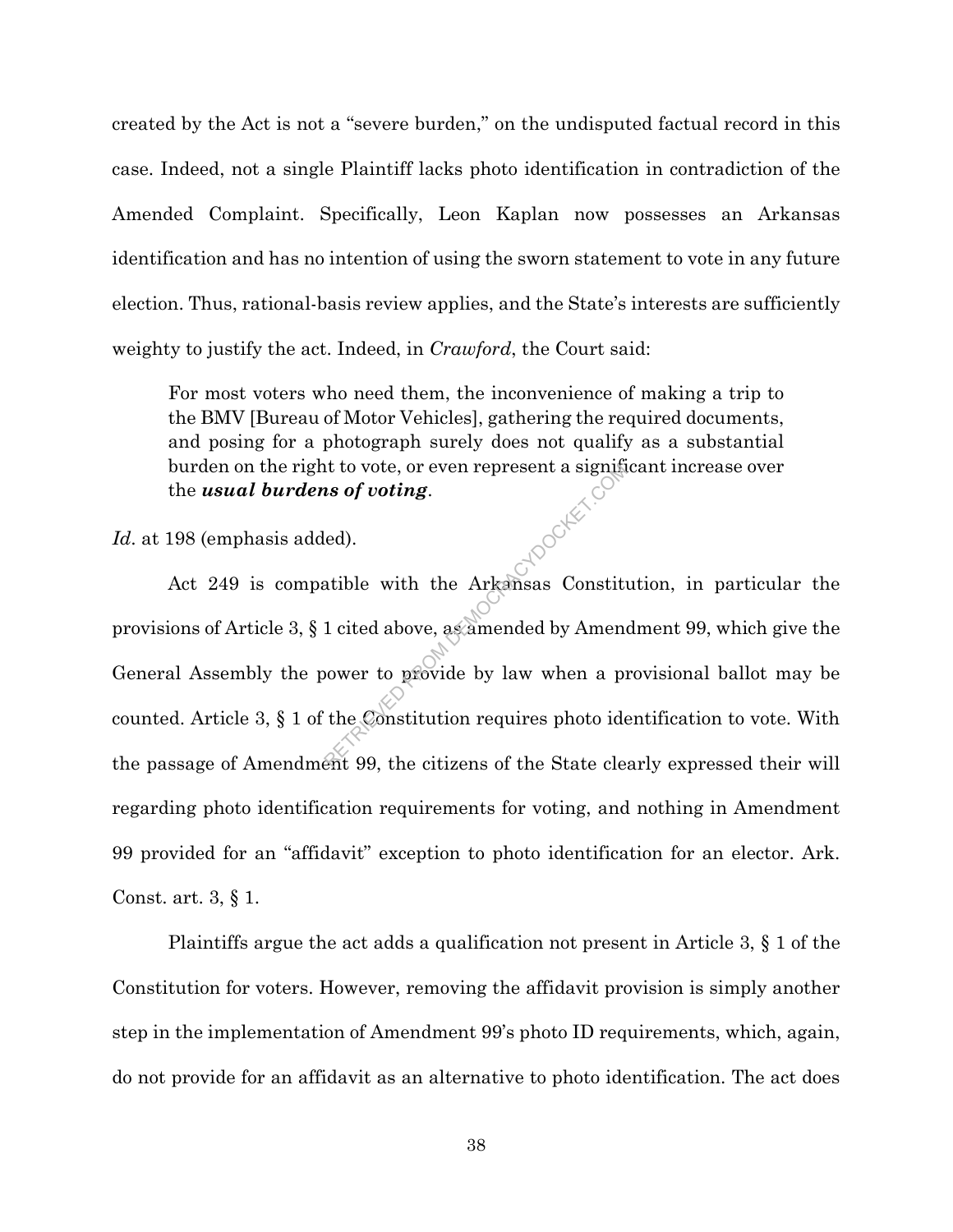not *add* a qualification, nor another type of cost or burden, to vote. It certainly adds no cost or burden on any Plaintiff before the Court as the undisputed facts demonstrate because all of the Plaintiffs possess identification. The act is clearly consistent with Article 3, § 1 as amended and reconciles the language of the act to the will of the voters in amending the Constitution to require voter ID. Thus, Plaintiffs' qualification claim fails on the undisputed factual record and Defendants are entitled to summary judgment.

Amendment 99 and Act 249 protect the integrity of the vote and are designed to prevent voter impersonation fraud. "Voting fraud is a serious problem in U.S. elections … and it is facilitated by absentee voting." *Griffin v. Roupas*, 385 F.3d 1128, 1130-31 (7th Cir. 2004); *see also* Tom Glaze, *Waiting for the Cemetery Vote: The Fight to Stop Election Fraud in Arkansas* (University of Arkansas Press 2011). Further, "the Supreme Court told us that the fundamental right to vote does not extend to a claimed right to cast an absentee ballot by mail. And unless a state's actions make it harder to cast a ballot at all, the right to vote is not at stake." *Tully v. Okeson*, 977 F.3d 608, 611 (6th Cir. 2020) (citing *McDonald*, 394 U.S. at 807). The question presented here is whether a rational basis exists justifying the amendment to Amendment 51, and even a "conceivable" or hypothetical rational basis suffices to save such a law. *Williamson v. Lee Optical of Okla.*, 348 U.S. 483, 488-89 (1955). Here, election integrity and prevention of fraud are rational bases that serve to justify the law. onation fraud. "Voting fraud is a<br>
litated by absentee voting." *Griffin u*<br>
see also Tom Glaze, *Westing for the*<br>
in Arkansas (University of Arkansa<br>
lus that the fundamental right to v<br>
absentee ballot by mail. And unle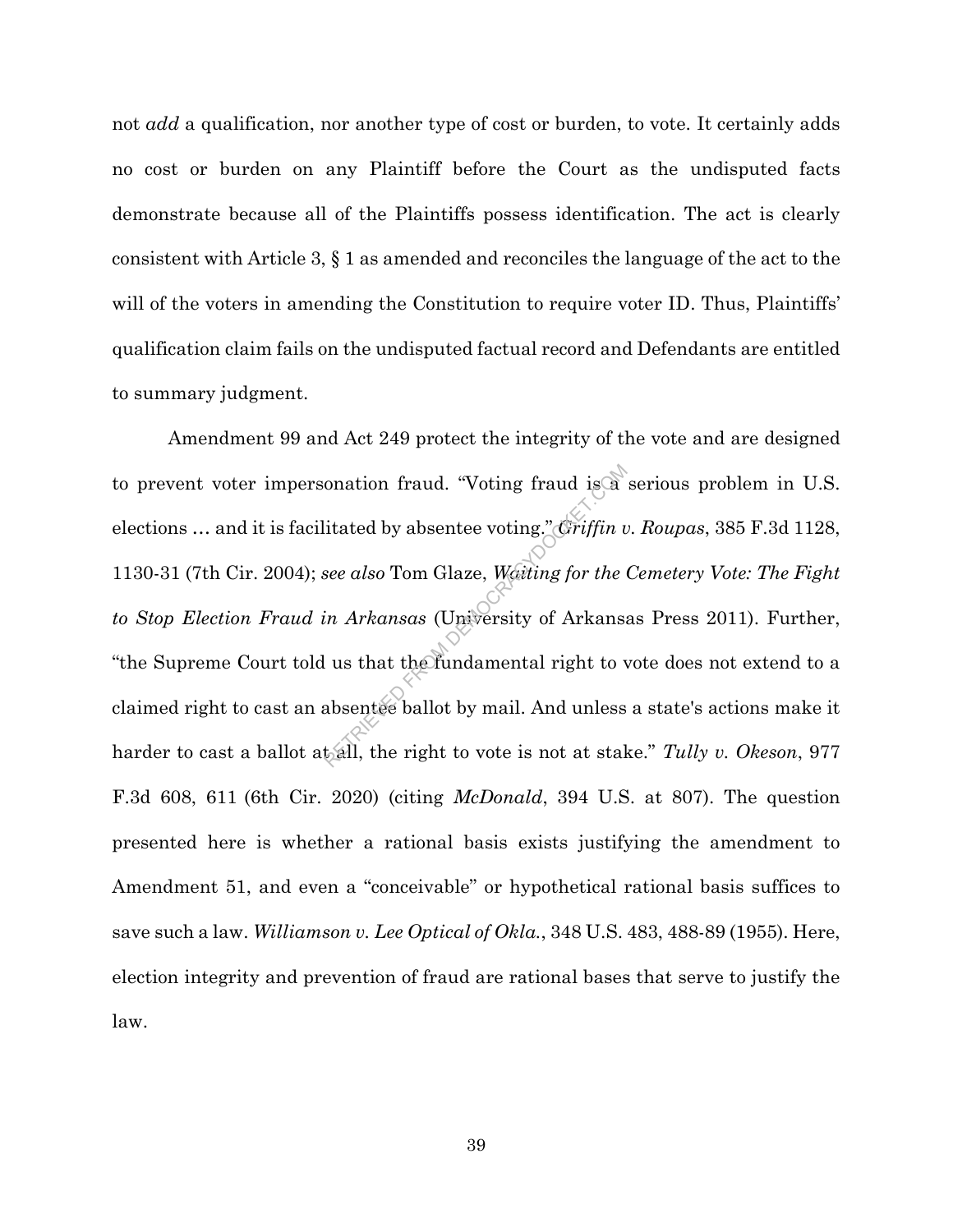Furthermore, Plaintiffs claim Act 249 failed to properly amend Amendment 51. The standard the Arkansas Supreme Court has found appropriate for legislative amendments to Amendment 51 is whether an act, there Act 633 of 2017, is "*germane to the purposes*," of Amendment 51. *Martin*, 2018 Ark. 283, at 9-10, 556 S.W.3d at 515-16 (emphasis added). As Plaintiffs concede in this case, the Supreme Court in *Martin* found Act 633 of 2017 germane to the purposes of Amendment 51. Thus, it is necessarily true that Act 249 is germane to the purposes of Amendment 51. Amendment 51 states:

The purpose of this amendment is to establish a system of permanent personal registration as a means of determining that all who cast ballots in general, special and primary elections, in this State are legally qualified to vote in such elections, in accordance with the Constitution of Arkansas and the Constitution of the United States. is amendment is to establish a system as a means of determining that a<br>al and primary elections, on this<br>n such elections, in accordance with<br>the Constitution of the United States<br> $\frac{1}{2}$ <br>1. Act 249 simply removes the c

Ark. Const. amend. 51, § 1. Act 249 simply removes the conceivable occurrence that someone could utilize the sworn statement, or affidavit, to commit voter fraud. The entirety of Act 633 of 2017 was found constitutional in *Martin*. The Court said:

In our view, providing a system of verifying that a person attempting to cast a ballot is registered to vote is relevant and pertinent, or has a close relationship, to an amendment establishing a system of voter registration. We hold that verifying voter registration as set out in Act 633 is germane to Amendment 51.

*Martin*, 2018 Ark. 283, at 11, 556 S.W.3d at 516. The Court also found Act 633 was consistent with the purpose of Amendment 51. *Id*. at 12, 556 S.W.3d at 517. Therefore, because Act 249 only omits one provision of Act 633, which has already been found constitutional, it is necessarily true that Act 249 is likewise germane to and consistent with the purposes of Amendment 51. Either way, the elimination of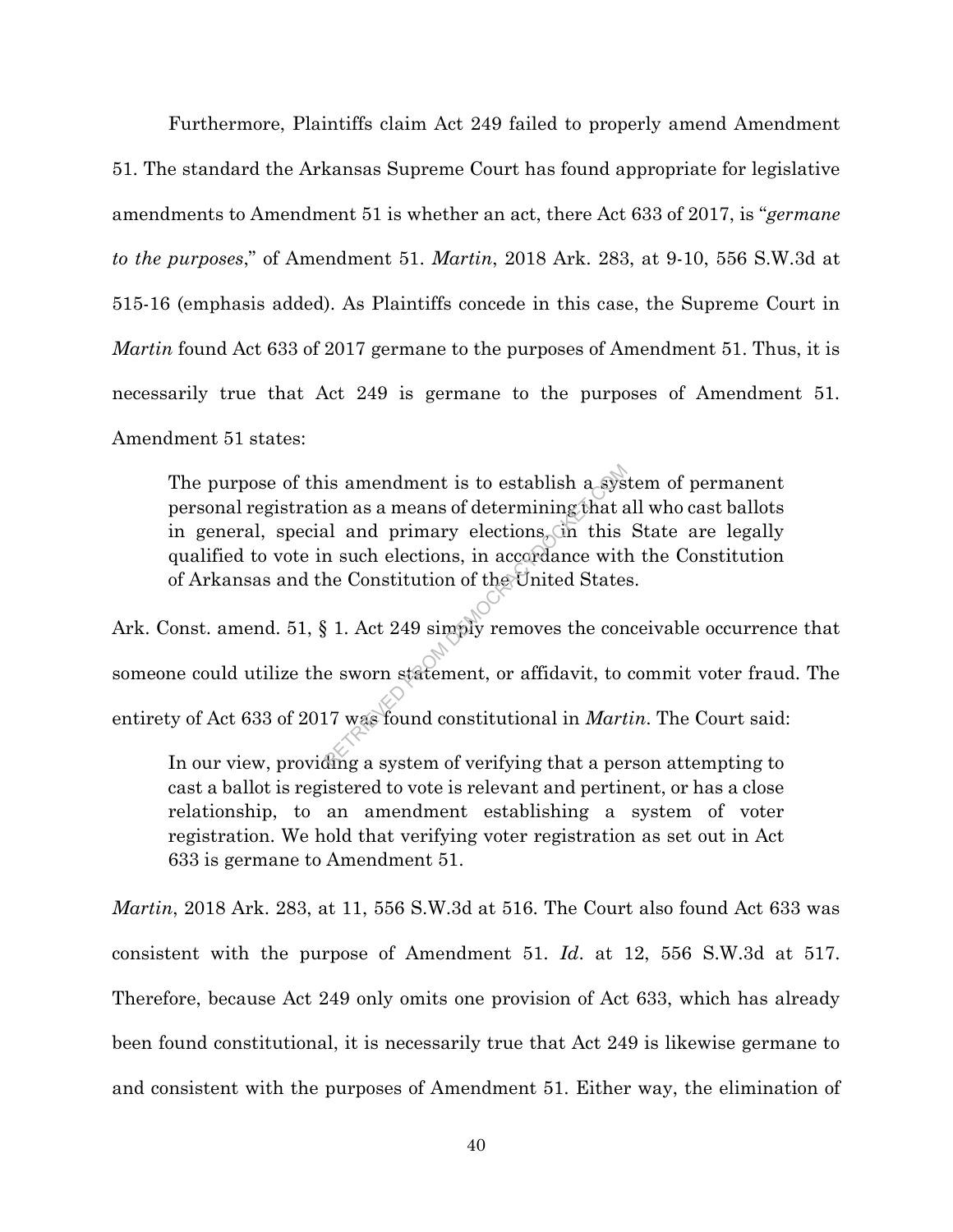the "sworn statement" provision clearly relates to a "system of verifying that a person attempting to cast a ballot is registered to vote," and is, thus, germane and consistent with Amendment 51. *Martin*, 2018 Ark. 283, at 11, 556 S.W.3d at 516.

As the undisputed facts show, only one Individual Plaintiff—Leon Kaplan alleged in the Amended Complaint that he intended to use the sworn statement to cast a future provisional ballot because he lacked acceptable photo identification. However, Kaplan testified that he *does* have an Arkansas driver's license now, used it at a local election, and does not plan to use the sworn affidavit to vote in the future. Furthermore, the Plaintiff Organizations have no information that an *identified* member of either organization voted using the sworn statement in the 2020 general election, neither has demographic information on their members, and both could only speculate as to the alleged effect of the acts in the future. Thus, Plaintiffs "right to suffrage" claim against Act 249 must be dismissed on summary judgment. Exation voted using the sworn stater<br>represents a sworn stater<br>in their members of the set of the sets in the future.<br>Act 249 must be dismissed on summ<br>ege that Act 249 violates the Equester Plaintiffs' allegations and the

Plaintiffs also allege that Act 249 violates the Equal Protection Clause of Article 2, § 3. However, Plaintiffs' allegations and the undisputed facts are insufficient to invoke that Clause. To mount an equal protection claim, Plaintiffs must allege and show that they are being treated less favorably than persons who are similarly situated in all relevant respects and must also allege and prove purposeful discrimination. *See Muntaqim v. Kelley*, 2019 Ark. 240, at 7, 581 S.W.3d 496, 501; *Flowers v. City of Minneapolis, Minn.*, 558 F.3d 794, 799 (8th Cir. 2009) (finding that a plaintiff must allege and prove that he or she is similarly situated in all relevant respects to alleged comparators). Persons with compliant identification are not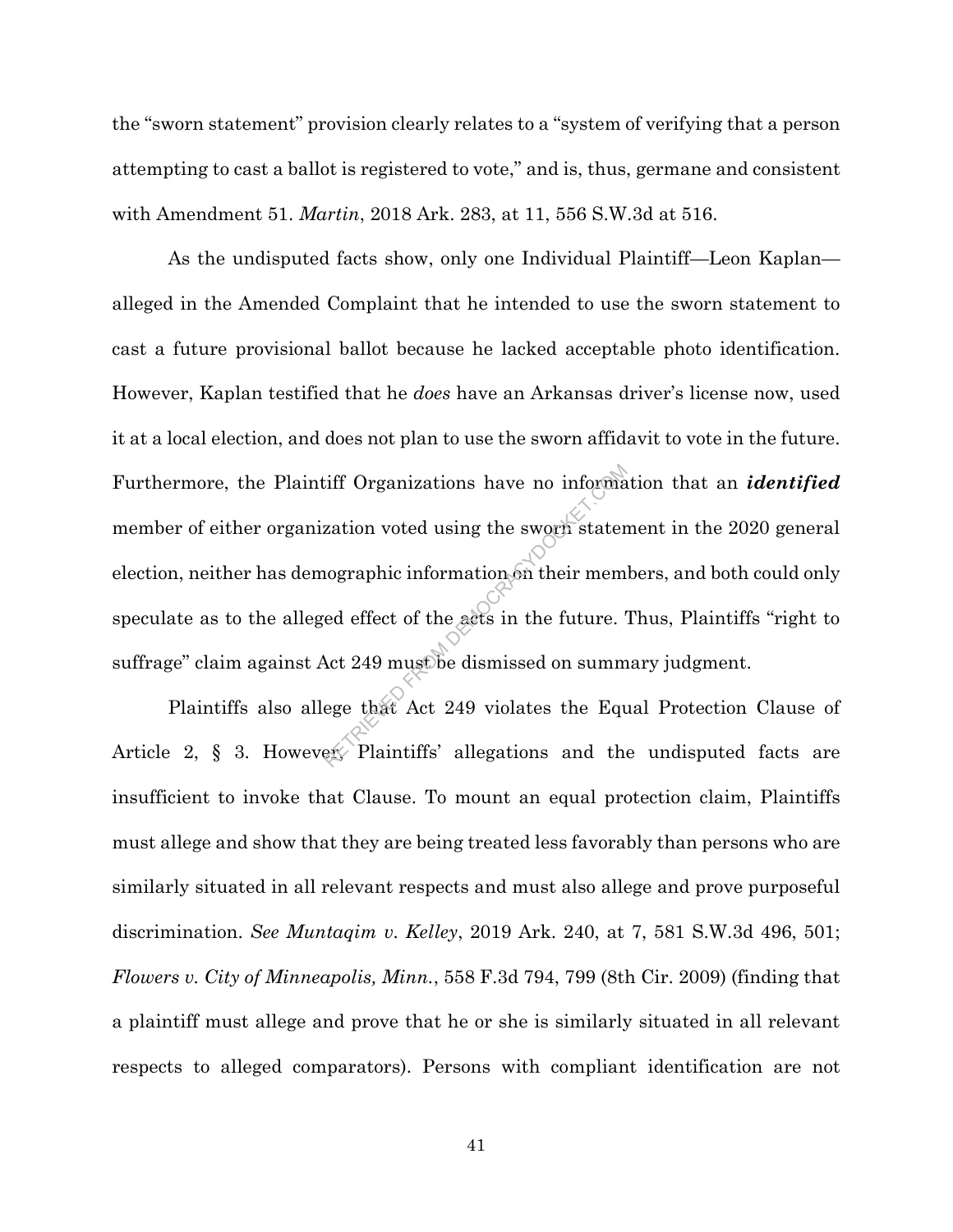similarly situated to persons lacking identification, and Plaintiffs do not allege and cannot provide evidence of purposeful discrimination. *See Second Baptist Church v. Little Rock Hist. Dist. Com'n*, 293 Ark. 155, 161-62, 732 S.W.2d 483, 486 (1987). More importantly, Plaintiffs all possess compliant photo identification so the act has no effect on them. That is, the undisputed factual record confirms no Individual Plaintiff intends to utilize the sworn statement to vote in the future. The factual record also shows both LOWV and AU cannot demonstrate any burden of any kind caused by the acts. Rather, assuming *arguendo* that a member of either organization will be who has or allegedly will be disenfranchised.

affected by the new laws, neither 30(b)(6) witness could provide proof of *any* member<br>
who has or allegedly will be disenfranchised.<br>
Finally, Act 249 does not create a severe burden on the right to vote and<br>
Plaintiffs d Finally, Act 249 does not create a severe burden on the right to vote and Plaintiffs do not allege that it does, which alone justifies summary judgment for the Defendants. For instance, Plaintiff Dunlap states she does not plan to renew her driver's license. Even if true, that does not preclude her from obtaining an identification card for free well before the next election. She cannot show harm and certainly cannot show a severe burden, nor does she allege such. Moreover, her testimony detailed above belies her allegations. Plaintiff Kaplan alleges he moved here in 2019 from Texas and wants to rely on the former affidavit provision of Act 249 to cast a provisional ballot. He recounts his alleged use of the affidavit provision in a recent election. He alleged, without explanation, that burdens will exist in obtaining an identification card or other acceptable form of identification. Under oath, however, he admitted he does have acceptable identification to vote in Arkansas and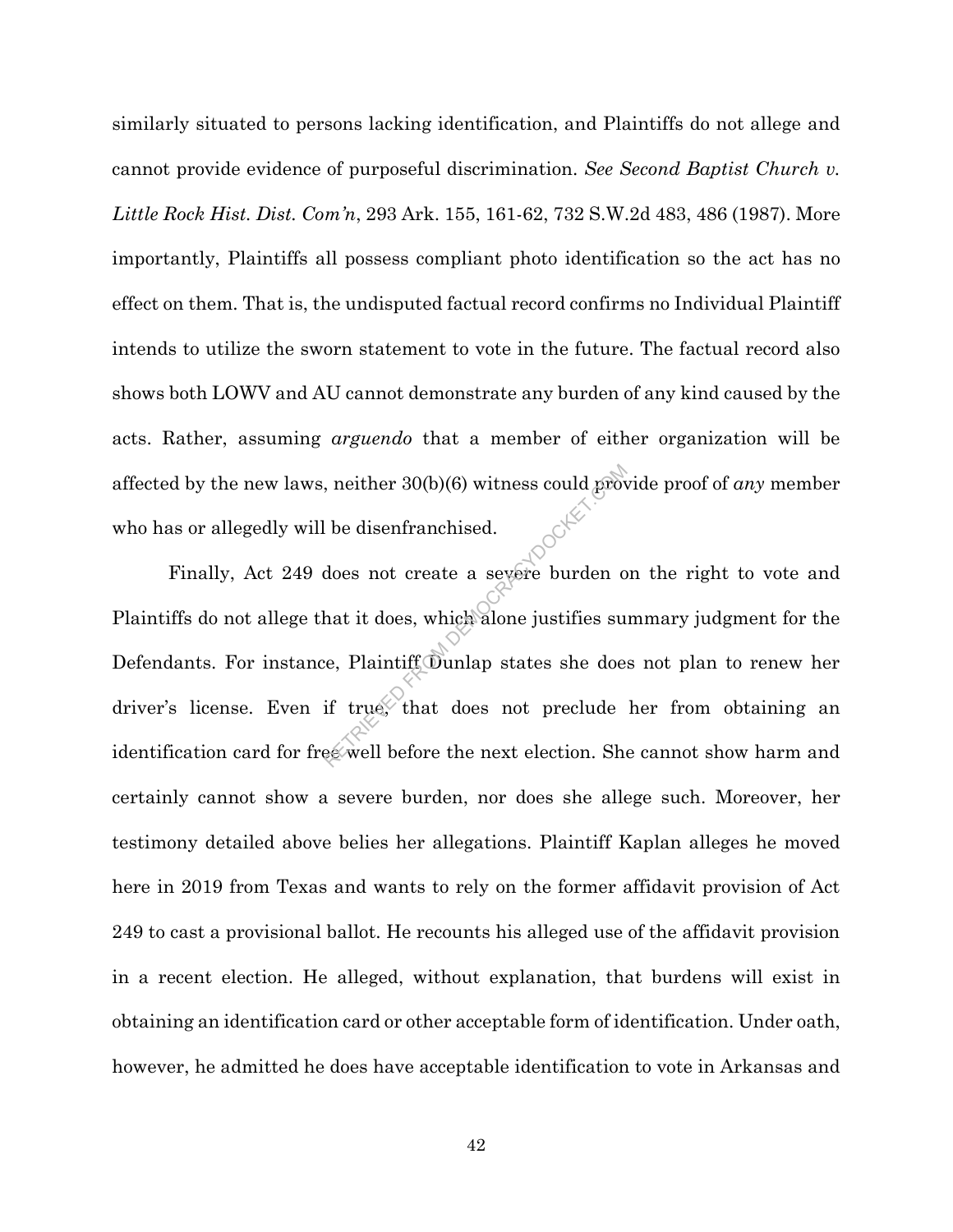has voted utilizing that identification. Defendants are entitled to judgment as a matter of law.

## **2. Act 736 is constitutional**

Plaintiffs challenge Act 736 of the 93rd Arkansas General Assembly which amended, *inter alia*, Ark. Code Ann. § 7-5-404(a)(1)(A). The subsection now states:

Applications for absentee ballots must be signed by the applicant and verified by the county clerk by checking the voter's name, address, date of birth, and signature from the voter registration application unless the application is sent by electronic means.

The Act also amended Ark. Code Ann. § 7-5-404(a)(2)(A), which now reads:

If the signatures on the absentee ballot application and the voter registration application record are not similar, the county clerk shall not provide an absentee ballot to the voter.

All but three words of the language in these two provisions pre-existed Act 736. The only addition to or changes are the words "application" and "records." If a signature on an application for an absentee ballot and a signature on a voter registration *application* are not "similar" the individual will *likely* (because of the cure provisions noted below) be denied an absentee ballot. Under other existing provisions of that statute, specifically subsection (a)(2)(B), if an absentee ballot is not provided due to the lack of similarity of signatures, the voter is given notice of the rejection and the opportunity to resubmit the request. This act did nothing more than make a clarification in the law because, as Pulaski County Election Commissioner Susan Inman testified, the "application" is the "physical record," and, thus, they are the "same thing." **Exhibit I**, **Deposition of Inman**, 24:4-8. rk. Code Ann.  $\S$  7-5-404(a)(2)(A), we<br>on the absentee ballot applicaties<br>tion record are not similar, the course ballot to the voter.<br>e language in these two provisions<br>ges are the words "application" and<br>n absentee ball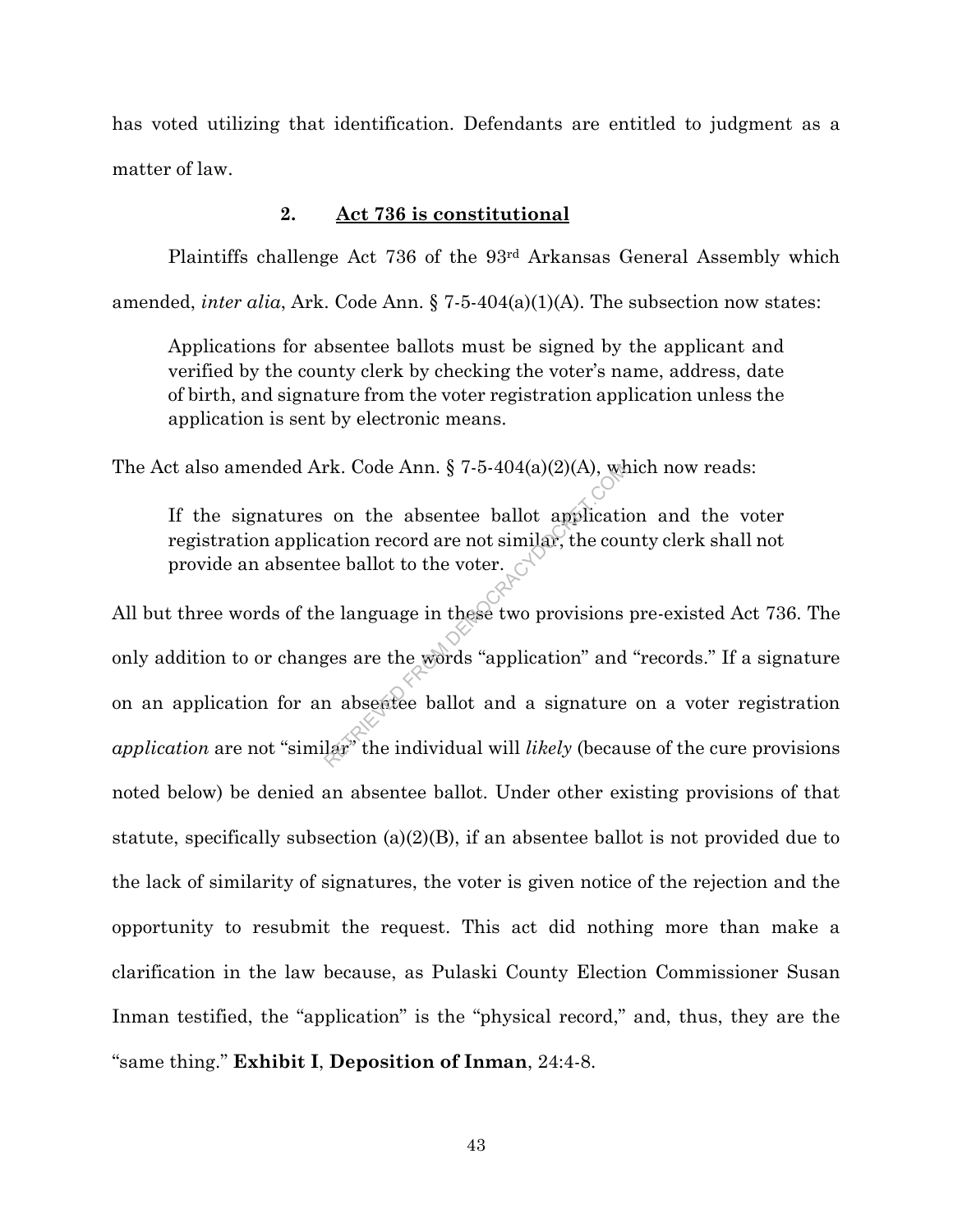Commissioner Inman also confirmed that a voter may also update his or her voter registration, and the signature on the absentee ballot application would only need to be "similar" to the updated registration signature. *Id*. at 24:9-18; 25:2-20. The signatures must be "similar," not identical, notwithstanding Plaintiffs' mischaracterization of the language of the code reproduced in, but not changed by, Act 736. Again, as stated above, the similarity comparison of signatures is up to the 75 counties, not the SOS or SBEC, further underscoring the importance of their joinder in this action.

The Court should disregard Plaintiffs' continued misreading of Act 736, which does not require signatures to "match," because, to consider it, the Court would have to add a word to the Act that is not present. The Court has repeatedly said: disregard Plaintiffs' continued mish<br>res to "match," because, to consider<br>that is not present. The Court has r<br>tutes, this court will not add word<br>that is not there. Furthermore, we<br>on not put there by the General Ass<br>plla

In construing statutes, this court will not add words to a statute to convey a meaning that is not there. Furthermore, we will not read into a statute a provision not put there by the General Assembly.

*Our Community, Our Dollars v. Bullock*, 2014 Ark. 457, at 18, 452 S.W.3d 552, 563. This Court previously used a dictionary to review the word "similar," and found it defined as "alike, resembling something but not the same." The plain and unambiguous language of the act only requires that a signature on one document be "alike," or to resemble the compared signature but not be identical or the same.

Similarity comparison is a legitimate way to ensure the integrity of the election in a broader sense and to avoid fraud. It does not preclude an individual from voting in person if he or she otherwise establishes his or her identity and thus does not impair, interfere with, or impede the right to vote. Moreover, the Plaintiffs who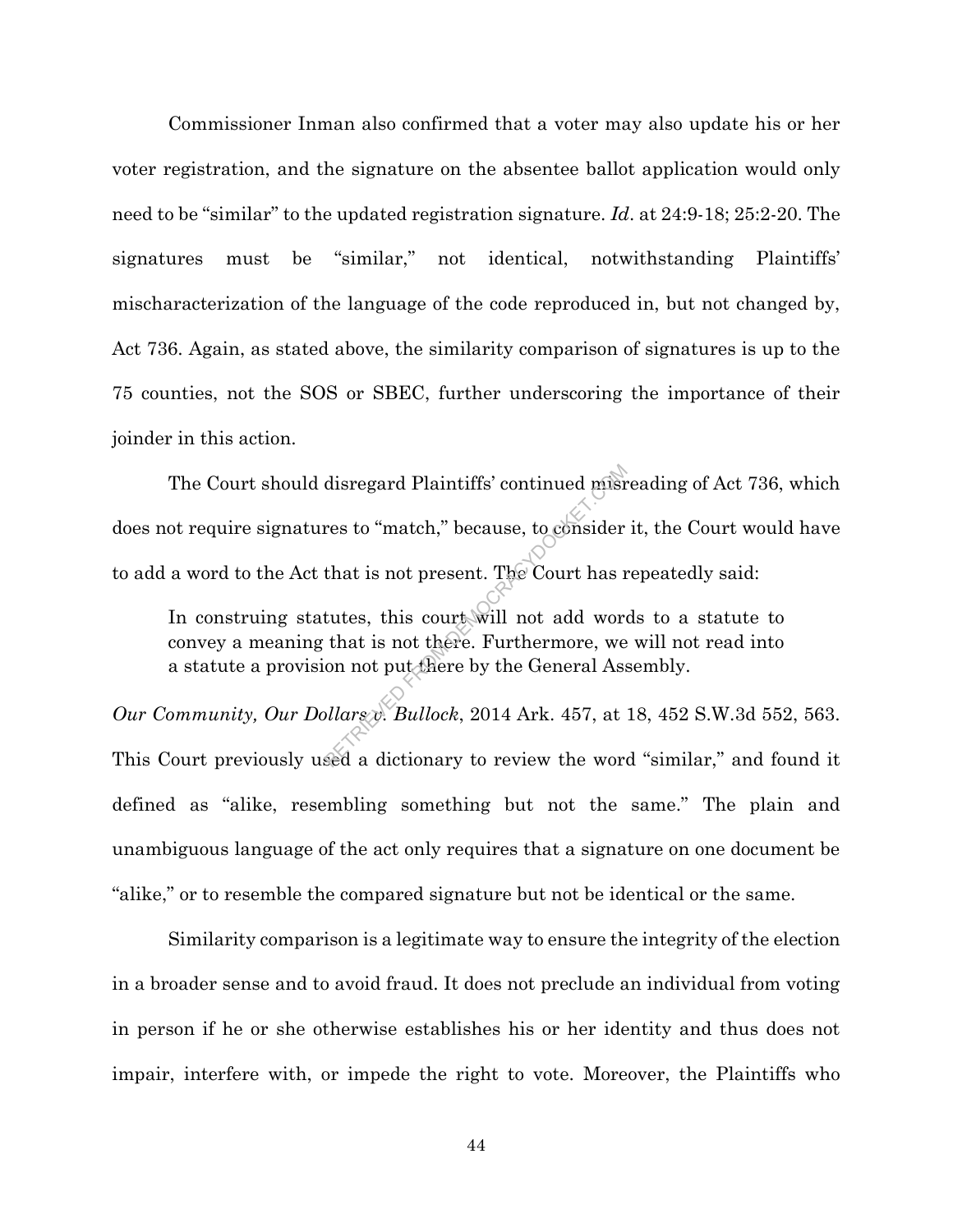testified regarding whether they could tell if their signatures looked "similar," confirmed they could.

Plaintiffs also claim Act 736 violates equal protection. Here, any putative voter who submits an application for an absentee ballot is demonstrably not similarly situated in all relevant respects to an individual voting in person. *See Muntaqim*, 2019 Ark. 240, at 7, 581 S.W.3d at 501; *Flowers*, 558 F.3d at 799. And because the putative voter who wishes to cast an absentee ballot is not present at the polls for a poll worker to verify his or her identity, the legitimate and compelling governmental interest in avoiding voter fraud further justifies the act. Voting fraud is a serious problem in U.S. elections … and it is facilitated by absentee voting." *Griffin*, 385 F.3d at 1130-31; *see also* Glaze, *Waiting for the Cemetery Vote*. Moreover, Plaintiffs do not allege and have not proven purposeful discrimination, which independently requires reversal. *See Second Baptist Church*, 293 Ark. at 161-62, 732 S.W.2d at 486. For fraud further justifies the actors<br>  $\therefore$  and it is facilitated by absentee<br>
e, *Waiting for the Cemetery Vote*. M<br>
en purposeful discrimination, which<br>
otist Church 293 Ark. at 161-62, 73<br>
claim that the act violates

Finally, Plaintiffs claim that the act violates Article 3, § 1 because it allegedly adds qualifications for voters not found in the Constitution. Plaintiffs ignore the entirety of Article 3, § 1. Section 1 states:

 $(b)(1)$  In addition to the qualifications under subsection (a) of this section, the General Assembly shall provide by law that a voter shall: (A) Present valid photographic identification before receiving a ballot to vote in person; and (B) Enclose a copy of valid photographic identification with his or her ballot when voting by absentee ballot.

Ark. Const. art. 3, § 1. These provisions were part of Amendment 99 to the Arkansas Constitution and amended Article 3, § 1. That Amendment became effective in 2018. Thus, Plaintiffs' citation to the 2014 case of *Martin v. Kohls*, 2014 Ark. 427, 444

45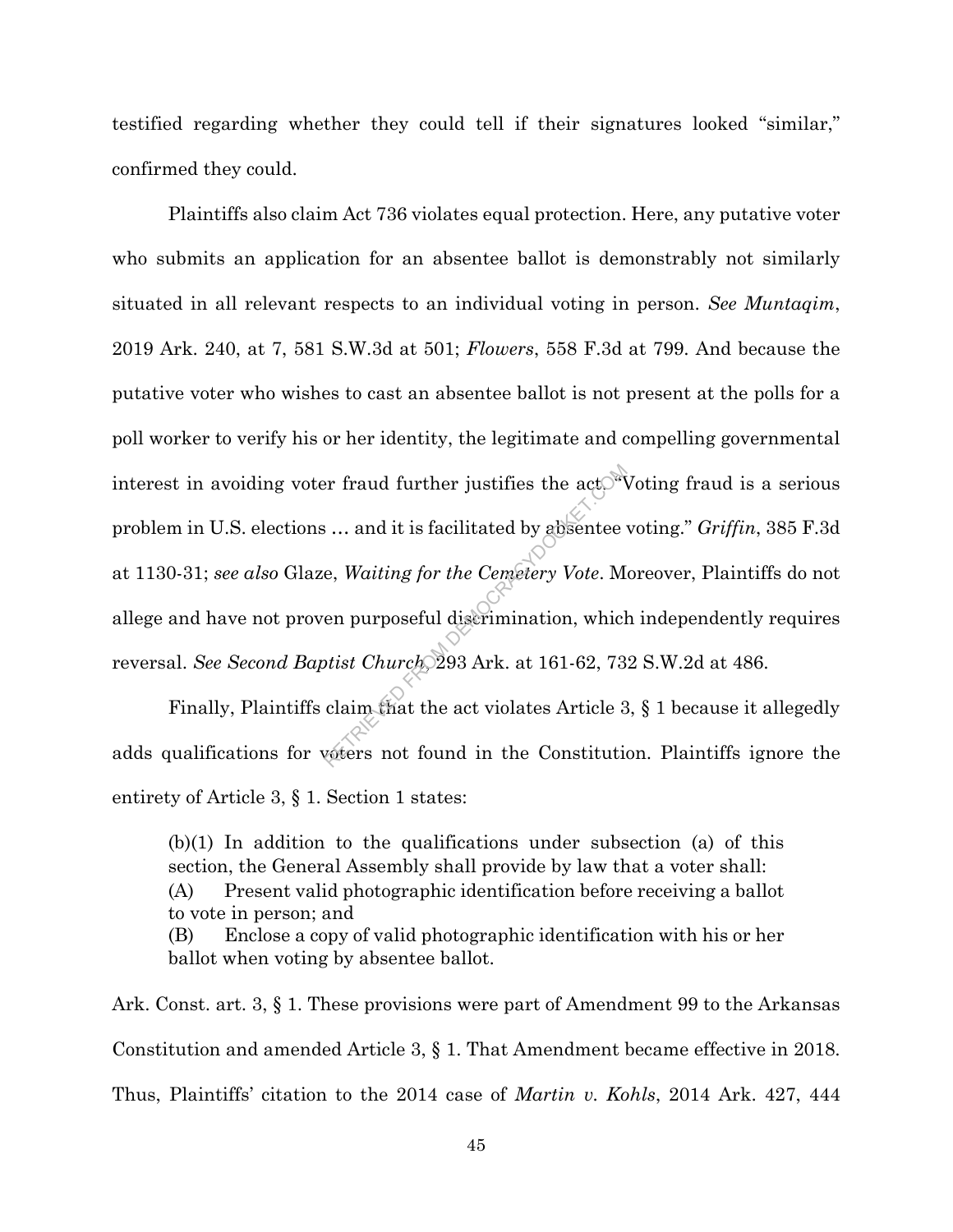S.W.3d 844 is irrelevant. More importantly, the act only clarified what was already the law: the requirement of comparing signatures predates the act. The comparison of signatures is not a qualification for a voter, but this act did not add the comparison requirement in any event.

The act is not "clearly incompatible" with the Constitution. It does not add any additional criteria for a voter to exercise his or her right to vote; it merely implements other provisions of Article 3, § 1, which clearly require a voter be registered and voting lawfully. Thus, Plaintiff's qualification claim must fail and Defendants are entitled to summary judgment.

## **3. Act 973 is constitutional**.

Act 973 amended Ark. Code Ann. § 7-5-404(a)(3)(A) to provide that absentee ballots dropped off in person at the office of a county clerk must be received by the clerk "no later than the time the county clerk's office regularly closes on the Friday before election day." Arkansas is one of only eight States that issue absentee ballots to voters 45 days or more before an election. Given the amount of time Arkansas allows before an election for a voter to receive, complete, and return an absentee ballot, there is more than ample time for anyone with an absentee ballot to mail it to the county election officials. Commissioner Inman testified that at three local elections in the fall of 2021, she was unaware of any absentee ballots which were dropped off but rejected. **Exhibit I**, **Deposition of Inman**, 19:1-12, 20:4-8. Act 973 is constitutional.<br>Ark. Code Ann. § 7-5404(a)(3)(A)<br>rson at the office of a county clerk<br>time the county clerk's office regular<br>ansas is one of only eight States the<br>referee an election. Given the an

Plaintiff Rust claims that in the 2020 general election, he dropped his ballot off on the Saturday before the election. However, Rust testified it might actually have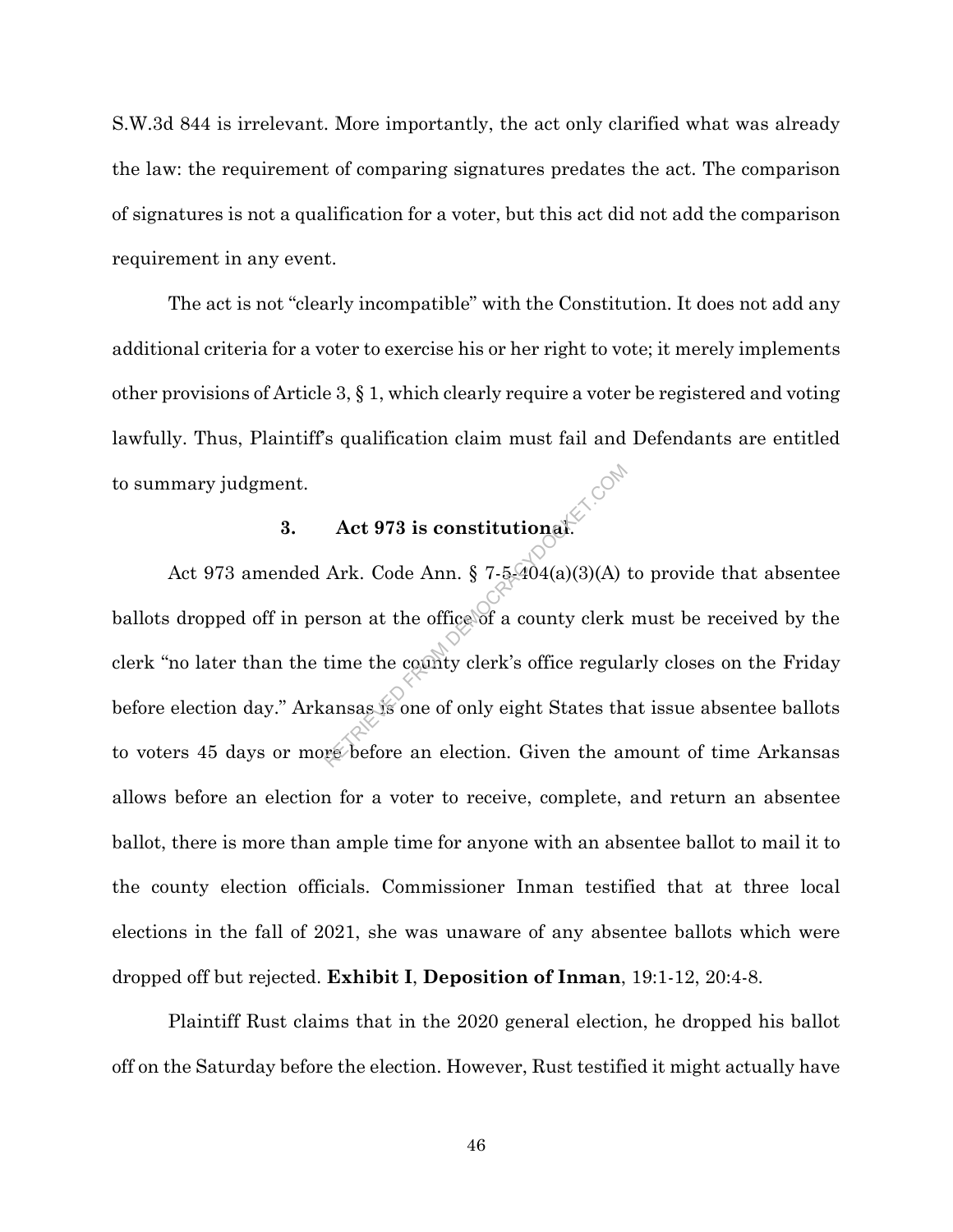been a week before that Saturday when he dropped off his ballot. Therefore, Rust would not have run afoul of the new deadline to drop off absentee ballots.

Here, allowing counties an additional day before Election Day to begin canvassing absentee ballots will promote efficiency and organization and avoid counties' being inundated with hand-delivered absentee ballots the day immediately prior to the election. "Common sense, as well as constitutional law, compels the conclusion that government must play an active role in structuring elections; 'as a practical matter, there must be a substantial regulation of elections if they are to be fair and honest and if some sort of order, rather than chaos, is to accompany the democratic processes.'" *Burdick*, 504 U.S. at 433 (quoting *Storer v. Brown*, 415 U.S. 724, 730 (1974)). Commissioner Inman testified that the law permits the canvassing of absentee ballots to begin a week before the election. **Exhibit I**, 28:18-21. She agreed having the extra week, particularly in a federal election, is a good thing. *Id*. at 29:18-23. Most importantly, she testified that if every absentee ballot came in the Monday before a federal election, it would be chaotic for county workers to complete necessary tasks. *Id.* at 29:24-25 – 30:1-4. Plaintiff's claim that the new deadline creates any impediment to the right to vote should fail. Plaintiffs have provided no proof that the change from Monday to Friday will create any burden *on them* or any other voter, and the proof certainly shows no severe burden on the right to vote. ome sort of order, rather than characterized by a survive control of the series of the series of the series of the election. **E** week, particularly in a federal election. **E** week, particularly in a federal election. **E** w

Plaintiffs' equal protection challenge and voter qualification challenge should also fail. A voter, voting in person, is not similarly situated to a voter dropping off an absentee ballot. The interest in organization regarding the receipt of absentee ballots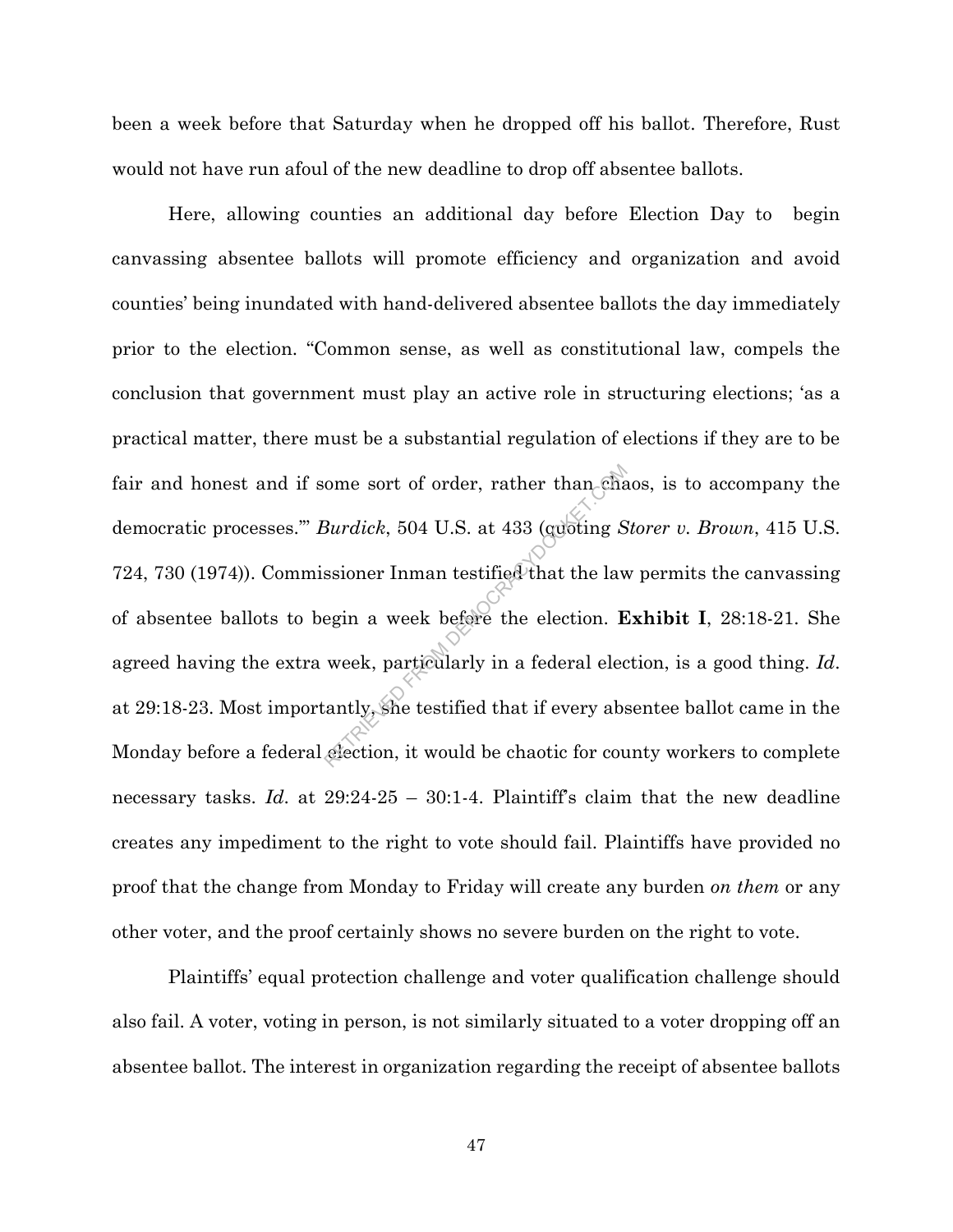is legitimate and is not similar to the circumstances of a voter who votes in person. Further, Plaintiffs did not allege and have not proven purposeful discrimination against the act. Plaintiffs finally alleged the changed drop-off deadline added qualifications for voters allegedly in violation of the Constitution. Plaintiffs claim on this point likewise fails and they simply have failed to make any persuasive argument regarding the deadline for drop-off of absentee ballots. The law is a procedural law encompassed within the General Assembly's authority under the Arkansas Constitution. The due date to drop off an absentee ballot is not a qualification for a voter and there is no credible claim otherwise. Thus, Defendants are entitled to summary judgment.

# **4. Act 728 is constitutional**.

Act 728 of the 93rd General Assembly provides that "A person shall not enter or remain in an area within one hundred feet (100') of the primary exterior entrance to a building where voting is taking place *except for a person entering or leaving a building where voting is taking place for lawful purposes*." (emphasis added). The act precludes persons unlawfully entering a polling location or loitering in the 100-foot zone. Electioneering is defined as "display of or audible dissemination of information that advocates for or against any candidate, issue, or measure on a ballot." Ark. Code Ann.  $\S 7 - 1 - 103(a)(C)(i)$ . redible claim otherwise. Thus, Def<br>Act 728 is constitutional.<br>d General Assembly provides that "<br>hin one hundred feet (100') of the proper<br>ng is taking place except for a pers<br>taking place for lawful purposes." (e

Here, Plaintiffs allege that Act 728 directly "impair[s] and forfeit[s]" the voting rights of their organization and its members allegedly in violation of Article 3, § 2.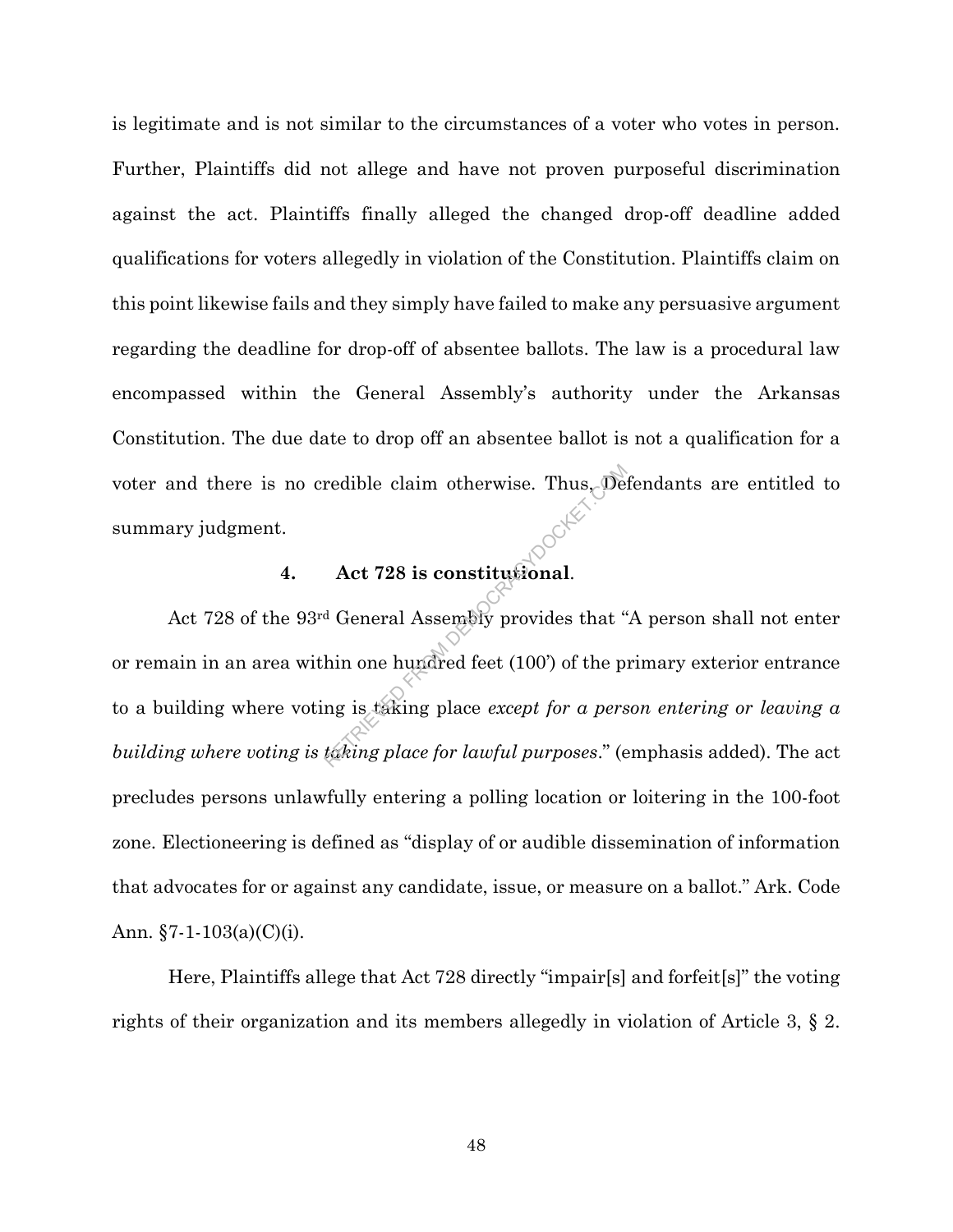Plaintiffs allege that Act 728 bars voters from obtaining basic sustenance and therefore forces voters to choose between leaving the line and their health and safety.

The act only limits any *unlawful* acts within the one hundred foot (100') zone. *Burson v. Freeman*, 504 U.S. 191, 211 (1992) (finding the 100-foot zone passes strict scrutiny). Nothing prohibits anyone from leaving an ice chest with water in that zone. The act does not prevent a voter with a disability from bringing an assistor into that zone, nor could it considering the provisions of Ark. Code Ann. § 7-5-310 which explicitly permit a voter to choose an assistor to accompany them. Further, the act does not prevent a voter from bringing a dependent with him or her inside that zone. Plaintiffs add words to the act that are not present, which is impermissible. *Bullock*, 2014 Ark. 457, at 18, 452 S.W.3d at 563.

Plaintiffs mischaracterize the act and its alleged effects. For instance, Plaintiff Kaplan claims that he requires assistance from his daughter or another family member to vote in person at a polling location. Nothing in Act 728 would preclude Plaintiff Kaplan from bringing his daughter or other family member with him, given the Act's plain and unambiguous language and also considering Ark. Code Ann. § 7- 5-310(b)(2)(B). He confirmed he would still ask his daughter for assistance if necessary at his deposition. Furthermore, Plaintiffs' concerns that the act will harm persons with difficulty standing in line due to physical, sensory, or other disabilities is clearly inaccurate where Ark. Code Ann. § 7-5-310(c) explicitly permits such individuals to skip the line. from bringing a dependent with fain<br>he act that are not present which is<br>2 S.W.3d at 563.<br>acterize the act and its alleged effec<br>requires assistance from his daughter<br>are in this daughter or other family<br>inging his daught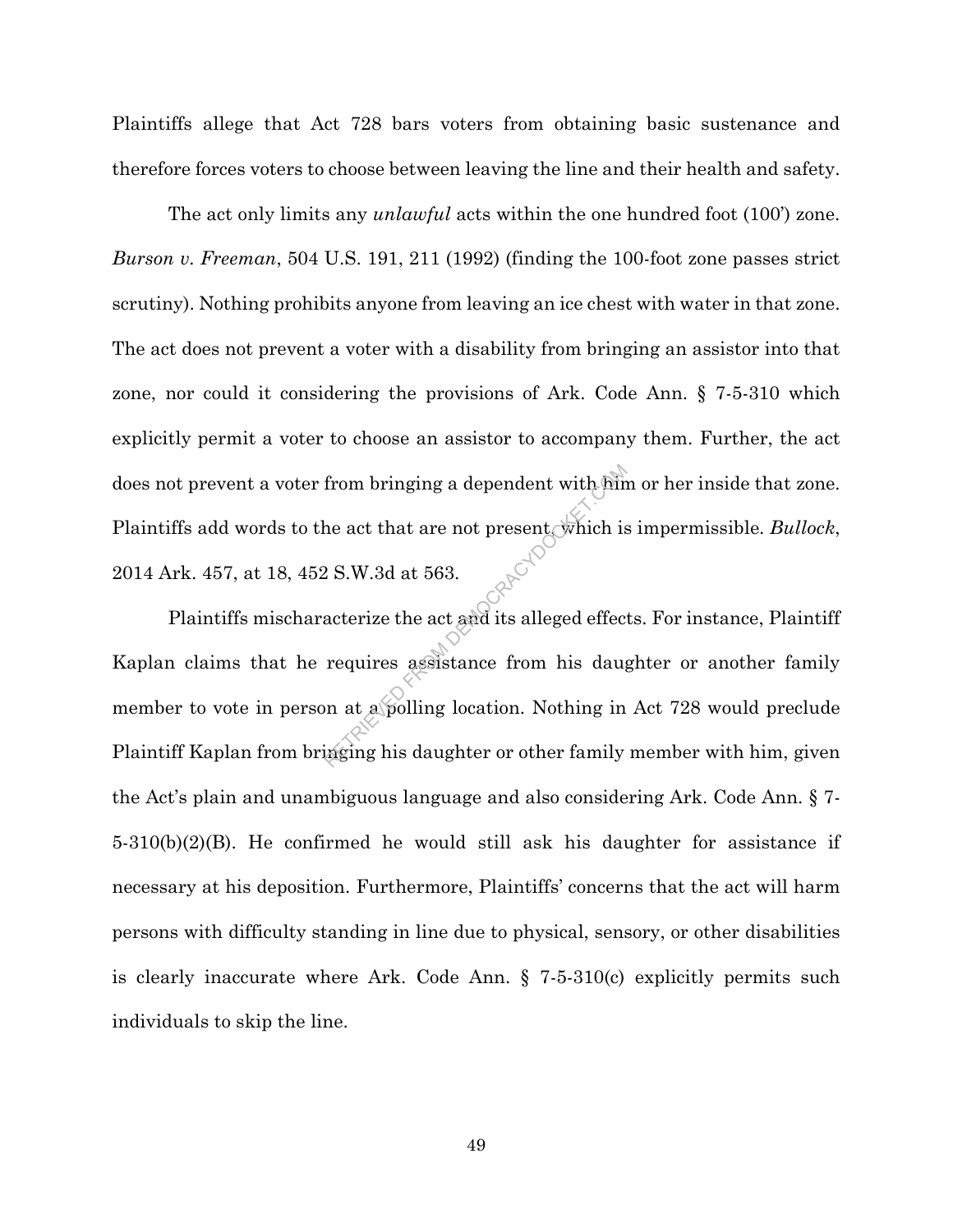Additionally, there is no constitutional right to water or a snack while voting. Nevertheless, nowhere does the act prevent any organization or individual, such as one of the Plaintiffs, from providing sustenance 100 feet from the "primary exterior entrance to a building, where voting is taking place  $\ldots$ " § 7-1-103(a)(23). Further, Act 728 does not prevent any organization or individual, such as the Plaintiff Organizations, from leaving coolers full of water or snacks within 100 feet of the "primary exterior entrance to a building, where voting is taking place …" *Id*. Likewise, the act does not prohibit any organization or individual from positioning themselves outside of the 100-foot zone with water and snacks.

In their complaint, Plaintiffs mention that in 2020, voters in Pulaski County endured wait times as long as four hours; given wait times that long, lines must necessarily have stretched more than 100 feet from the "primary exterior entrance[s]" of some polling sites, allowing organizations and individuals such as the Plaintiffs to engage in the very conduct they claim is unduly burdened by Act 728. The act does not violate Article 3, § 2, of the Arkansas Constitution because it does not create any burden on the right to vote, much less a severe one. e 100-foot zone with water and space<br>t, Plaintiffs mention that in 2020, v<br>long as four hours; given wait tim<br>ed more than 100-feet from the "prim"<br>wing organizations and individuals<br>uct they claim is unduly burdened

Plaintiffs also allege an equal protection claim per Article 2, § 3. The act does not treat similarly situated individuals differently. Indeed, the act applies to any polling location. It has a rational basis in that it prevents attempts to thwart other electioneering restrictions and prohibits loitering in the 100-foot zone. The act further protects the integrity of elections and serves to provide a safe venue for voters to vote without fear of intimidation. The prevention of voter intimidation is a compelling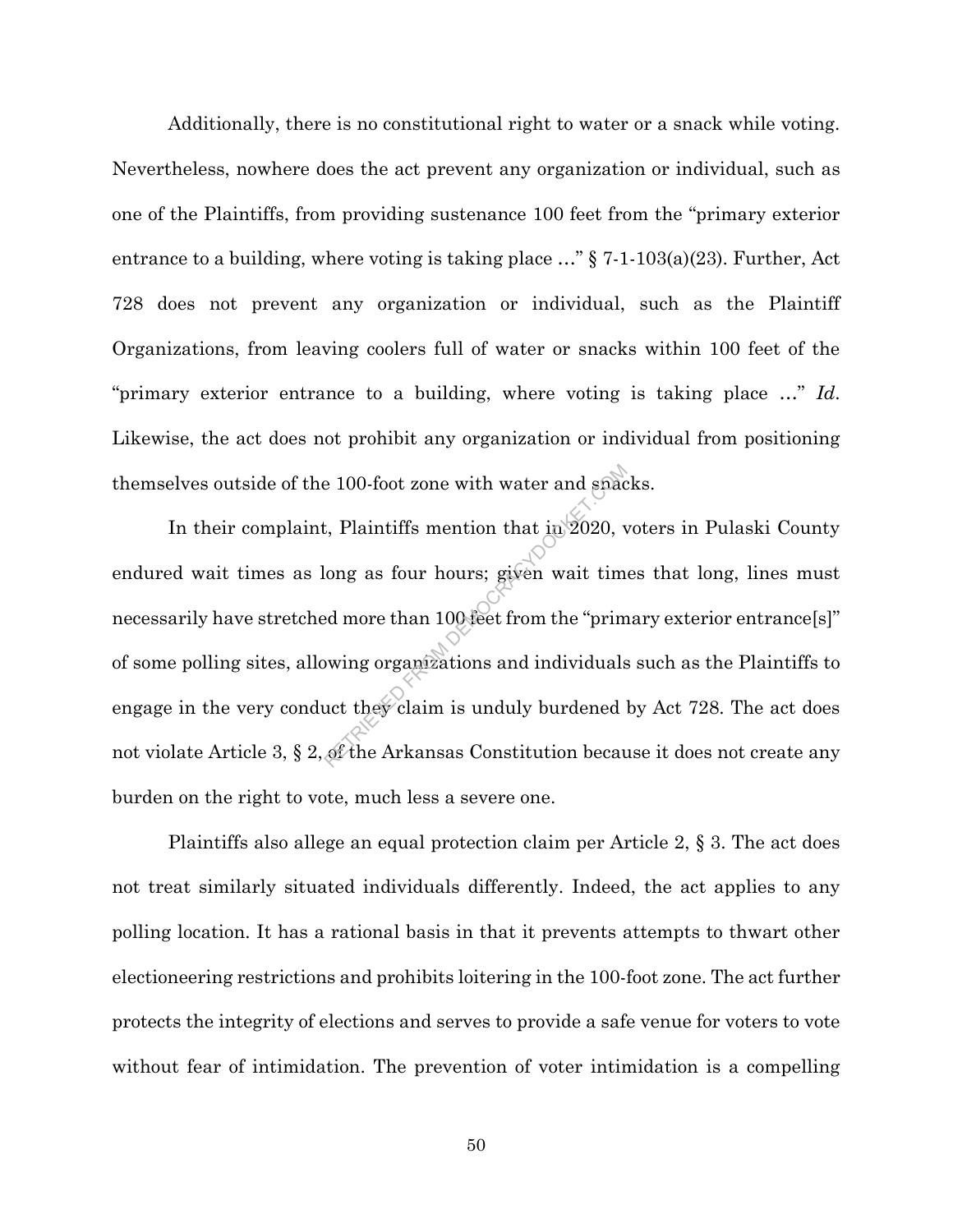governmental interest and Plaintiffs can hardly argue otherwise. Finally, Plaintiffs do not allege or provide proof of purposeful discrimination.

Finally, Plaintiffs claim a "free speech" violation relative to Act 728 in a conclusory manner. Plaintiffs have failed entirely to develop this claim. The United States Supreme Court has already found that the 100-foot zone passes strict scrutiny. *Burson v. Freeman*, 504 U.S. 191, 211 (1992). Here, the act is content neutral and, again, should receive rational-basis review which, as discussed above, it passes. But, assuming *arguendo*, the Court were to disagree and find the act was required to pass strict scrutiny, the United States Supreme Court decision justifies the act here. Indeed, "[g]overnment regulation of expressive activity is content neutral so long as it is *justified* without reference to the content of the regulated speech." Ward v. *Rock Against Racism*, 491 U.S. 781, 791 (1989) (internal citation omitted) (emphasis in original)). Act 728 is content-neutral and does not implicate the right to speech or expression at all. Again, Plaintiffs graft language onto the Act that simply is not present. They argue: "Act 728 prohibits Plaintiffs from handing water to voters who are waiting in line and within 100 feet of the polling place." Nowhere does the Act mention handing out water to anyone; the Act prohibits loitering in the 100 foot zone and further supports the prohibition on electioneering in that zone the United States Supreme Court has already found passes strict scrutiny. *Burson*, 504 U.S. 191 (1992). ted States Supreme Court decision<br>egulation of expressive activity is correference to the content of the reg<br>neference to the content of the reg<br>net of the reg<br>net ontent-neutral and does not implica<br>, Plaintiffs graft lan

The Act is content-neutral by its plain language. Unless the Plaintiffs are seeking to engage in electioneering within the 100-foot zone, which is lawfully prohibited, or loiter in that zone, they will not violate the law. The act is designed to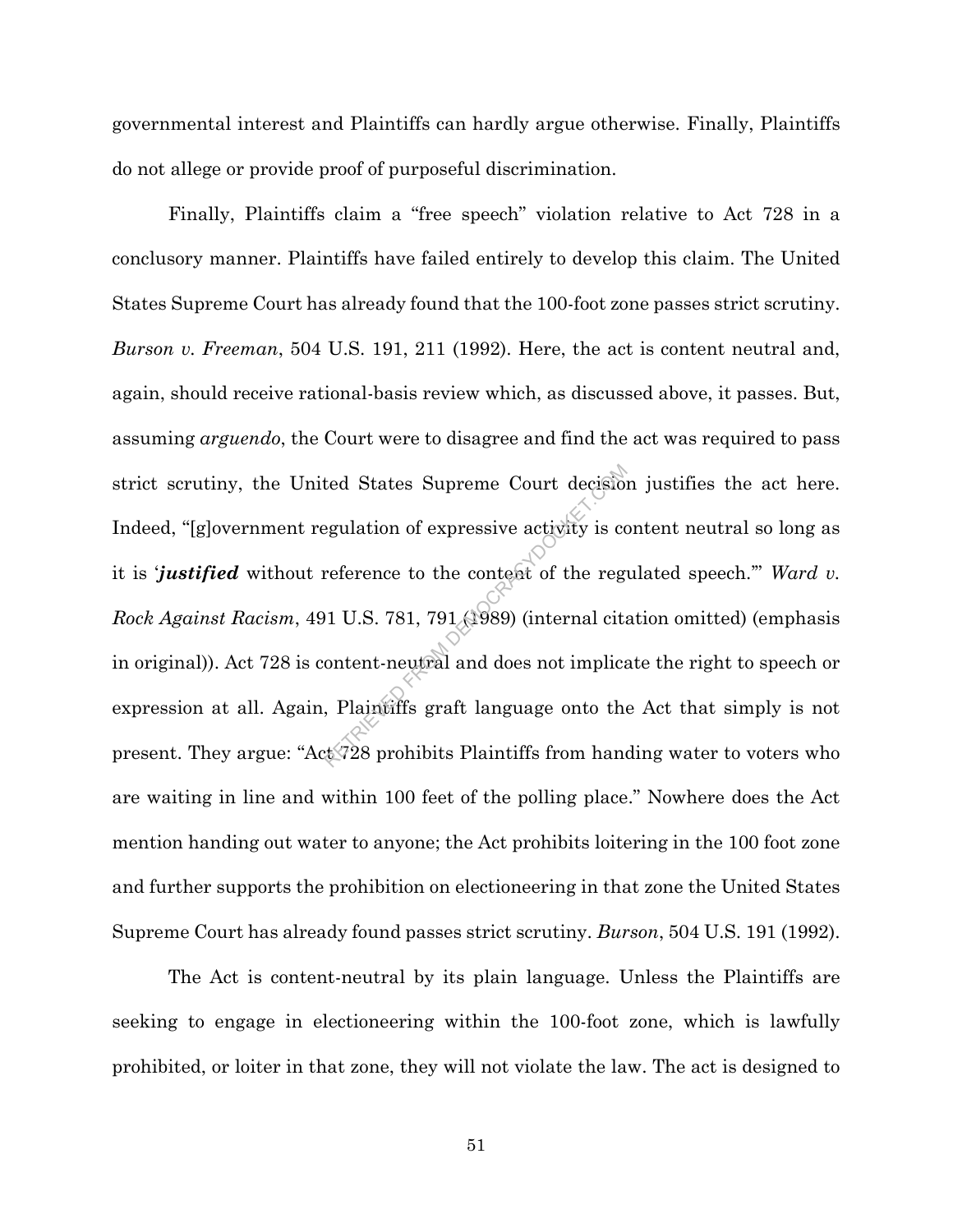prevent voter intimidation, which is a compelling governmental interest. Plaintiffs have simply engaged in writing their own act to argue their speech claim; they have not discussed the actual language of Act 728 and their claim against it must fail. Thus, again, Defendants are entitled to summary judgment.

#### **D. The Defendants are entitled to sovereign immunity**.

An official-capacity claim against a State official is a claim against the State itself. *Harris v. Hutchinson*, 2020 Ark. 3, at 7, 591 S.W.3d 778, 782-83. The Arkansas Constitution "unequivocally" states: "[t]he State of Arkansas shall never be made defendant in any of her courts." *Harris*, 2020 Ark. at \*4, 591 S.W.3d at 781 (quoting Ark. Const., art. 5, § 20). While an exception exists for immunity where a Plaintiff shows the State has

acted ultra vires, arbitrarily, capriciously, unconstitutionally, or in bad faith and only seeks injunctive relief, Plaintiffs here cannot make and have not made that showing. As stated, Plaintiffs have relied upon the "unconstitutional" exception to sovereign immunity. *Ark. Dev. Fin. Auth. v. Wiley*, 2020 Ark. 395, at 4, 611 S.W.3d 493, 498. A party relying on an exception to sovereign immunity, even in a case such as this seeking only injunctive and declaratory relief, must still plead, with sufficient facts, the exception upon which the party relies. *Banks v. Jones*, 2019 Ark. 204, at 4, 575 S.W.3d 111, 115; *Hutchinson*, 2020 Ark. 190, at 5, 600 S.W.3d 549, 552-53 ("'[a] complaint alleging illegal and unconstitutional acts by the State as an exception to the sovereign immunity doctrine must comply with our fact-pleading rules.'") (quoting *Williams v. McCoy*, 2018 Ark. 17, at 3, 535 S.W.3d 266, 268); *Wiley*, 2020 Reports." Harris, 2020 Ark. at \*4, 59<br>
In exists for immunity where a Plain<br>
rily, capriciously, unconstitutionally<br>
laintiffs here cannot make and have<br>
replied upon the "unconstitutional<br>
Auth. v. Wiley, 2020 Ark. 395, a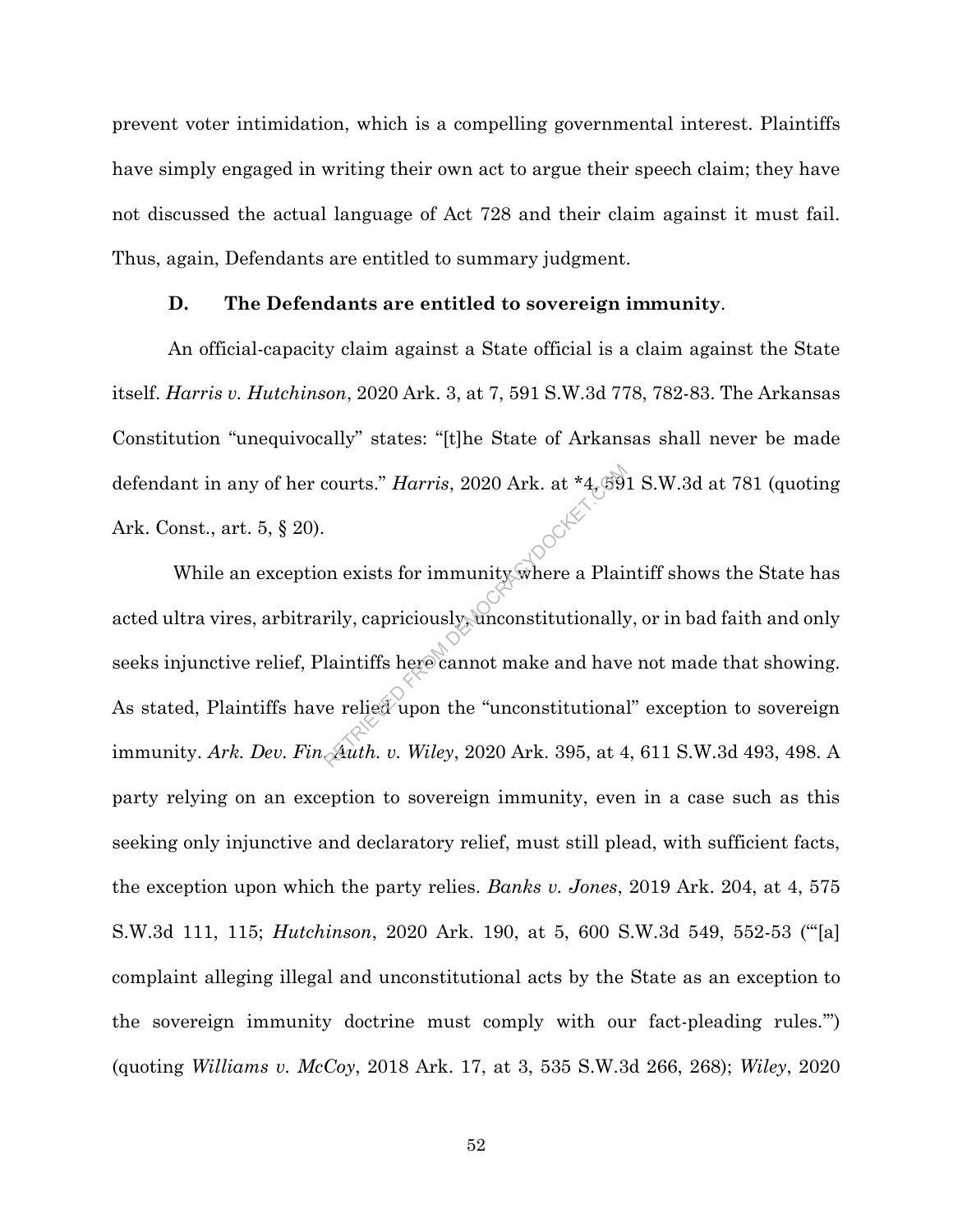Ark. 395, at 4-5, 611 S.W.3d at 498. And at the summary judgment stage, Plaintiffs must meet proof with proof on their asserted exception to sovereign immunity.

The acts are constitutional and are, thus, not ultra vires, illegal, or unconstitutional. "[A]n act will be struck down only when there is a clear incompatibility between the act and the constitution." *Bakalekos v. Furlow*, 2011 Ark. 505, 9, 410 S.W.3d 564, 571. Here, Plaintiffs attempt to rely on the "unconstitutional" exception to sovereign immunity. However, whether they can demonstrate proof of that the acts are unconstitutional for purposes of Ark. R. Civ. P. 56, is exactly the same issue as whether Defendants have shown on the undisputed facts that the acts are constitutional as they pertain to the parties in this case. Because, as noted above, the undisputed facts demonstrate no severe or even significant burden on Plaintiffs' rights to vote, they also cannot establish the "unconstitutional" exception to sovereign immunity. Additionally, because Plaintiffs have provided no proof that any of the acts create additional qualifications for voters or violate equal protection, Plaintiffs cannot demonstrate the unconstitutional exception. Finally, because Plaintiffs cannot show a violation of their speech and expression rights, Plaintiffs cannot establish the unconstitutional exception to sovereign immunity. Defendants are entitled to summary judgment on the merits and also sovereign immunity. efendants have shown on the undis<br>y pertain to the parties in this case.<br>nonstrate no severe or even signific<br>annot establish the "unconstitutions<br>because Plantiffs have provided no<br>ations for voters or violate equal pro<br>t

## **CONCLUSION**

For the foregoing reasons, the Court should grant the Defendants' motion for summary judgment and dismiss the case with prejudice.